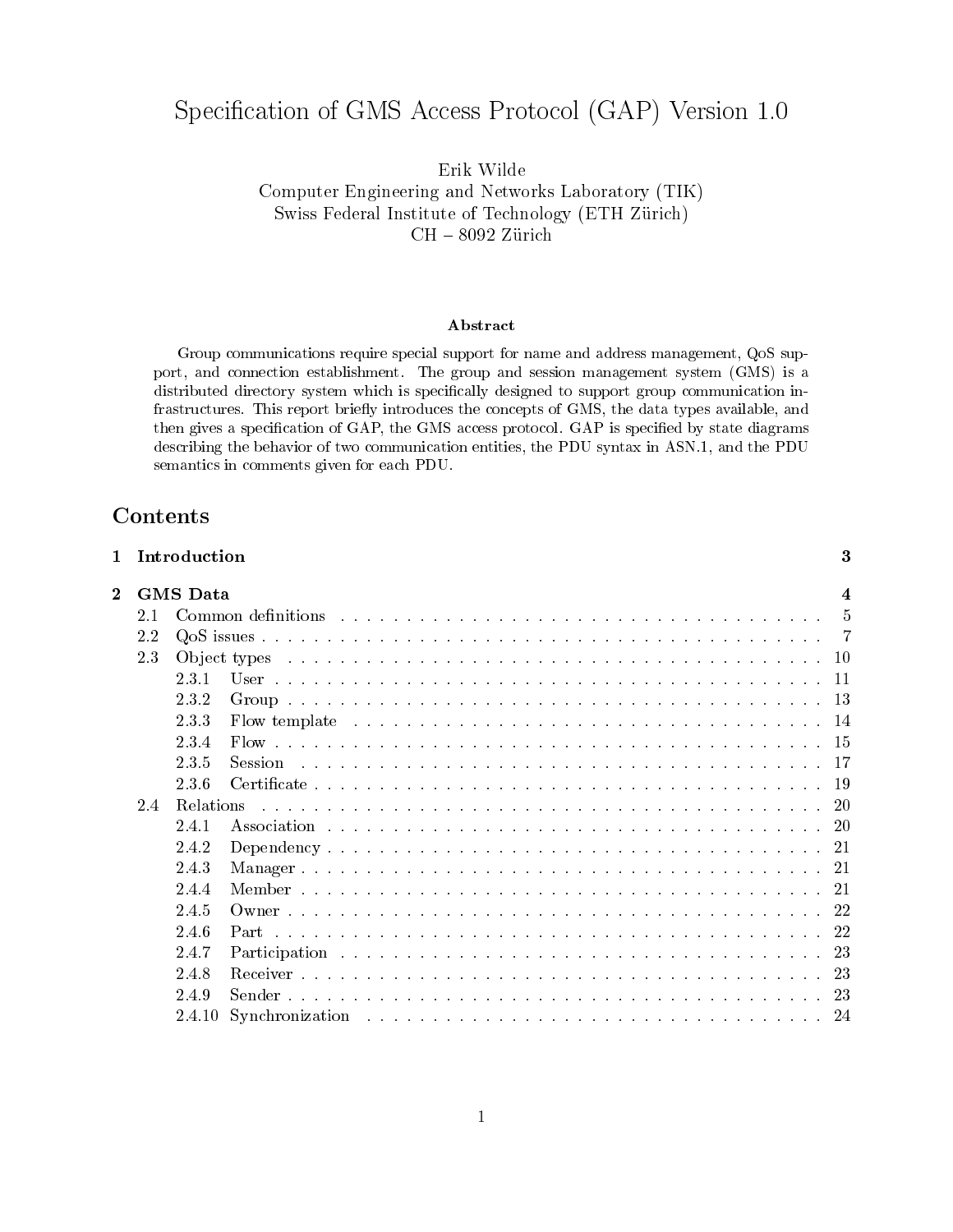| 3 |     | GMS Access Protocol (GAP) | 24 |
|---|-----|---------------------------|----|
|   | 3.1 |                           |    |
|   |     | 3.1.1                     |    |
|   |     | 3.1.2                     |    |
|   | 3.2 |                           |    |
|   |     | 3.2.1                     |    |
|   |     | 3.2.2                     |    |
|   |     | 3.2.3                     |    |
|   |     | 3.2.4                     |    |
|   |     | 3.2.5                     |    |
|   |     | 3.2.6                     |    |
|   |     | 3.2.7                     |    |
|   |     | 3.2.8                     |    |
|   |     | 3.2.9                     |    |
|   |     | 3.2.10                    |    |
|   |     | 3.2.11                    |    |
|   |     |                           |    |
|   |     |                           |    |
|   |     |                           |    |
|   |     |                           |    |
|   |     |                           |    |
|   |     | 3.2.17                    |    |
|   |     | 3.2.18                    |    |
|   |     | 3.2.19                    |    |
|   |     |                           |    |
|   |     |                           |    |

## References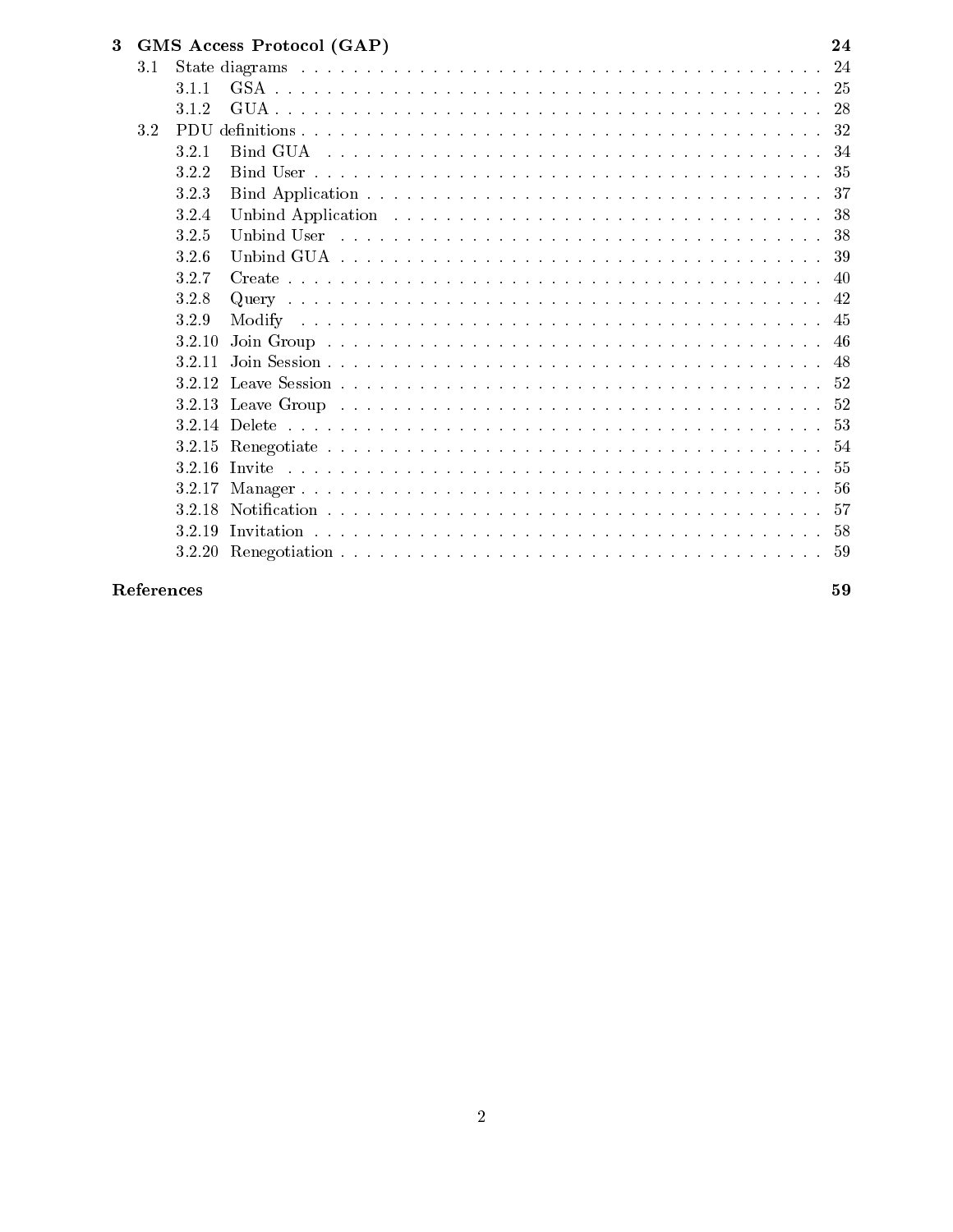## 1 Introduction

This report contains the specification of GAP, the GMS access protocol, version 1.0, which is used to access the group and session management system (GMS). The general architecture of GMS is shown in figure 2. The GMS service offered by GMS system agents  $(GSA)$  to GMS user agents  $(GUA)$  is implemented byanumber of GSAs communicating using the GMS system protocol (GSP). Users of the GMS (which will typically be programmers of communication infrastructures) will be represented by GUAs and may access any GSA using GAP. The major benefits of the GMS architecture are as follows.

- Reduced implementation costs. Because of the transport-independency of the GUA component, it could be used in different transport platforms without having to implement the functionality for each platform. This leads to a reduction of implementation costs for new platforms using this component.
- Transport-independent naming. The name to address mapping is one of the tasks of the what is often called the management plane of communication infrastructures (eg the QoS-Architecture of Lancaster University [1]). If naming is implemented by a transport-independent component, then it is possible to use the same names for addressing for different transport platforms. This would eliminate the situation of today, where each collaborative application has its own name space so that the use of more than one collaborative application can become a very complicated process in terms of user and group management.
- Session directory functionality. A session directory similar to the well-known mbone session directory would be possible, and it would be a more general directory. It would not only list the sessions and the respective applications, but also the transport infrastructure being used and users and groups. This way it would be easy to implement collaborative applications which are able to use different transport infrastructures.



Figure 1: GMS architecture

To understand GAP, it is necessary to first introduce the object types used within the GMS. This is done in section 2. Also explained in this section are the QoS concepts of GMS, and the relations which may exist between GMS objects. The object types of GMS (described in section 2) as well as the PDUs which are exchanged when using GAP (described in section 3.2) are specified in ASN.1 as defined by the ITU  $[2, 5, 11]$ . Because ASN.1 only describes the syntax, the specifications are accompanied by explanations of the semantics. The "--snacc isPdu: "TRUE"  $-$ " comments are necessary for the snacc ASN.1 compiler which is described by Sample and Neufeld [9, 10]. These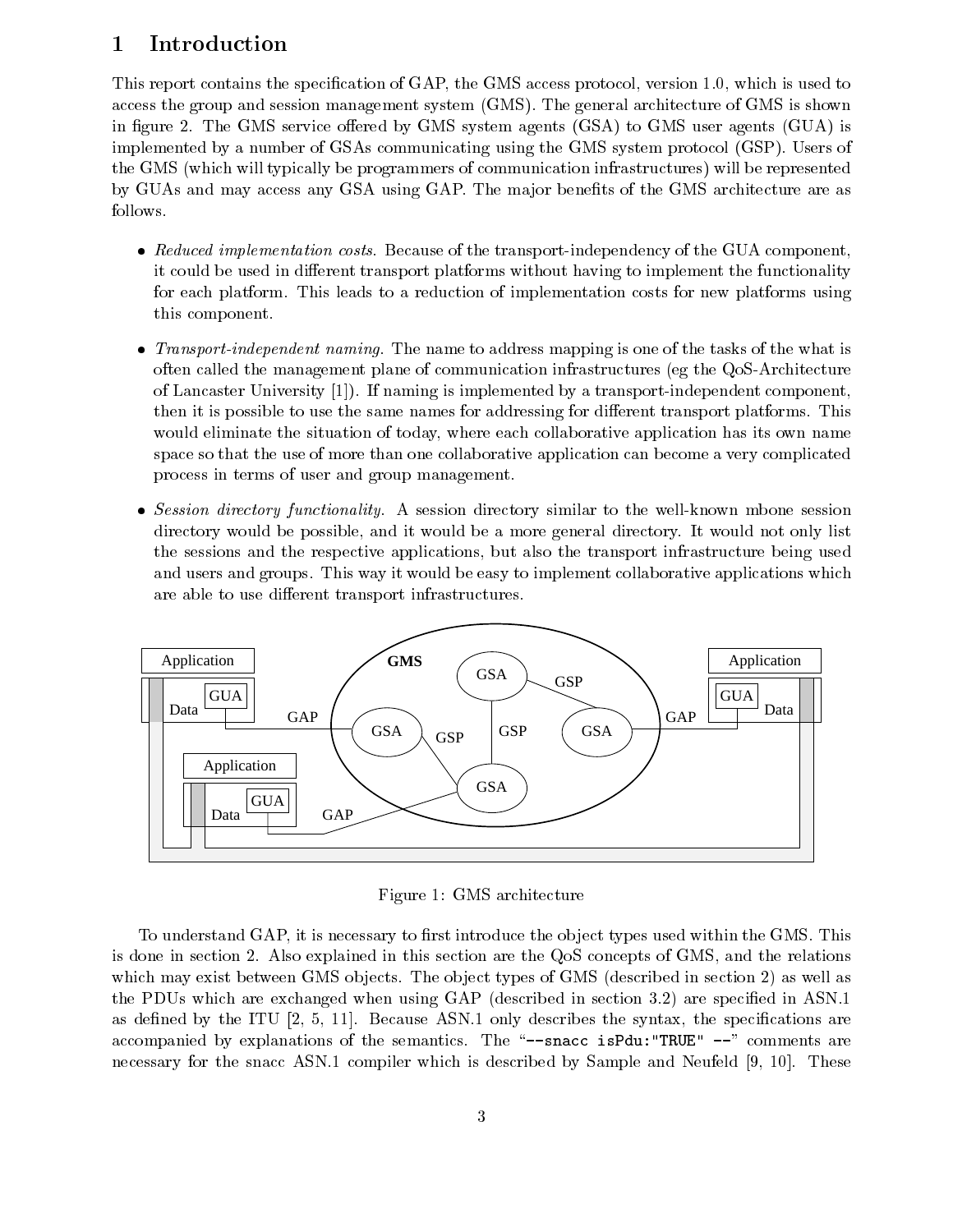comments direct the compiler to generate encoding and decoding routines for the marked data types. We use this compiler to check the ASN.1 definitions and to generate code for coding and decoding ASN.1.

A closer look at GMS and its architecture (which is, in a very general way, depicted in figure 1) shows that the main component for a GMS user is a GUA. The GUA implements GAP and provides an API which may be used to access GMS. Figure 2 shows how a GUA may be integrated into a communications platform. The functionality of the communications platform is entirely outside the scope of GMS, which just provides support for group and session management. Furthermore, the design of the GUA's API also is not in the scope of this specification. It is only described which data is exchanged between a GUA and a GSA and according to which rules this exchange is performed. The actual implementation of a GUA also is outside the scope of this specification. Any software component implementing GAP may be viewed as a GUA, even if it does not conform to the modular design shown in figure 2.



Figure 2: Group and session management inside a communications platform

The typographic conventions in this specification are very simple. Text in typewriter type refers to attribute types or values taken from ASN.1 definitions (either object type specifications or PDU definitions). Text in sans serif type refers to definitions from state diagrams, which may be states, events, or actions.

## 2 GMS Data

This section contains all definitions of object types and relations which are necessary to interpret GAP PDUs. The ASN.1 definitions are separated into four different modules. The first module (GMS-COMMON described in section 2.1) contains common denitions of types which are used in other modules. The second module (GMS-QOS) described in section 2.2 defines the QoS attributes available for flows. This section also gives a general overview over the concept of QoS used in GMS. Module GMS-OBJECT-TYPES (described in section 2.3) then defines the actual object types used inside the GMS. It uses definitions from GMS-COMMON and GMS-QOS. The last module described in this section (GMS-RELATIONS described in section 2.4) imports definitions from GMS-COMMON and describes relations which may exist between GMS objects.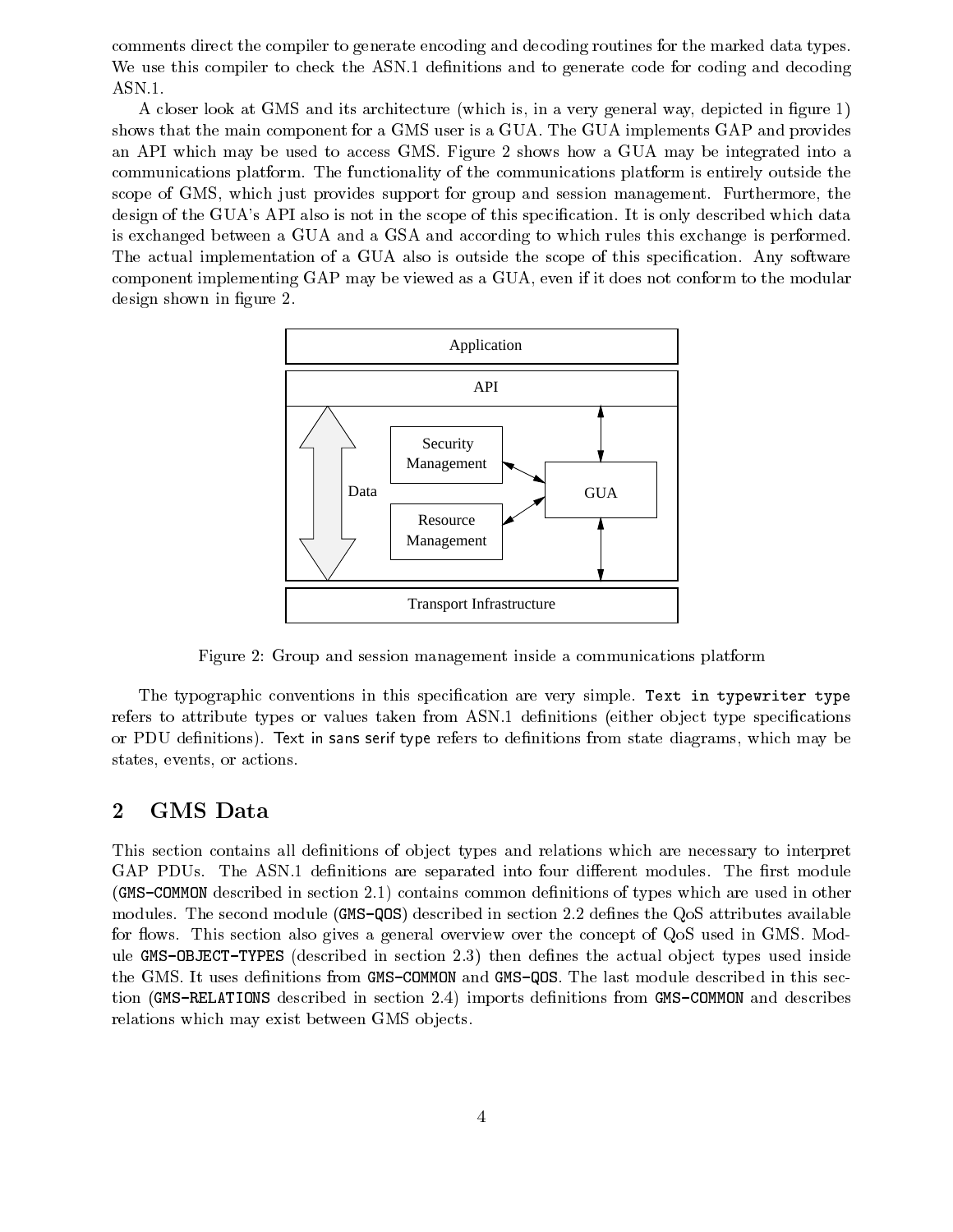#### 2.1Common definitions

The following ASN.1 module GMS-COMMON contains definitions of common data structures which are used for object type definitions (described in section 2.3), relation definitions (described in section 2.4), and definitions of GAP PDUs (described in section 3.2).

GMS-COMMON DEFINITIONS ::= BEGIN

|  | LO J                     | BOOLEAN.  |
|--|--------------------------|-----------|
|  | $\lceil 1 \rceil$        | BOOLEAN.  |
|  | [2]                      | BOOLEAN P |
|  | $AccessRight :: = SET {$ |           |

The AccessRight data type is used for determining the rights that a user of a particular category has to manipulate an object. It is used in the definitions of the object type User (section  $(2.3.1)$ ), Group (section 2.3.2), and Session (section 2.3.5). The read access right allows a user to read attributes of an object. The modify access rights allows a user to modify an object. The delete access right allows a user to delete an object from the GMS.

| Application $::=$ CHOICE { |                   |             |
|----------------------------|-------------------|-------------|
| sessionDirectory           | L01               | NULL,       |
| other                      | $\lceil 1 \rceil$ | IA5String } |

TheApplication data type is used to describe which application a GMS user is using (explained in the User object type described in section 2.3.1), or which application is used within a session (explained in the Session object type described in section  $2.3.5$ ). In order to use this information with GAP operations, the **Application** data type is also used in PDUs for binding and unbinding applications (described in sections 3.2.3 and 3.2.4), invite operations (described in section 3.2.16), and invitations (described in section 3.2.19) being received. An application is either the session directory (an application which is only used for browsing through GMS data) or any other application described by a string.

```
AuthLevel ::= INTEGER
AuthRequirements ::= AuthLevel
AuthType ::= CHOICE {
    none and [0] NULL, and [0] NULL, and [0] NULL, and [0] NULL, and [0] NULL, and [0] NULL, and [0] NULL, and [0]
   name [1] NULL,
   unixPassword [2] NULL,
   oneTimePassword [3] NULL,
   tokenChallenge [4] NULL,
   rsaChallenge [5] NULL,
   other [6] SET {
       authLevel [0] AuthLevel,
       authName [1] IA5String } }
```
Authentication is possible in different ways when binding to the GMS. Depending on the level of security an authentication method provides, the methods are being assigned AuthLevel values (ranging from 0 to 100). Because a number of well know methods are predened, they are not assigned an explicit level. These methods are none (no authentication atall, the user is bound anonymously, level 0), name (the name must be known, but there is no authentication mechanism, level 10), unixPassword (a password must be submitted which is encrypted according to standard Unix password encryption, level 20), oneTimePassword (a password must be submitted which is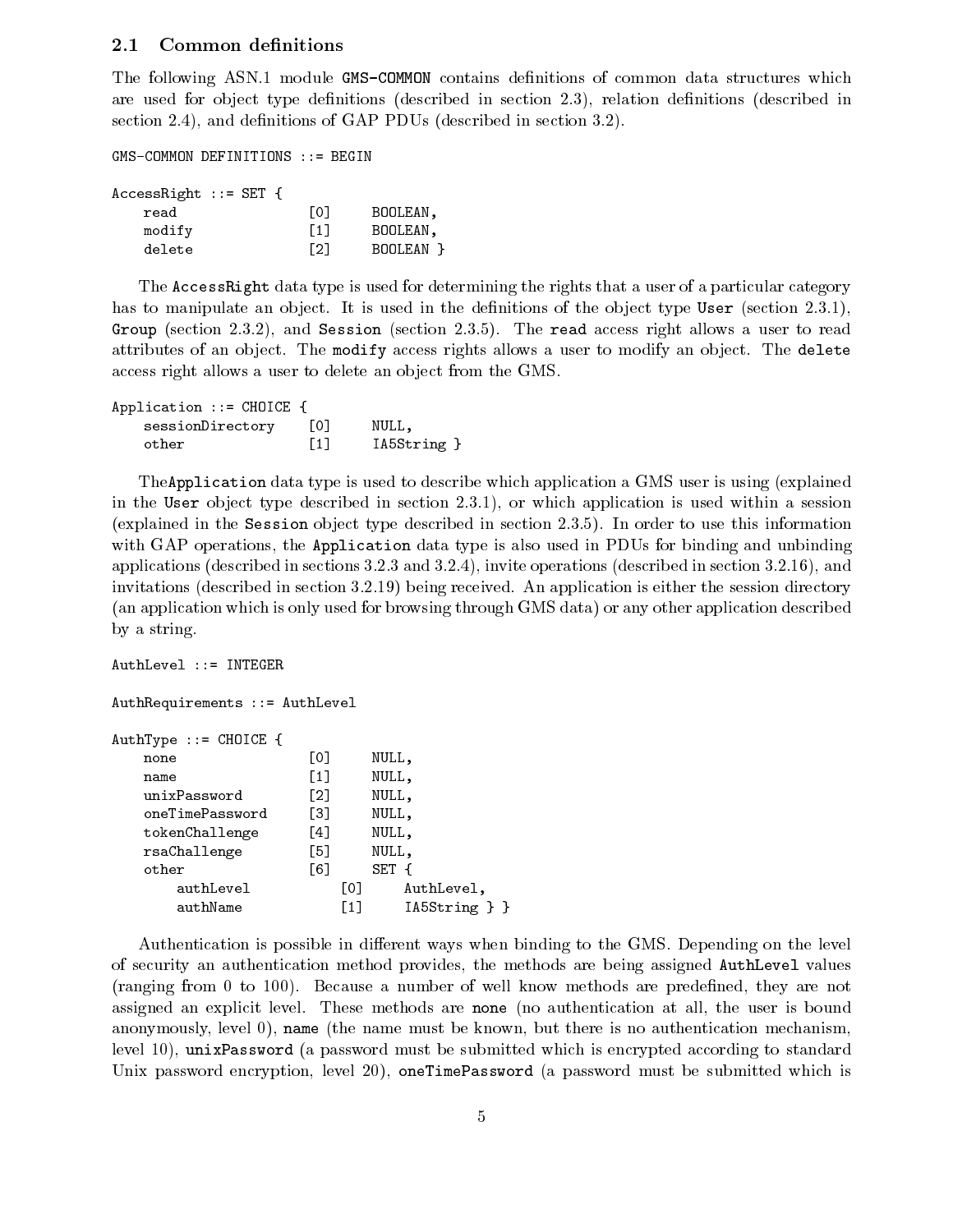only valid for one authentication, level 30), tokenChallenge (level 40), and rsaChallenge (level  $50$ ). Other methods may be used by using the AuthType value other and defining an explicit AuthLevel and a name as a string. A more detailed description of the authentication concept and procedure is given in section 3.2.2.

The AuthRequirements are used to determine which authentication level must have been used to accept the authorization of a user to access an object. The AuthRequirements are used for the object types User (described in section 2.3.1), Group (described in section 2.3.2), and Session (described in section 2.3.5). This combination of authorization and authentication makes it possible to create ob jects (groups and sessions, in particular) with relaxed security conditions and to also create objects which require a strong authentication method to be used by anyone who wants to perform any operation on these objects.

| CertificateType ::= CHOICE $\{$ |      |             |
|---------------------------------|------|-------------|
| pgp                             | L01  | NULL,       |
| x509                            | Г1 I | NULL,       |
| nis                             | Г21  | NULL,       |
| other                           | Г31  | IA5String } |

The CertificateType data type is used for the object type Certificate (section 2.3.6). It determines which type of certification is used with a certificate. Three predefined values may be used (pgp, x509, and nis), if the certificate uses another kind of certification, other may be used and the type is described by a name given as a string.

| DataType ::= CHOICE { |      |             |
|-----------------------|------|-------------|
| audio                 | L01  | NULL,       |
| video                 | Г1 I | NULL,       |
| data                  | F21  | NULL,       |
| other                 | Г31  | IA5String } |

The DataType of a FlowTemplate (section 2.3.3) is used to characterize the data which may be transported with a flow of this flow type. Three predefined values may be used, defining audio data, video data, or raw data. If another data type needs to be specified in a FlowTemplate, the other type may be used and the data type is described by a name given as a string.

```
GmsDomainName ::= SEQUENCE OF IA5String
GmsObjectName ::= SEQUENCE {
   relativeName [0] IA5String,
   gmsDomainName [1] GmsDomainName }
GmsRelationName ::= SEQUENCE {
   relativeName [0] IA5String,
   gmsDomainName [1] GmsDomainName }
```
Names inside the GMS are hierarchically organized (like the name space of the DNS [8] or the concept of distinguished names of the ITU's X.500 directory [7]). A GmsDomainName simply is a sequence of strings, where the first string is the innermost domain and the last string is the outermost domain. Objects and relations of the GMS have names which are unique inside one domain. So each GmsObjectName and each GmsRelationName is a sequence of the object's name (which is similar to an X.500 RDN) and a GmsDomainName, which determines in which domain this object is located.

```
GmsObjectInformation ::= IA5String
```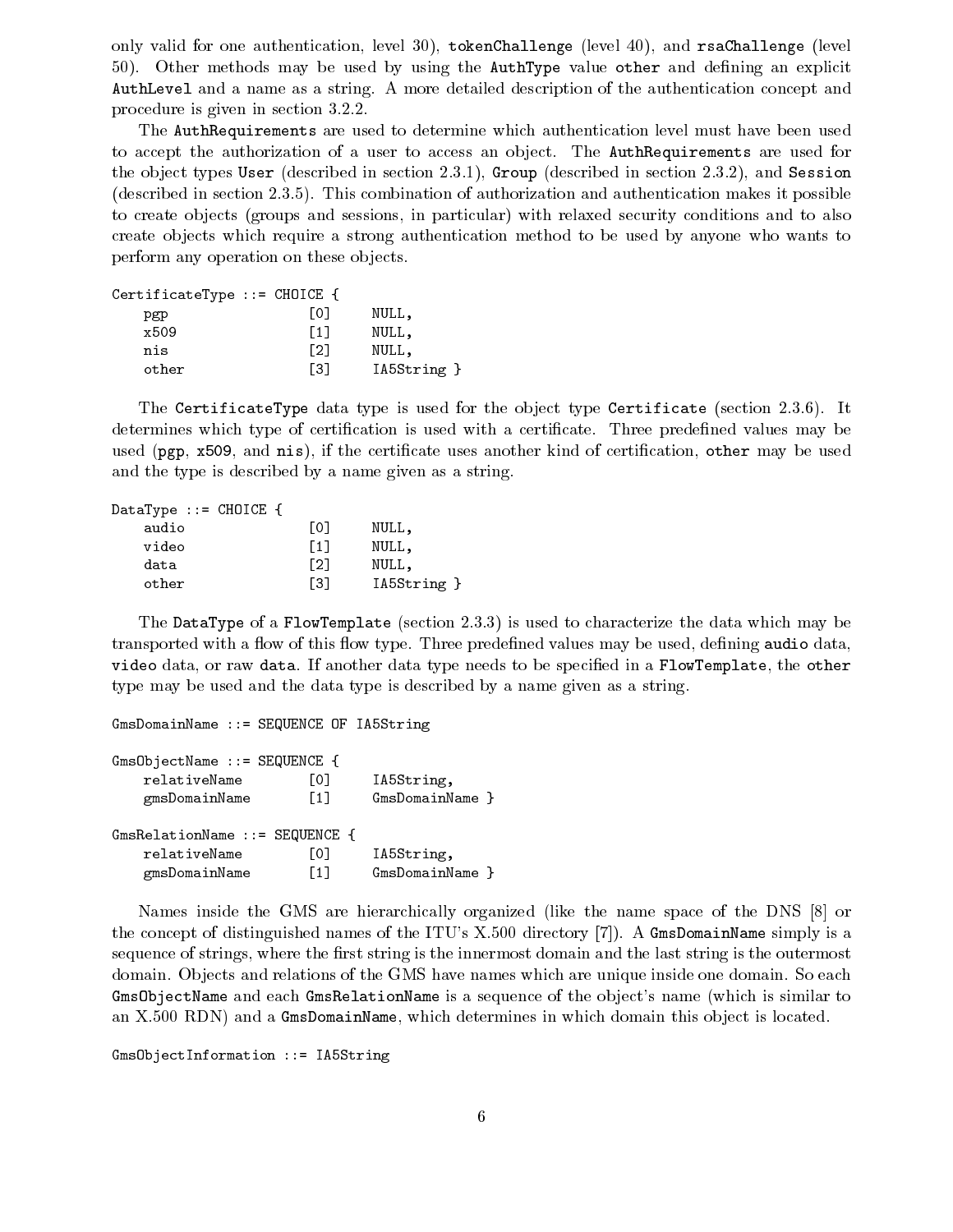Each object inside the GMS has Gms0bjectInformation as one attribute. This attribute can be used to give a short description of the purpose or the meaning of an object. The description is simply a string of characters.

GsaAddress ::= OCTET STRING GuaRelativeAddress ::= OCTET STRING GuaAddress ::= SET { gsaAddress [0] GsaAddress, guaRelativeAddress [1] GuaRelativeAddress }

GUAs and GSAs have addresses which are used for finding the respective components. A GsaAddress simply is an octet string and gives the address of a GSA in a way specific to the GSP. A GuaAddress simply is a set of a GsaAddress and a GuaRelativeAddress, which is sufficient for addressing a GUA because every GUA bound to the GMS does so by binding to exactly one GSA. The GuaAddress is used in the definition of the object type User (described in section 2.3.1).

| NameType $::=$ CHOICE $\{$ |     |             |
|----------------------------|-----|-------------|
| rfc822                     | Г01 | NULL,       |
| e164                       | [1] | NULL,       |
| ipv4                       | Г21 | NULL,       |
| other                      | Г31 | IA5String } |

The NameType data type is used for certicates, where it determines of which type a name of a certificate is. There are three predefined values, which are  $rfc822$  names, e164 names, and  $ipv4$ names. If another name type is required, the type other may be used, where the new name type can be specied as a string of characters.

| TransportService ::= CHOICE { |      |                |
|-------------------------------|------|----------------|
| $+$ $  +$                     | LOJ. | $\overline{1}$ |

| <b>UUPIP</b> | LV∃  | 14 J L L 1  |
|--------------|------|-------------|
| dacapo       | 「1]  | NULL,       |
| atmUni       | [2]  | NULL,       |
| mcf          | Г31  | NULL,       |
| other        | - 41 | IA5String } |
|              |      |             |

END

The TransportService data type determines which transport infrastructure is being used. Since this is necessary for deciding which flows may be created and which sessions a user may join, it is used in the User object type (described in section 2.3.1) to describe a user's binding, the FlowTemplate object type (described in section  $2.3.3$ ) to specify for which transport service a flow template may be used, and the bind user service (described in section 3.2.2), where the binding user has to specify which TransportService he is using. The predefined values of TransportService include tcpIp, dacapo, atmUni, and mcf. If another transport infrastructure is being used, type other can be used and the transport infrastructure is defined as a string of characters.

#### 2.2QoS issues

QoS parameters can be used in several ways when using GMS object types. They are used in the object types FlowTemplate (described in section 2.3.3) and Flow (described in section 2.3.4). The GMS concept of QoS parameters distinguishes a number of predened QoS parameters and the possibility to dene other QoS parameters which have one of four possible parameter types. The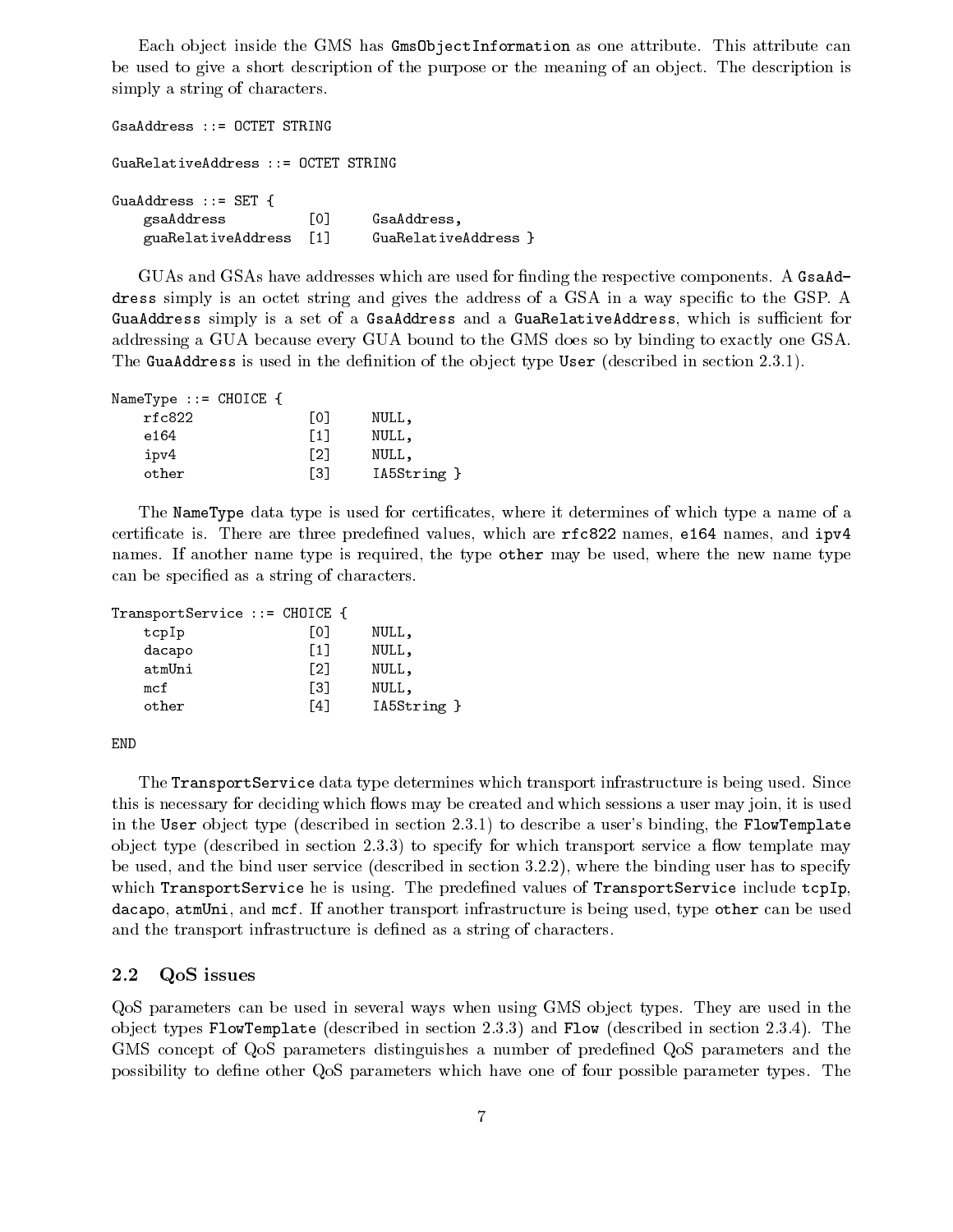model of how QoS parameters are used consists of four possible steps. The first step (which is only present if a flow template is used to create a flow) is the definition of QoS parameters within a flow template. The second step is the creation of a flow, where the flow template's QoS parameters are used (if no flow template is used, the QoS parameters for the flow must be specified without a template). A flow's QoS parameters determine the QoS used for data transmission. The third step is the join session operation, which includes joining one or more flows. It is possible to join flows with weaker QoS parameters than defined for the flow (this only makes sense for receivers, senders must always match the flow's QoS values). It is also possible to define a weakest limit for a QoS parameter when joining the flow. If the flow's QoS parameters have to be changed because of modied application requirements or changes in the network, the last step of QoS usage can be applied, the QoS renegotiation. QoS renegotiation may be limited by renegotiation limits (strongest and/or weakest limits may be defined). Because of the dynamic nature of GMS sessions, steps three and four may occur more than one time and may occur in any sequence.

GMS-QOS DEFINITIONS ::= BEGIN

| $QosParameterName :: = CHOICE {$ |                   |                   |                   |                         |
|----------------------------------|-------------------|-------------------|-------------------|-------------------------|
| delay                            |                   |                   | [0]               | NULL,                   |
| bandwidth                        |                   |                   | $\lceil 1 \rceil$ | NULL,                   |
| peakBandwidth                    |                   |                   | F21               | NULL,                   |
| meanBandwidth                    |                   |                   | T31               | NULL,                   |
| minBandwidth                     |                   |                   | $\lceil 4 \rceil$ | NULL,                   |
| other                            |                   |                   | [5]               | IA5String }             |
| $QosParameter :: = SET$ {        |                   |                   |                   |                         |
| qosParameterName                 | [O]               |                   |                   | QosParameterName,       |
| parameterType                    | $\lceil 1 \rceil$ |                   | CHOICE {          |                         |
| unsortedValues                   |                   | [0]               |                   | UnsortedList,           |
| sortedValues                     |                   | $\lceil 1 \rceil$ |                   | SortedList,             |
| integerValues                    |                   | $\lceil 2 \rceil$ |                   | IntegerValues,          |
| realValues                       |                   | Г31               |                   | RealValues } OPTIONAL } |

The QoS parameters delay, bandwidth, peakBandwidth, meanBandwidth, and minBandwidth are predened values which can be used without having to introduce a new name and without having to specify their parameterType. All these values are of the IntegerValues type. If another QoS parameters should be used, the other type must be used and the parameterType must be given.

The parameterType of a QosParameter decides whether that parameter is made up of unsortedValues, sortedValues, integerValues, or realValues. The general model of QoS parameters is independent of the parameterType. There always is a defaultValue which is used for joining a flow when no local specifications of the parameter's value are specified.

```
UnsortedList ::= SET {
   values [0] SET OF IA5String,
   defaultValue [1] IA5String,
   alternatives [2] SET OF IA5String OPTIONAL,
   renegotiateValues [3] SET OF IA5String OPTIONAL }
SortedList ::= SET {
   values [0] SEQUENCE OF IA5String,
   defaultValue [1] IA5String,
   weakestLimit [2] IA5String OPTIONAL,
   renegotStrongLimit [3] IA5String OPTIONAL,
   renegotWeakLimit [4] IA5String OPTIONAL }
```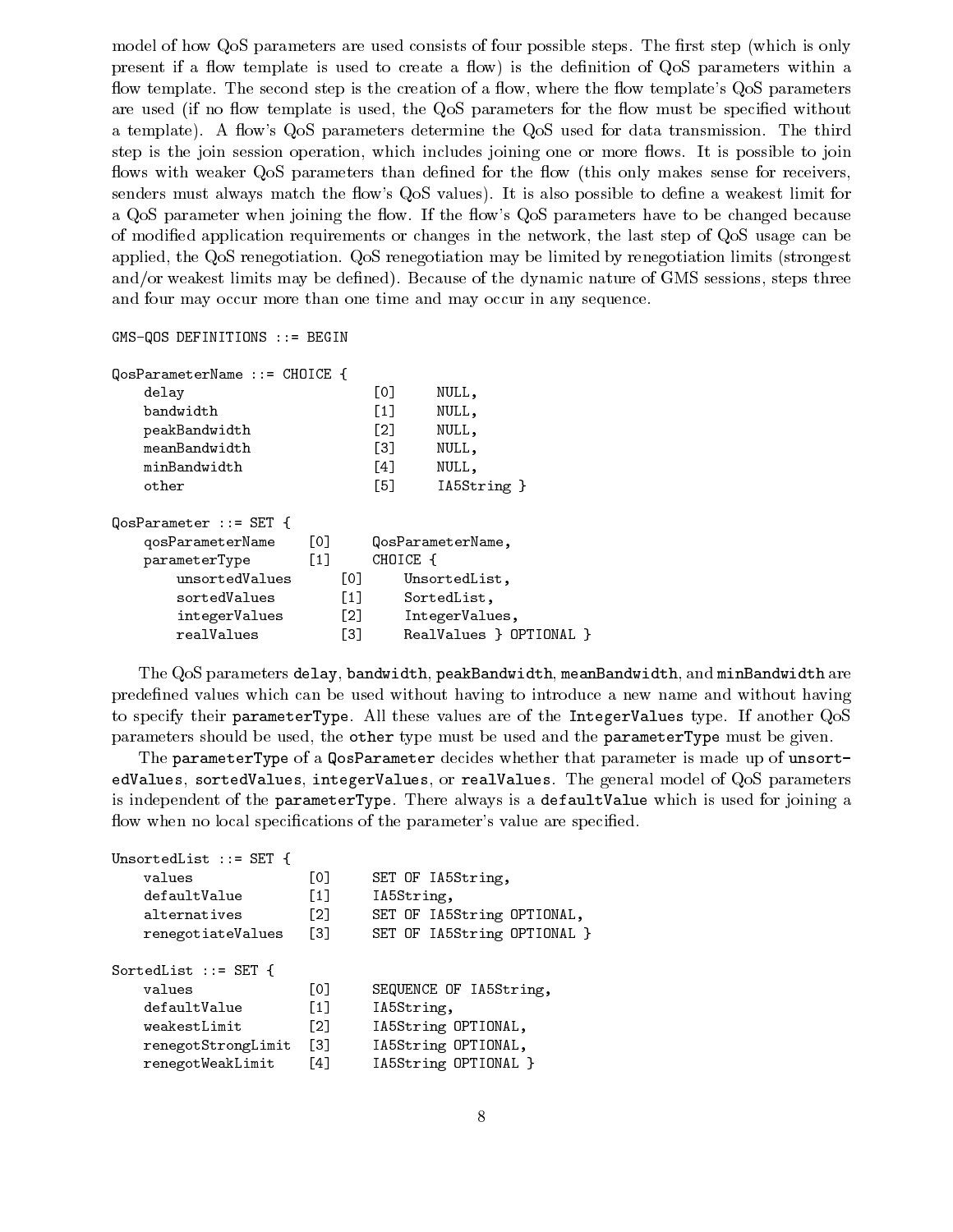For unsortedValues and sortedValues, which are both just sets respectively ordered sets of strings, the QoS parameter's values must be dened in order to know which choices for a parameter are possible. Because no order is defined for unsortedValues, it is necessary to define sets of values for alternatives (local modifications of  $QoS$  parameters when joining the flow) and renegotiateValues, rather than specifying range limits. Because sortedValues do have an order, it is possible to define the weakestLimit (the limit for local QoS parameters when joining), and renegotStrongLimit and renegotWeakLimit (the limits for modifying defaultValue and weakestLimit when performing a renegotiation) as range limits of the QoS parameter's values.

```
IntegerValues ::= SET {
   defaultValue [0] INTEGER,
   weakestLimit [1] INTEGER OPTIONAL,
   renegotStrongLimit [2] INTEGER OPTIONAL,
   renegotWeakLimit [3] INTEGER OPTIONAL }
RealValues ::= SET {
   defaultValue [0] REAL,
   weakestLimit [1] REAL OPTIONAL,
   renegotStrongLimit [2] REAL OPTIONAL,
   renegotWeakLimit [3] REAL OPTIONAL }
```
IntegerValues and RealValues are values with a clearly defined order. Therefore, the specification of a defaultValue is sufficient for a parameter value. Optional components are the weakestLimit (the limit for local QoS parameters when joining), the renegotStrongLimit (the strongest limit for setting defaultValue and weakestLimit in a renegotiation), and renegotWeak-Limit (the weakest limit for setting defaultValue and weakestLimit in a renegotiation).

| QosParameterTempl ::= SET { |                   |                                                   |
|-----------------------------|-------------------|---------------------------------------------------|
| [0]<br>qosParameterName     |                   | QosParameterName,                                 |
| parameterValues [1]         |                   | CHOICE {                                          |
| unsortedValues              | [0]               | SET OF IA5String,                                 |
| sortedValues                | $\left[1\right]$  | SEQUENCE OF IA5String,                            |
| integerValues               | $\lceil 2 \rceil$ | SET {                                             |
| strongestLimit              |                   | [0]<br>INTEGER OPTIONAL,                          |
| weakestLimit                |                   | INTEGER OPTIONAL },<br>$\left[1\right]$           |
| realValues                  | T31               | SET<br>$\mathcal{A}$                              |
| strongestLimit              |                   | [0]<br>REAL OPTIONAL,                             |
| weakestLimit                |                   | REAL OPTIONAL } } OPTIONAL }<br>$\lceil 1 \rceil$ |
|                             |                   |                                                   |

Because flow templates do not define actual data transmissions but only templates for creating them, a QosParameterTempl is defined differently than actual parameters. A QosParameterTempl is defined as a qosParameterName and parameterValues. The parameterValues are defined according to the four parameter types introduced above (unsortedValues, sortedValues, integerValues, and realValues). Because in a template it only makes sense to define sets of possible values (unsortedValues and sortedValues), or strongest and weakest limits for integerValues and realValues, these are the only possible specication inside a QosParameterTempl. This attribute type is only used in the FlowTemplate object type (described in section 2.3.3).

| $Q$ os $R$ enegotiation ::= SET { |     |          |                              |
|-----------------------------------|-----|----------|------------------------------|
| qosParameterName                  | [0] |          | QosParameterName,            |
| parameterType                     | [1] | CHOICE { |                              |
| unsortedValues                    | -01 | SET {    |                              |
| defaultValue                      |     | [0]      | IA5String,                   |
| alternatives                      |     | [1]      | SET OF IA5String OPTIONAL }, |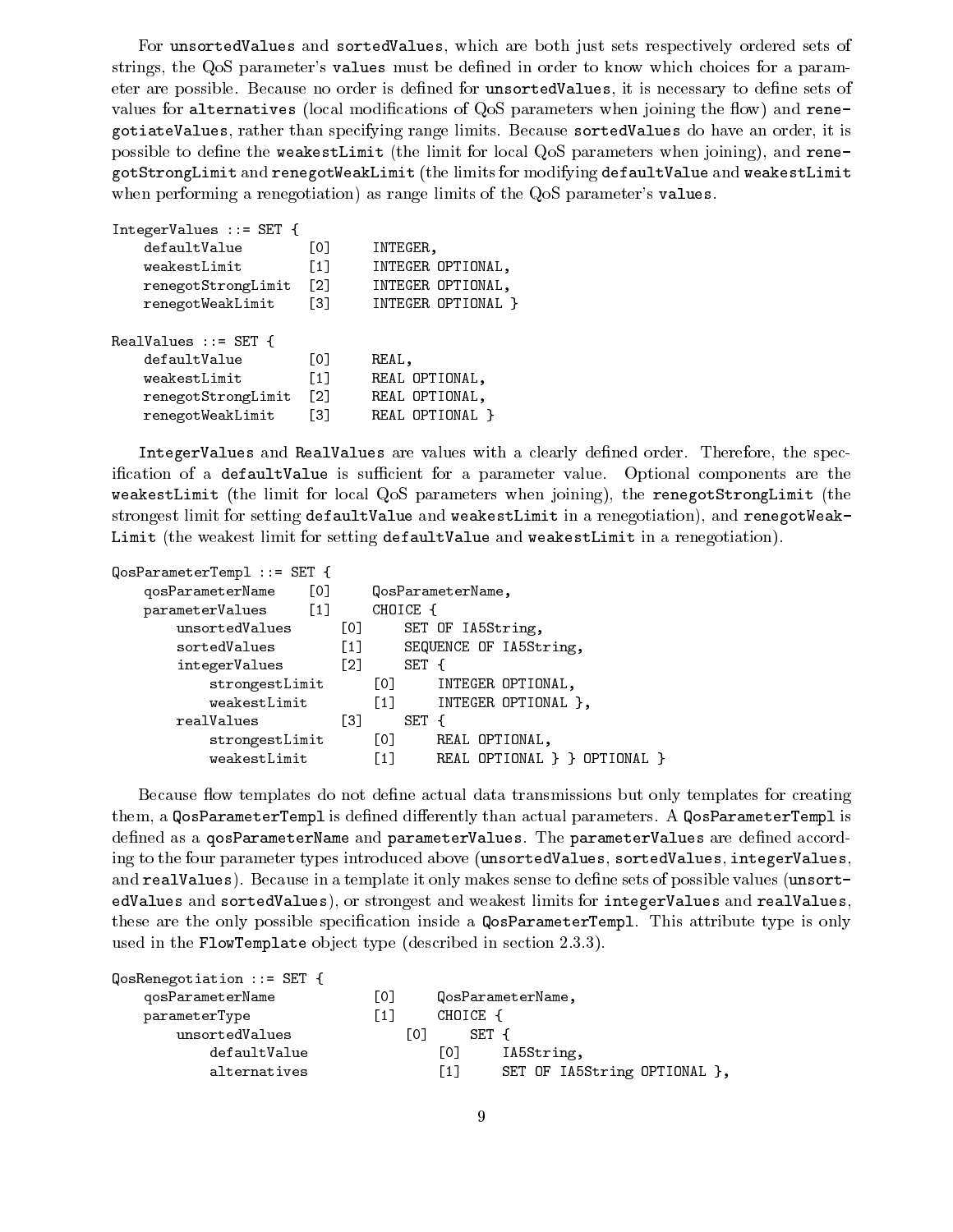```
sortedValues [1] SET {
                  \lceil 1 \rceildefaultValue [0] IA5String,
  weakestLimit [1] IA5String OPTIONAL },
integerValues [2] SET {
  defaultValue [0] INTEGER,
  weakestLimit [1] INTEGER OPTIONAL },
realValues [3] SET {
  defaultValue [0] REAL,
  weakestLimit [1] REAL OPTIONAL } } }
```
END

For QoS renegotiations, which are performed using the renegotiate service (described in section 3.2.15) and the renegotiation service (described in section 3.2.20), the QosRenegotiation data type is required. This data type is a set containing a qosParameterName and renegotiation values which are defined in the parameterType. Depending on the parameterType attribute, the specification of new QoS values is defined differently, but it is always mandatory to define a new defaultValue and always optional to define a new weakestLimit respectively alternatives (if the parameter is of type unsortedValues).

#### 2.3Ob ject types

This section describes the object types of GMS. Definitions from the previous sections (GMS-COMMON and GMS-QOS) are used to define these types. Subsections 2.3.1 to 2.3.6 contain short descriptions and the ASN.1 definitions of the object types.

GMS-OBJECT-TYPES DEFINITIONS ::= BEGIN

```
IMPORTS
```

```
AccessRight, Application, AuthLevel, AuthRequirements, AuthType,
   CertificateType, DataType, GsaAddress, GmsObjectName, GmsObjectInformation,
   GmsRelationName, GuaAddress, NameType, TransportService
   FROM GMS-COMMON
   QosParameter, QosParameterName, QosParameterTempl
   FROM GMS-QOS;
GmsObject ::= CHOICE {
   user and the contract of the contract of the contract of the contract of the contract of the contract of the c
   group [1] Group,
   flowTemplate [2] FlowTemplate,
   flow [3] Flow,
   session [4] Session,
   certificate [5] Certificate }
GmsObjectAttributes ::= CHOICE {
   user [0] UserAttributes,
   group [1] GroupAttributes,
   flowTemplate [2] FlowTemplateAttributes,
   flow [3] FlowAttributes,
   session [4] SessionAttributes,
   certificate [5] CertificateAttributes }
GmsObjectRelations ::= CHOICE {
   user [0] UserRelations,
   group [1] GroupRelations,
```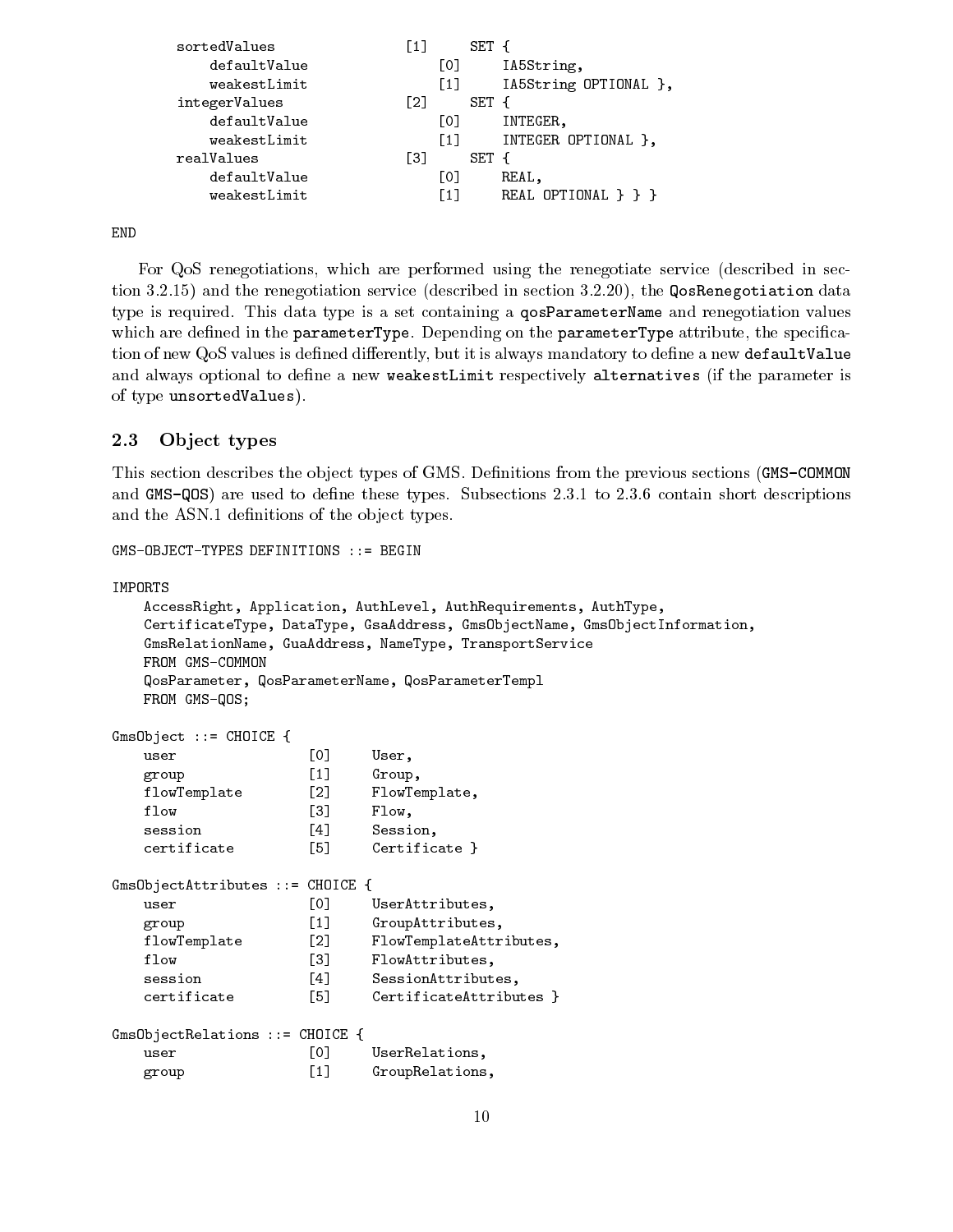| flowTemplate | F21 | FlowTemplateRelations, |
|--------------|-----|------------------------|
| flow         | Г31 | FlowRelations,         |
| session      | [4] | SessionRelations.      |
| certificate  | F51 | CertificateRelations } |

The header of the GMS-OBJECT-TYPES module imports the required data types from the modules GMS-COMMON and GMS-QOS. It also denes the data types GmsObject, GmsObjectAttributes, and GmsObjectRelations, which are used wherever generic references to GMS objects, their attributes, or relations are required. Relations are discussed in in detail section 2.4.

A general rule for the object type definitions is the separation of the definitions into an  $\circ b$ jectName, which always defines the object's name, objectAttributes (which may be modified by a sufficiently authorized user), objectInternalAttributes (which may only be modified by the GMS itself), and objectRelations (which describe the relations that an object may have). The objectInternalAttributes are not present in all object type definitions.

#### 2.3.1 User

 $\mathbf{A}$  and  $\mathbf{A}$  and  $\mathbf{A}$ 

A User ob ject is used to represent a GMS user, ie a real world person. Because authentication and authorization of the GMS heavily depend on the concept of User objects, it is one of the most important object types. And because application needs in terms of security differ very much, authentication and authorization can be handled very flexible.

| User ::= $--space$ isPdu:"TRUE" $--$ SET { |                   |                   |                         |  |
|--------------------------------------------|-------------------|-------------------|-------------------------|--|
| userName                                   | LO J              | CHOICE            |                         |  |
| name                                       | [O]               |                   | GmsObjectName,          |  |
| anonymous                                  | $\lceil 1 \rceil$ |                   | SET                     |  |
| identifier                                 |                   | [O]               | INTEGER,                |  |
| gsaAddress                                 |                   | $\lceil 1 \rceil$ | $GsAddress$ } },        |  |
| userAttributes                             | $\lceil 1 \rceil$ |                   | UserAttributes,         |  |
| userIntAttributes                          | [2]               |                   | UserInternalAttributes, |  |
| userRelations                              | Г31               |                   | UserRelations }         |  |

 $\sigma$ <sub>n</sub> $\sigma$   $\sigma$ 

A User ob ject may either have a name or refer to an anonymous GMS user. In this case, the ob ject is not referenced with a GmsObjectName but with a combination of the gsaAddress, pointing to the GSA the anonymous user bound to, and an identifier for referring to the anonymous user. For the remainder of the object type definition, the User attributes are according to the general rules for the object type definitions.

| USETAULTIDUUES ::= SEI 1 |                   |                   |       |                                |
|--------------------------|-------------------|-------------------|-------|--------------------------------|
| realWorldName            | L01               |                   |       | IA5String,                     |
| userInformation          | $\lceil 1 \rceil$ |                   |       | Gms0bjectInformation OPTIONAL, |
| userMailAdress           | F21               |                   |       | IA5String OPTIONAL,            |
| authRequirements         | [3]               |                   |       | AuthRequirements,              |
| authInformation          | $\lceil 4 \rceil$ |                   |       | SET OF SET {                   |
| authType                 |                   | LO L              |       | AuthType,                      |
| authInformation          |                   | $\lceil 1 \rceil$ |       | OCTET STRING },                |
| userAccessPolicy         | [5]               |                   | SET { |                                |
| owner                    |                   | [0]               |       | AccessRight,                   |
| members                  |                   | $\left[1\right]$  |       | AccessRight,                   |
| world                    |                   | F21               |       | $AccessRight$ } }              |

The UserAttributes include all information which is necessary for identication and authentication of a user. The realWorldName simply is a string of characters defining the real world name of a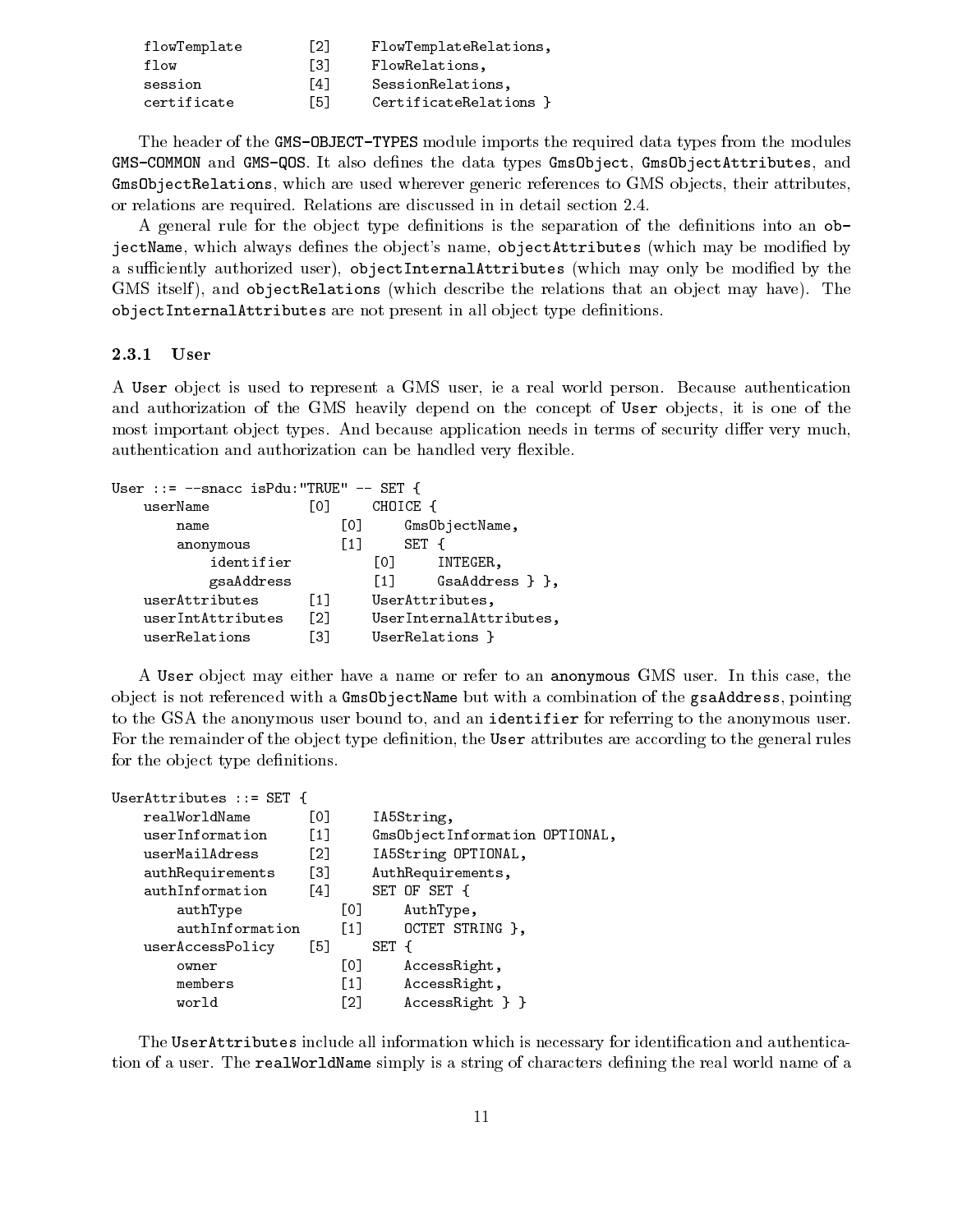user. The userInformation is the standard optional GmsObjectInformation which may be stored with each GMS object. Because it may be useful to be able to contact a GMS user asynchronously via email, the userMailAdress is defined, but it is optional. The authRequirements of a user (defined and described in section 2.1) decide, which authentication level a user must have before he is allowed to perform any of the actions the userAccessPolicy defines. The authInformation of a user is a set of possible authentication methods. The user may choose different methods depending on the authentication requirements of the objects he is going to access. The userAccessPolicy defines the access rights for the user object. It uses the AccessRight definition from the GMS-COMMON module. The members keyword in this case defines the access rights for users which are in the same group as the user being accessed.

| UserInternalAttributes $::=$ SET { |       |                                          |
|------------------------------------|-------|------------------------------------------|
| bindings                           | Г01   | SET OF SET {                             |
| address                            | [0]   | GuaAddress,                              |
| authentication                     | $[1]$ | AuthType,                                |
| transportServices                  | [2]   | SET OF TransportService,                 |
| bindingComment                     | Г31   | IA5String OPTIONAL,                      |
| applications                       | -41   | SET OF Application OPTIONAL } OPTIONAL } |

The UserInternalAttributes contain the bindings of a user, ie the information on where the user is currently actively working with the GMS. Each binding consists of an address, describing where (ie at which GSA and which GUA address at this GSA) the user is bound, authentication information describing which authentication method has been used when creating this binding, and a set of transportServices, describing which transport services are available with the communication infrastructure which has initiated the binding. Two optional component of a binding are a bindingComment, which is a description of the binding given as a string of characters, and applications, which is a set of Application identifiers describing which applications the user is using for this binding (in sections 3.2.3 and 3.2.4 it is described how application binding is handled).

| UserRelations ::= SET i |                   |                                   |  |
|-------------------------|-------------------|-----------------------------------|--|
| owns                    | L0J               | SET OF GmsRelationName OPTIONAL,  |  |
| manages                 | $\lceil 1 \rceil$ | SET OF GmsRelationName OPTIONAL,  |  |
| member                  | $\lceil 2 \rceil$ | SET OF GmsRelationName OPTIONAL,  |  |
| participant             | [3]               | SET OF GmsRelationName OPTIONAL,  |  |
| sends                   | $\lceil 4 \rceil$ | SET OF GmsRelationName OPTIONAL,  |  |
| receives                | $\lceil 5 \rceil$ | SET OF GmsRelationName OPTIONAL } |  |

The UserRelations of a user object describe the relations which may be established between a user and other objects. The owns relation describes for which objects the user is the owner, which gives him special access rights for these objects. By definition, each user is the owner of his user object (because of this definition, the user object type does not have an owner relation defined, which is present in all other object types). The manages relation specifies for which objects the user is a manager. The status as a manager gives special access privileges for objects. Being a manager for a group or session also may require to response to manager requests which are necessary for approving or refusing join group or join session requests (described in detail in sections3.2.10, 3.2.11 and 3.2.17).

member and participant relations are established when a user joins a group (becoming a group member) or a session (becoming a session participant). The relations are deleted when the group or session is left. The sends and receives relations are used for establishing relationships between users and flows, whenever a user joins a flow (by joining a session) as a sender and/or receiver. These relations are also deleted when the session the flows are part of is left.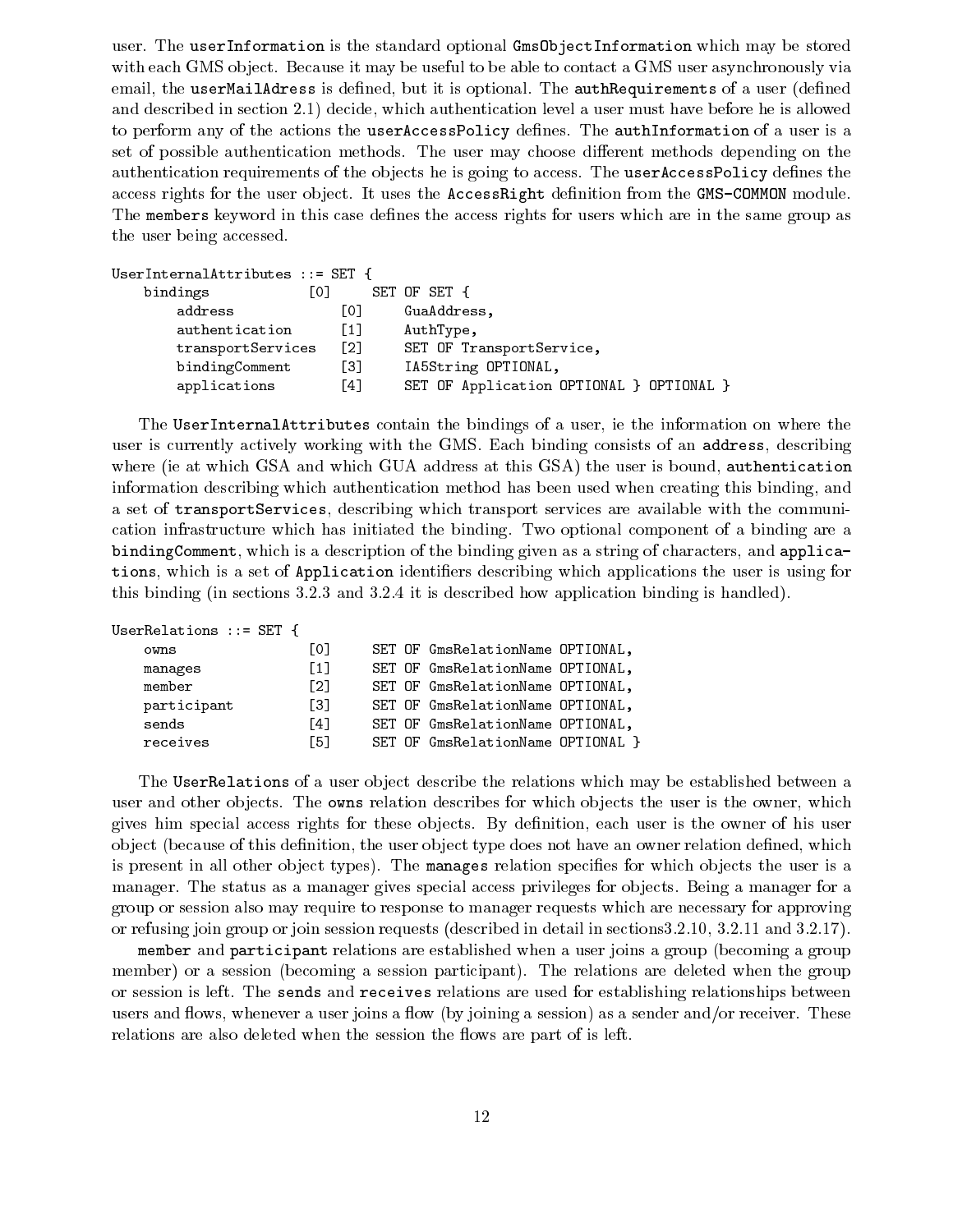#### 2.3.2 Group

A Group ob ject is used to refer to a group of users, which are called group members. However, because groups may be nested (group can be members of group), group membership of a user can be either direct or indirect. Groups are the central instrument for granting authorizations, because the authorization check for session joining can be based on group membership. Groups may also be used for administrative purposes (such as creating groups which may be used for electronic mail), they represent the static abstraction for grouping users, while sessions represent the more dynamic abstraction (ie communications).

```
Group ::= --snacc isPdu:"TRUE" -- SET {
   groupName [0] GmsObjectName,
   groupAttributes [1] GroupAttributes,
   groupRelations [2] GroupRelations }
GroupAttributes ::= SET {
   realWorldName [0] IA5String,
   groupInformation [1] GmsObjectInformation OPTIONAL,
   groupMailAddress [2] IA5String OPTIONAL,
   authRequirements [3] AuthRequirements,
   groupAccessPolicy [4] SET {
       owner [0] AccessRight,
       managers [1] AccessRight,
       members [2] AccessRight,
       world [3] AccessRight },
   staticGroup [5] BOOLEAN,
   groupMembers [6] ENUMERATED {
       users (1),
       groups (2),
       usersAndGroups (3) },
   groupJoinPolicy [7] CHOICE {
       relativeQuorum [0] INTEGER (0..100),
       absoluteQuorum [1] INTEGER },
   groupNotificaPolicy [8] SET {
       joinGroup [0] GroupNotification,
       leaveGroup [1] GroupNotification,
       bind [2] GroupNotification,
       unbind
                          131GroupNotification,
       createSession [4] GroupNotification,
       deleteSession [5] GroupNotification } }
GroupNotification ::= ENUMERATED {
   none (1), and (1), and (1), and (1), and (1), and (1), and (1), and (1), and (1), and (1), and (1), and (1), and (1), and (1), and (1), and (1), and (1), and (1), and (1), and (1), and (1), and (1), and (1), and (1), and (
   managers (2),
   members (3),
   managersAndMembers (4) }
```
The GroupAttributes contain all information which define a group's properties. The real-WorldName is a string of characters which describes the group with a short name or explanation. groupInformation is the optional standard information associated with every GMS object. The groupMailAddress is also dened asa string of characters and contains the group's mail address, which is optional. This attribute may be useful if information has to be sent to all group members asynchronously using electronic mail.

The authRequirements of a group (defined and described in section 2.1) decide which authentication level a user must have before he is allowed to perform any of the actions the groupAccessPolicy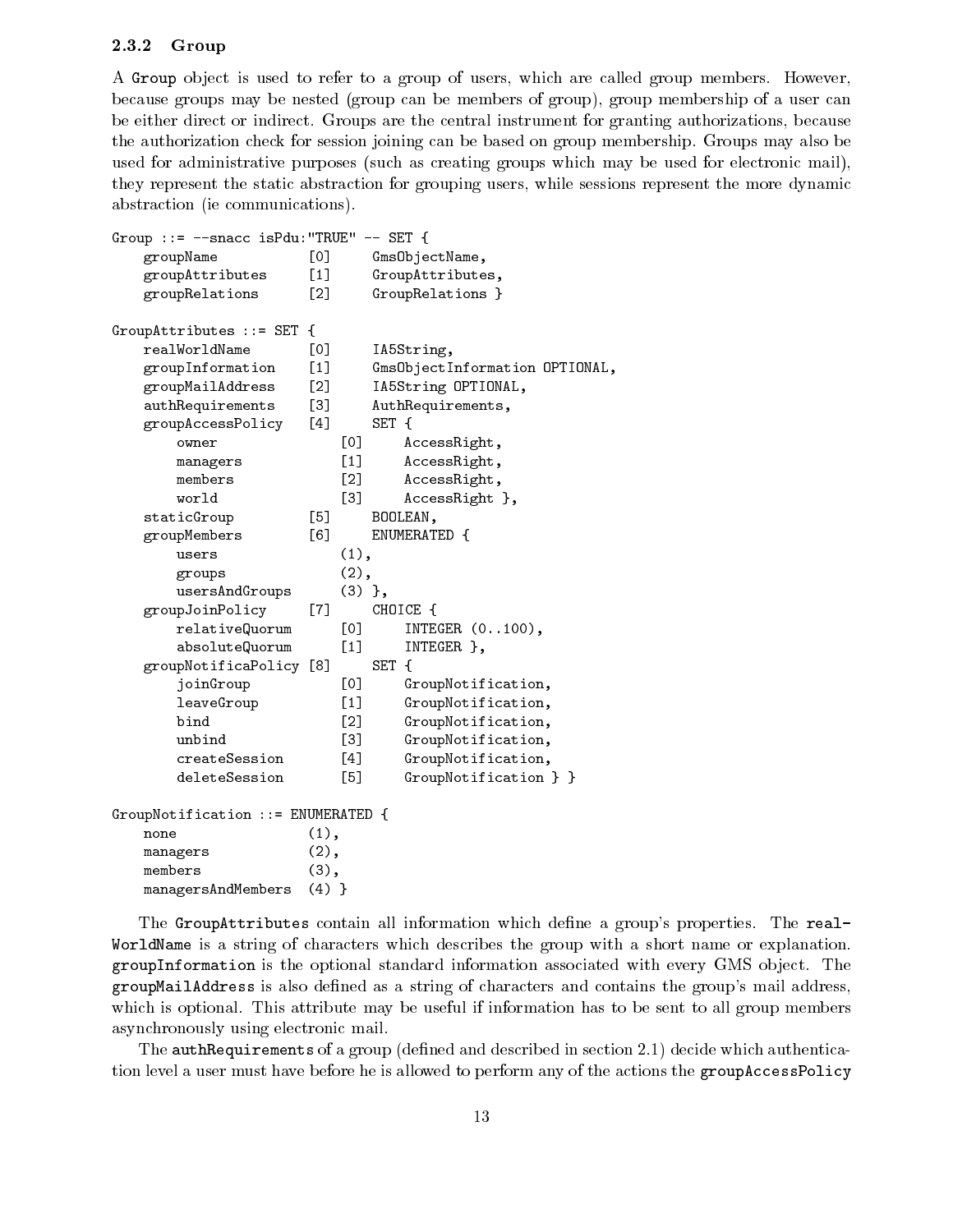defines. If the group is a static Group, then join and leave operations are not allowed (ie the set of members is static). The groupMembers attribute is used to decide whether only users, only groups, or usersAndGroups are allowed to join the group. Thus, the groupMembers attribute can be used to control the group hierarchy.

The groupJoinPolicy decides how join group requests are processed. The relativeQuorum policy defines the percentage of managers which must at least confirm to approve the join group request. Setting this parameter to zero creates an entirely open group, setting it to hundred creates a group where all managers must confirm for a join to be successful. However, it should be kept in mind that it is not very likely that all managers will always be bound to the GMS. It is also possible to specify an absoluteQuorum which gives the number of managers which must at least confirm to approve the join request. If a group should be open for joins without the need to request managers at all, the relativeQuorum can be set to zero.

The groupNotificaPolicy defines the policy which is used for notifying group members and/or managers of certain events. For every event it is possible to choose a GroupNotification type, which decides whether nobody, only managers, only members, or managersAndMembers should be notified. Notifiable events are successful joinGroup and leaveGroup requests, which change the group's member set (it is important to notice that only joins and leaves of direct members are notied), bind and unbind requests of group members (which change the active population), and createSession and deleteSession requests, which change the ongoing communications which are associated with this group.

```
GroupRelations ::= SET {
  owners [0] GmsRelationName,
  managers [1] GmsRelationName OPTIONAL,
  member [2] SET OF GmsRelationName OPTIONAL,
  members [3] GmsRelationName OPTIONAL,
  sessions [4] GmsRelationName OPTIONAL }
```
The GroupRelations of a group object describe the relations which may be established between a group and other objects. The **owners** relation is used to determine which users are owners of the group. The managers and the members relations define the managers and members of the group. The sessions relation describes which sessions are associated with the group. The member relation describes, of which groups this group is a member of.

### 2.3.3 Flow template

A FlowTemplate object describes a template which may be used to create a flow. However, it is not necessary that a flow is based on a template. It is possible to store information about a flow, its construction and its properties  $(QoS$  parameters) inside a FlowTemplate object. When a flow is created based on the flow template's content, all data from the template can be used to create the flow. Depending on the actual communication infrastructure being used, this may save a lot of work (ie, protocol congurations may be predened which do not have to be computed if they are stored inside a flow template)

```
FlowTemplate ::= --snacc isPdu:"TRUE" -- SET {
   flowTemplateName [0] GmsObjectName,
   flowTemplAttributes [1] FlowTemplateAttributes,
   flowTemplRelations [2] FlowTemplateRelations }
FlowTemplateAttributes ::= SET {
   flowTemplInfo [0] GmsObjectInformation OPTIONAL,
   dataType [1] DataType,
```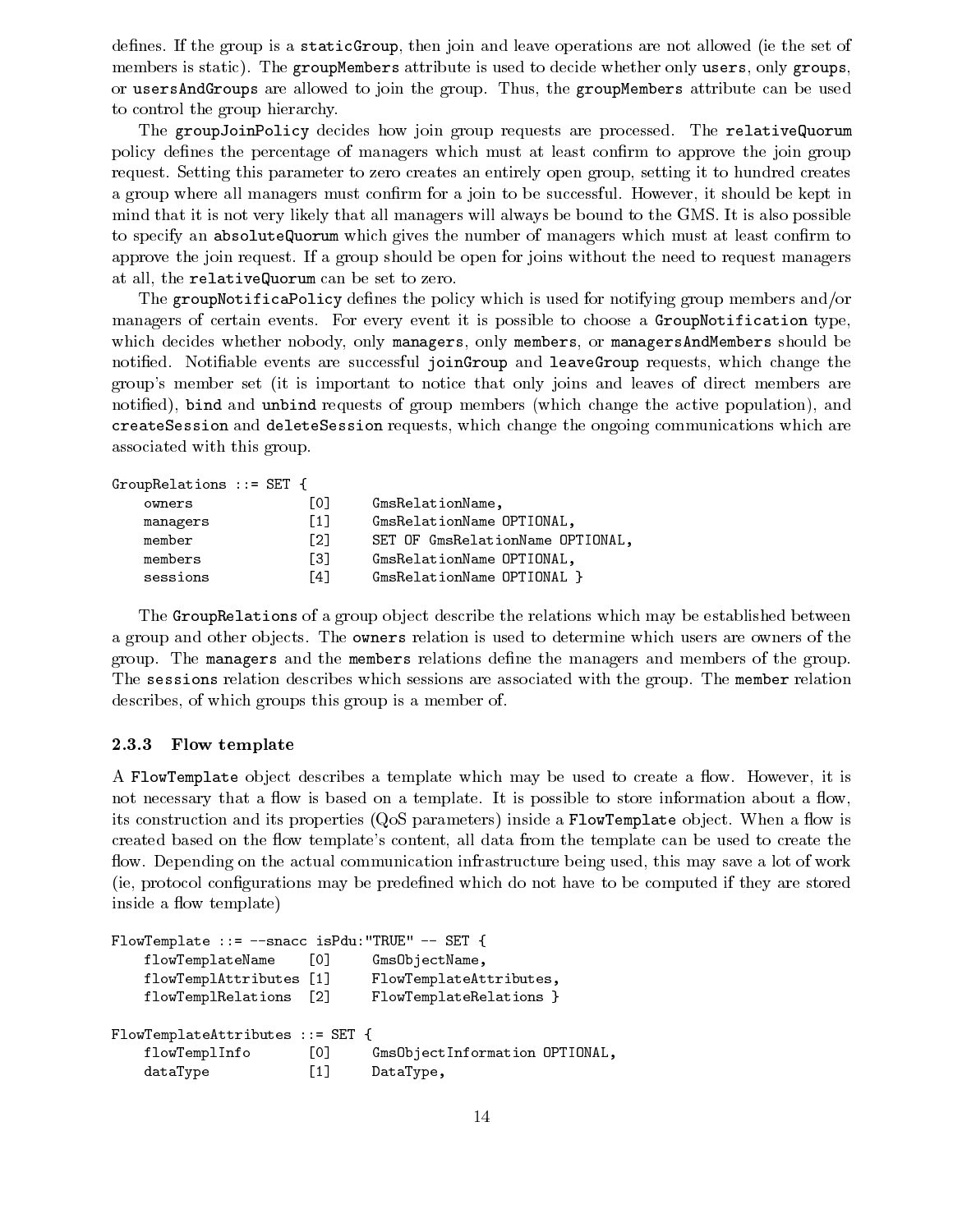```
transportService [2] TransportService,
flowTemplateData [3] OCTET STRING OPTIONAL,
flowTemplDirection [4] ENUMERATED {
   uniDirectional (1),
   biDirectional (2) } OPTIONAL,
participantLimits [5] SEQUENCE {
   maxnumSenders [0] INTEGER OPTIONAL,
   maxnumReceivers [1] INTEGER OPTIONAL } OPTIONAL,
qosParameterTempl [6] SET OF QosParameterTempl }
```
A FlowTemplate is defined by its name (the flowTemplateName), FlowTemplateAttributes, and FlowTemplateRelations. The FlowTemplateAttributes contain all information which is necessary to describe a FlowTemplate object. flowTemplInfo is the optional standard information associated with every GMS object. The DataType of a FlowTemplate is described in section 2.1, it describes which type of data may be transported with a flow which is based on this FlowTemplate. The TransportService is also described in section 2.1, it describes which transport infrastructure is necessary to create a flow based on this FlowTemplate.

The flowTemplateData is data which is necessary to create a flow based on the FlowTemplate. This data is completely dependent on the communication infrastructure for which this FlowTemplate has been created. Additional information about the flow template includes the possible direction modes (flowTemplDirection may be uniDirectional or biDirectional). The participantLimits may be given to specify a maximum number of senders and/or receivers for a flow based on this FlowTemplate. It is possible that an actual flow which is based on this template has different values than the ones defined in the template. This depends on how the flow creation is done.

The qosParameterTempl is a set of QosParameterTempl, which are described in more detail in section 2.2. Using a flow template's **qosParameterTempl** it is possible to specify the properties of a flow which is created based on this FlowTemplate. Because the template is generic, it is very likely that the QoS parameters of the template are not fully specied in the template. However, the qosParameterTempl information is very useful in determining whether a flow to be created can be based on this FlowTemplate or not.

FlowTemplateRelations ::= SET { owners [0] GmsRelationName }

The FlowTemplateRelations are very simple, because a FlowTemplate has only the owners relation which specifies which users are the owners of this object.

#### 2.3.4 Flow

A Flow object is the GMS representation of one flow of data between several GMS users. The GMS model of data exchange between users is based on sessions (described in section 2.3.5) and flows. Each session consists of one or more flows, which are said to be part of the session. Depending on the application, different mappings from application requirements onto sessions and flows are possible. It is up to the application programmer to decide which mapping onto sessions and flows he chooses.

```
Flow ::= --snacc isPdu:"TRUE" -- SET {
   flowName [0] GmsObjectName,
   flowAttributes [1] FlowAttributes,
   flowIntAttributes [2] FlowInternalAttributes,
   flowRelations [3] FlowRelations }
FlowAttributes ::= SET {
   flowInformation [0] GmsObjectInformation OPTIONAL,
```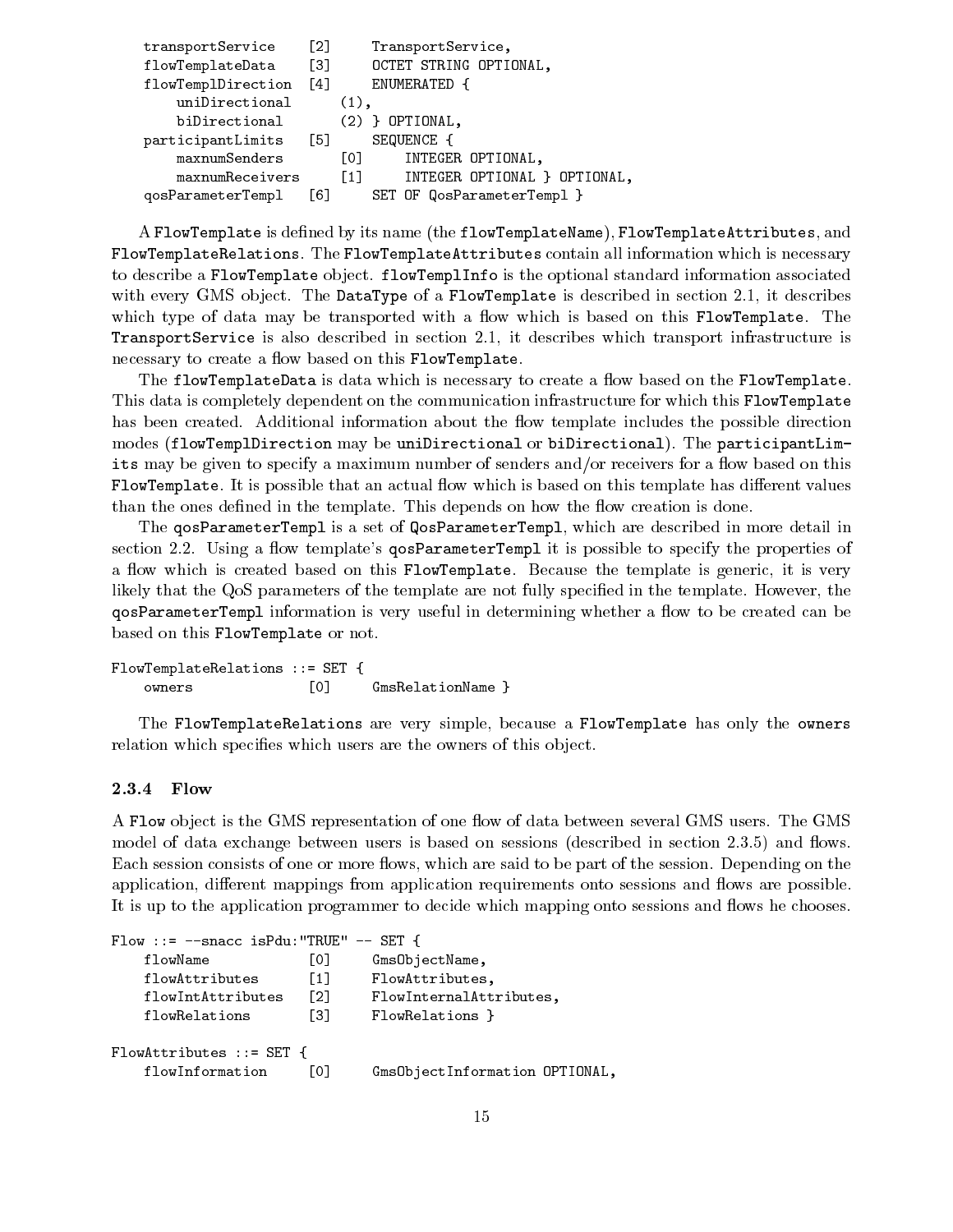| flowData                | [1]               |                     |       | OCTET STRING OPTIONAL,       |
|-------------------------|-------------------|---------------------|-------|------------------------------|
| flowDirection           | $\lceil 2 \rceil$ |                     |       | ENUMERATED {                 |
| uniDirectional          |                   | $(1)$ ,             |       |                              |
| biDirectional           |                   | $(2)$ },            |       |                              |
| participantLimits [3]   |                   |                     |       | SEQUENCE {                   |
| maxnumSenders           |                   | $\lbrack 0 \rbrack$ |       | INTEGER OPTIONAL,            |
| maxnumReceivers         |                   | $\left[1\right]$    |       | INTEGER OPTIONAL } OPTIONAL, |
| renegotiation           | [4]               |                     | SET { |                              |
| senders                 |                   | [0]                 |       | BOOLEAN,                     |
| receivers               |                   | $\lceil 1 \rceil$   |       | BOOLEAN,                     |
| sessionManagersOnly [2] |                   |                     |       | BOOLEAN } OPTIONAL }         |
|                         |                   |                     |       |                              |

A Flow consists of its name (the flowName), flowAttributes, flowIntAttributes, and flowRelations. The FlowAttributes contain the optional standard information associated with every GMS object. flowData is the application specific data which is necessary to actually create the flow when joining the session the flow is part of. This information may be empty when addressing information is sufficient for joining the flow, but it may also contain data structures which are necessary for setting up the protocol which is being used with that flow.

Depending on whether the flow is uniDirectional or biDirectional, the flowDirection attribute is set accordingly. The participantLimits of a flow specify, if present, a maxnum Senders and/or a maxnumReceivers, which define the maximum number of participants which may send data to or receive data from this flow. If the flow is biDirectional, it may still be possible to only join as a receiver (even though no more senders are accepted), so the distinction between maxnumSenders and maxnumReceivers may also be useful in this case.

The optional renegotiation attribute decides who is allowed to initiate a QoS renegotiation for this flow. The QoS are described in greater detail in section 2.2. Depending on the renegotiation. senders or receivers are allowed to initiate a QoS renegotiation (ie to create a renegotiation request described in section 3.2.20). If sessionManagersOnly is set to true, only session managers are allowed to initiate a QoS renegotiation. If all renegotiation attributes are set to false, the flow is not renegotiable.

| FlowInternalAttribute |                   |      |          |                         |  |
|-----------------------|-------------------|------|----------|-------------------------|--|
| qosParameters         | LOJ.              |      |          | SET OF QosParameter,    |  |
| addressingInfo        | $\lceil 1 \rceil$ |      | CHOICE { |                         |  |
| receiverOriented      |                   | LOJ. |          | OCTET STRING.           |  |
| senderOriented        |                   | T1 1 |          | SET OF OCTET STRING } } |  |

The FlowInternalAttributes of a flow include information about QoS parameters and addressing information. The qosParameters attribute of a flow describes all properties of the flow which are defined by QoS parameters. Section 2.2 contains a detailed description of the GMS QoS concept. The addressingInfo of a flow contains information which is necessary for joining the flow. If the flow is based on receiver Oriented addressing, then one address (the flow address, sometimes called group address) is sufficient for joining the flow. If the flow is sender Oriented addressed, each newcomer must get the complete set of addresses of flow receivers. Therefore, in this case the addressing Info is a set of addresses which may be used for addressing all receivers of the flow. This set is automatically updated when users join or leave the flow.

| $FlowRelationship: = SET$ |     |                                   |
|---------------------------|-----|-----------------------------------|
| session                   | L01 | GmsRelationName,                  |
| senders                   | [1] | GmsRelationName,                  |
| receivers                 | F21 | GmsRelationName,                  |
| dependencies              | Г31 | SET OF GmsRelationName OPTIONAL,  |
| synchronized              | Γ41 | SET OF GmsRelationName OPTIONAL } |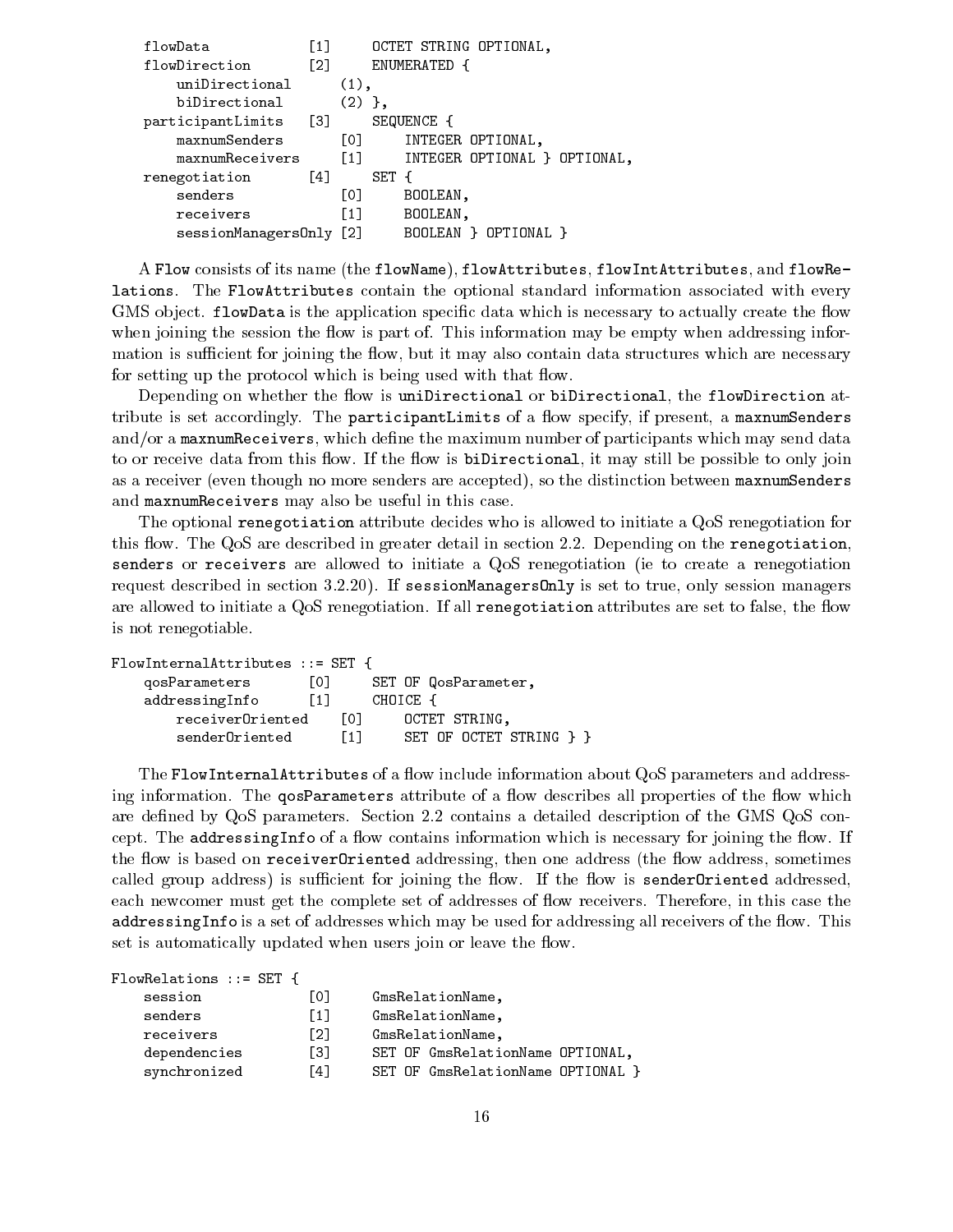The FlowRelations define the relations which may be established between a flow object and other objects. The session relation describes which session this flow is a part of. senders and receivers are relations which are used to register the users which are senders and/or receivers of the flow. The dependencies of a Flow are directed relations which specify whether this flow depends on another flow or whether another flow depends on this flow. The concept of flow dependencies is described in greater detail in section 2.4.2. synchronized flows may be achieved by establishing this relation. The concept of synchronized flows is described in greater detail in section 2.4.10.

#### 2.3.5 **Session**

A Session ob ject is the main abstraction of the GMS for communications between users. Each Session consists of one or more flows, which are the abstractions for the actual data exchange connections. However, a Session is one manageable unit which is used for authentication, authorization, admission control, and management. It is only possible to participate in communications by using sessions, flows are always joined and left by joining and leaving sessions. Therefore, the concept of sessions and flows is the central concept of communication inside the GMS.

```
Session ::= --snacc isPdu:"TRUE" -- SET {
   sessionName [0] GmsObjectName,
   sessionAttributes [1] SessionAttributes,
   sessionInAttributes [2] SessionInternalAttributes,
   sessionRelations [3] SessionRelations }
SessionAttributes ::= SET {
   sessionInformation [0] GmsObjectInformation OPTIONAL,
   sessionAppInfo [1] SET {
      application [0] Application,
      appSpecificInfo [1] OCTET STRING } OPTIONAL,
   sessionDuration [2] SEQUENCE {
      start [0] UTCTime OPTIONAL,
      end [1] UTCTime OPTIONAL } OPTIONAL,
   blockingJoinLeave [3] BOOLEAN,
   anonymousSession [4] BOOLEAN,
   authRequirements [5] AuthRequirements,
   sessionAccessPolicy [6] SET {
      owner [0] AccessRight,
      managers [1] AccessRight,
      participants [2] AccessRight,
      world [3] AccessRight },
   sessionJoinPolicy [7] CHOICE {
      open [0] NULL,
      group [1] NULL,
      managed [2] CHOICE {
         relativeQuorum [0] INTEGER (1..100),
         absoluteQuorum [1] INTEGER } },
   sessionNotifiPolicy [8] SET {
      joinSession [0] SessionNotification,
      leaveSession [1] SessionNotification } }
SessionNotification ::= ENUMERATED {
   none (1),
   managers (2),
   participants (3),
   managersAndParticip (4) }
```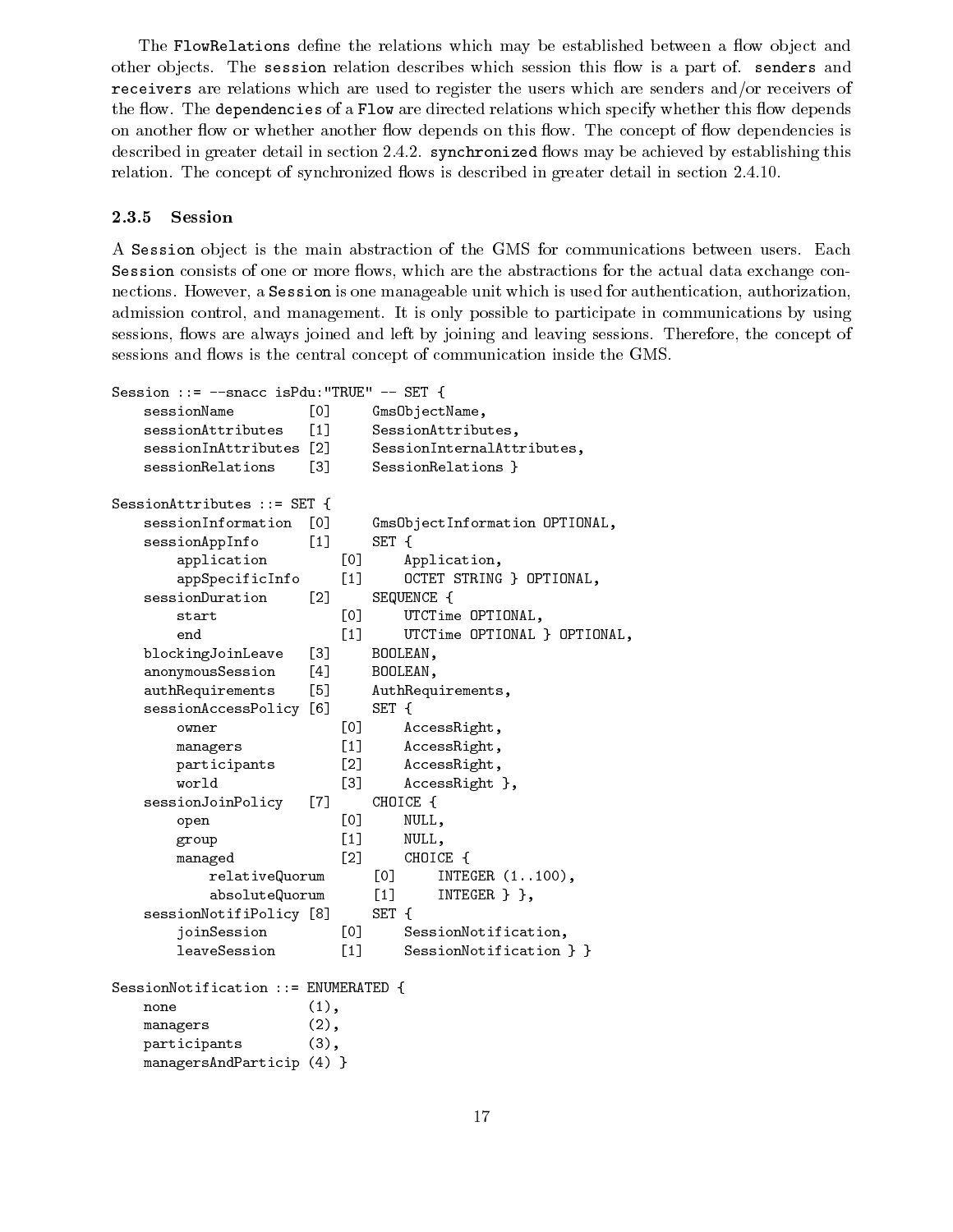A Session object consists of its sessionName, sessionAttributes, internal sessionInAttributes, and sessionRelations. sessionInformation is the optional standard information associated with every GMS object. The sessionAppInfo is application specific information which is also optional. Each member of the set of sessionAppInfo consists of an application identification and appSpecificInfo, which may be any information that an application needs to associate with this session. A description on how this information may be used can be found in session 3.2.3.

An optional sessionDuration can be given to specify the session's lifetime. It is possible to specify the start and/or the end of the session. Using this information it is possible to define sessions although they are not yet active.

The blockingJoinLeave attribute decides whether join and leave operations for this session are blocking. Blocking join and leave operations cause a serialization of join and leave requests. This makes it possible to ensure that participant limits of flows are never exceeded. Consequently, a session which contains flows with participant limits should set the blockingJoinLeave attribute to true. If no such flow is present in a session, this setting might slow down the join and leave operation unnecessarily.

An anonymousSession is a session where the identity of the senders and receivers should not be given to users. Because the identity must be known to GUAs (in order to make it possible to set up connections), it is not possible to keep the information about senders and receivers inside the GSAs only. However, the communication frameworks containing the GUAs should not give any information about session participants to users if the session is an anonymousSession.

The authRequirements of a session (defined and described in section 2.1) decide which authentication level a user must have before he is allowed to perform any of the actions the session-AccessPolicy defines. The sessionJoinPolicy describes how join requests are handled. If the sessionJoinPolicy is open, then everybody may join the session. If the sessionJoinPolicy is group, then only members of the group the session is associated with are allowed to join the session (a description of the association of sessions and groups is given in section 2.4.1). If the session-JoinPolicy is set to managed, then a mechanism identical to the one described for managed groups (section 2.3.2) is used.

The sessionNotifiPolicy decides whether session managers and/or participants should be noti fied of new members and/or members leaving the session. It is possible to enable these notifications for join and leave operations separately. It can be chosen whether managers, participants, or managers and participants (managersAndParticip) should be notified.

| $SessionInternalAttribute$ ibutes ::= SET { |                                   |
|---------------------------------------------|-----------------------------------|
| joinLeaveRequests                           | SEQUENCE OF SET {<br>LO J         |
| userName                                    | L0J<br>GmsObjectName,             |
| pendingRequest                              | ENUMERATED {<br>$\lceil 1 \rceil$ |
| join                                        | $(1)$ .                           |
| leave                                       | $(2)$ } } OPTIONAL }              |

A session's SessionInternalAttributes contain the pending joinLeaveRequests of a session. These requests consist of a userName and an identification of the pendingRequest, which can be a join or a leave request. This attribute is used when the blockingJoinLeave attribute is set to true and thus join and leave requests are serialized.

| SessionRelations ::= SET { |                   |                            |
|----------------------------|-------------------|----------------------------|
| owners                     | L01               | GmsRelationName,           |
| managers                   | $\lceil 1 \rceil$ | GmsRelationName OPTIONAL,  |
| participants               | F21               | GmsRelationName OPTIONAL,  |
| flows                      | Г31               | GmsRelationName OPTIONAL,  |
| group                      | <b>141</b>        | GmsRelationName OPTIONAL } |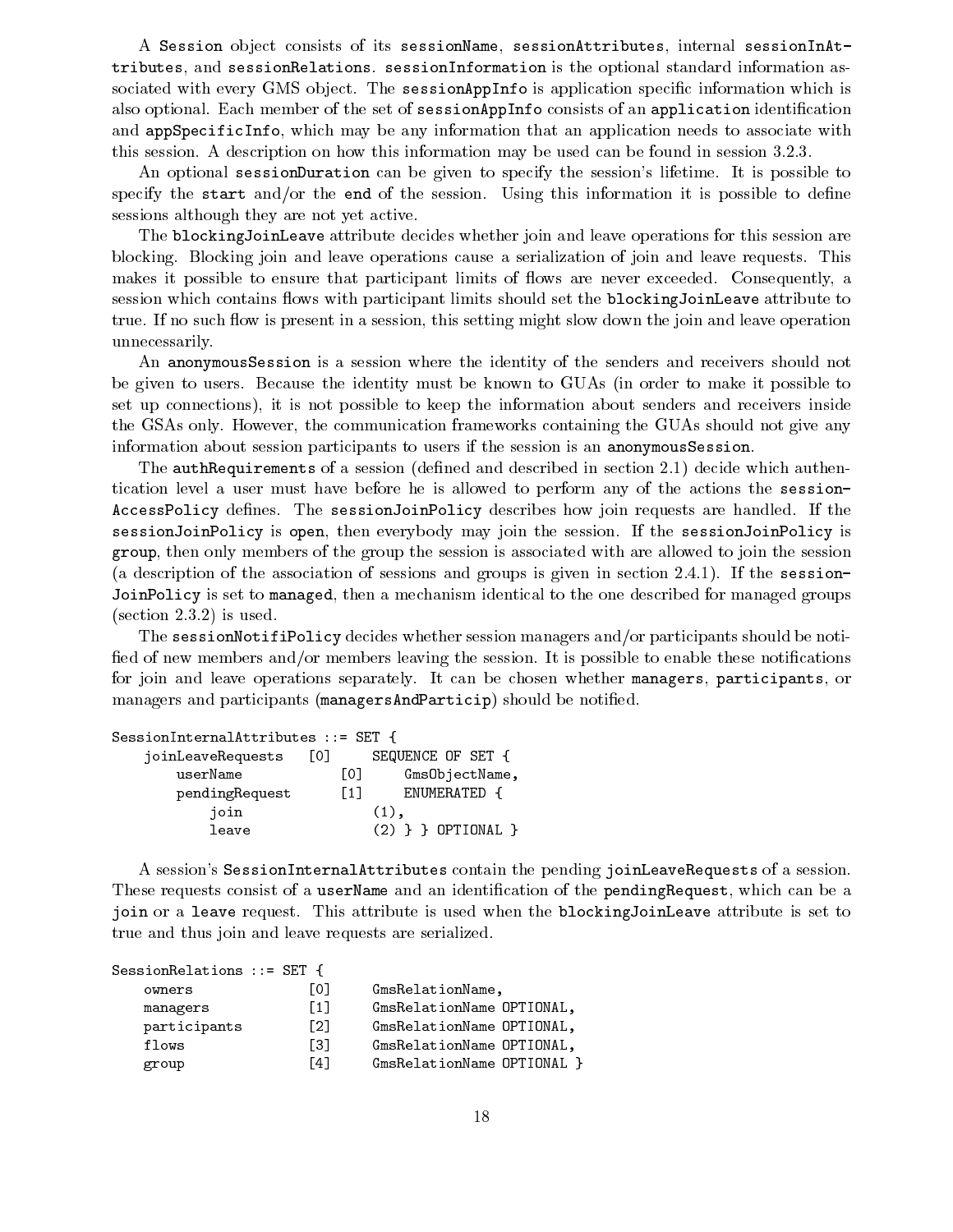The SessionRelations define which relations may be established between a session object and other GMS objects. The owner of a session (the owner relation is described in detail in section 2.4.5) has special rights which are defined in the owners part of the sessionAccessPolicy. The managers of a group also have special access rights as well as maybe a different notification policy set in the sessionNotifiPolicy than normal participants. A sessions participants are the users actively taking part in the communication going on inside the session using its flows. The flows itself may have relations established among themselves, which is described in section 2.3.4. Finally, a session's group describes the group to which the session is associated. This is especially important and a mandatory relation if the sessionJoinPolicy is set to group.

#### 2.3.6 Certificate

A Certificate object is used to store a certificate which may be used to prove the authenticity of another object. This may be used to store information about objects which need to be authentic in order to be able to guarantee some level of security. An example for such an application of the Certificate object is the certification of software components which will be used for exchanging security sensitive data. Only if it possible to check whether the software being used is authentic secure data exchange can be guaranteed.

```
Certificate ::= --snacc isPdu:"TRUE" -- SET {
   certificateName [0] GmsObjectName,
   certificAttributes [1] CertificateAttributes,
   certificRelations [2] CertificateRelations }
CertificateAttributes ::= SET {
   certificInformation [0] GmsObjectInformation OPTIONAL,
   certificateType [1] CertificateType,
   nameType [2] NameType,
   validity [3] SEQUENCE {
      notbefore [0] UTCTime,
      notafter [1] UTCTime },
                   [4] IA5String,
   name
   data [5] BIT STRING,
   signatures [6] BIT STRING }
```
A Certificate consists of the certificateName, certificAttributes, and certificRelations. The CertificateAttributes contain the optional standard information associated with every GMS object (certificInformation). The certificateType and the nameType contain information about the certificate which is described in section 2.1. The validity of a certificate is given as a sequence of times, the first indicating the earliest validity (notbefore), the second specifying the end of the validity period (notafter).

The certificate's name is a string according to the certificate's nameType. The data and signatures is information necessary for the actual certification process and both of them are given as a bit string.

CertificateRelations ::= SET { [0] GmsRelationName } owners

END

The only relation a certificate may have is the **owners** of the certificate. Only the owner of a certicate is allowed to modify it or to remove it from the GMS.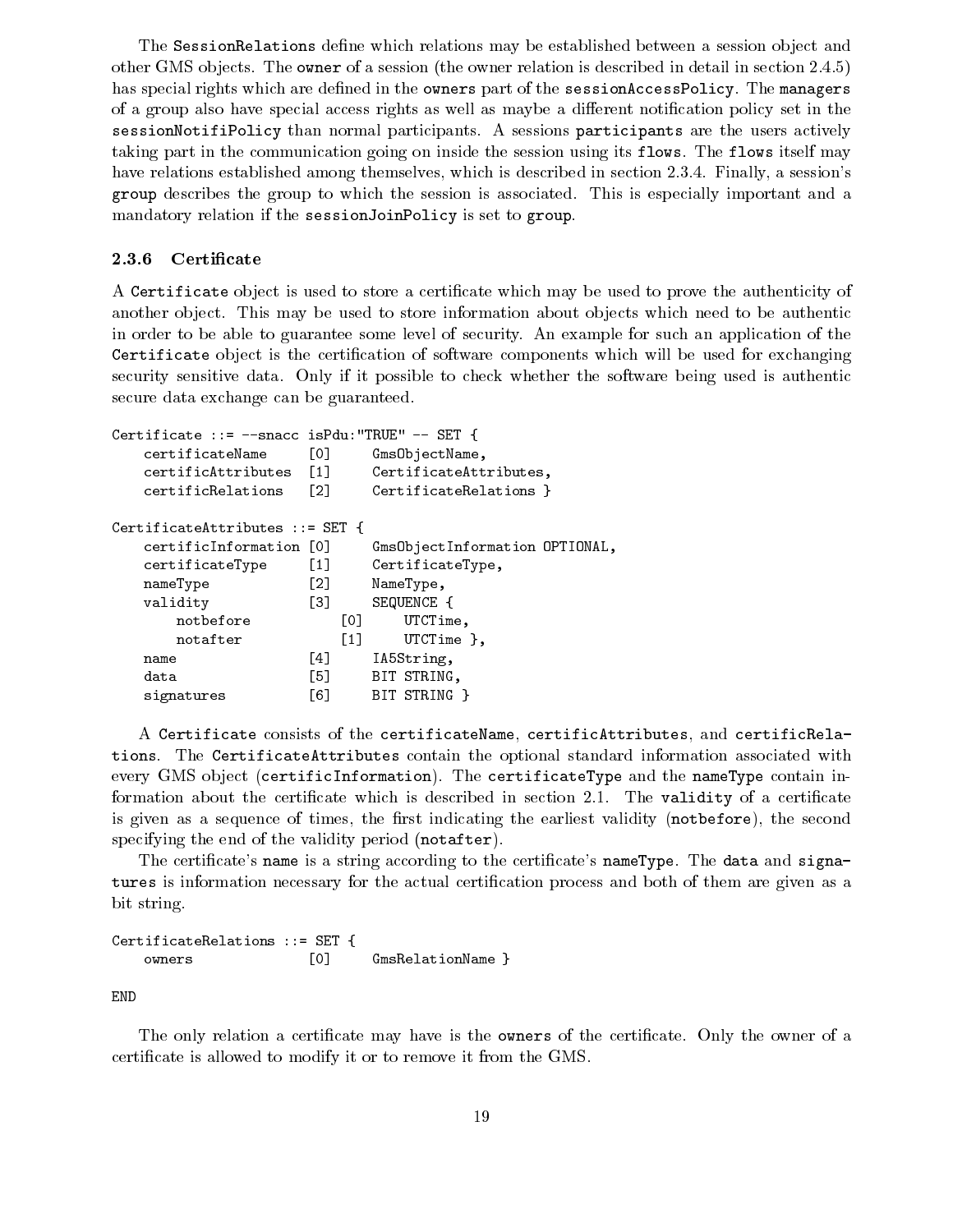#### 2.4Relations

Relations are defined as possible relationships between two or more GMS objects. The relations described in this sections are all used within some of the GmsObjectRelations described in section 2.3. For every relation it will be described objects of which object types may be used with it. With the two exceptions of the dependency and the synchronization relation (which are described in section 2.4.2i and 2.4.10), all relations are defined as a set containing a relation name, a reference to one object, and a set of references to other objects, which are all related to the object referred to in the second attribute of the relation.

```
GMS-RELATIONS DEFINITIONS ::= BEGIN
    GmsObjectName, GmsRelationName
    FROM GMS-COMMON;
GmsRelation ::= CHOICE {
    association [0] Association,
    dependency [1] Dependency,
    manager [2] Manager,
    member [3] Member,
    owner and \mathbf{A} owner, we have a set of the contract of the contract of the contract of the contract of the contract of the contract of the contract of the contract of the contract of the contract of the contract of the
    part [5] Part,
    participation [6] Participation,
    receiver [7] Receiver,
    sender [8] Sender, Sender, Sender, Sender, Sender, Sender, Sender, Sender, Sender, Sender, Sender, Sender, Se
    synchronization [9] Synchronization }
```
The GmsRelation type is defined to make a simple reference to GMS relations possible by just using this type. It also lists all relation types available, which are described in detail in the following sections.

### 2.4.1 Association

An Association relation describes the relation between a group and a session. A session may be associated to a group. This relation is a 1:n relation, since a number of sessions can be associated to one group, but each session can be associated with at most one group. As long as sessions are associated to a group, it is not possible to delete this group using the delete service described in section 3.2.14.

| Association ::= $-$ -snacc isPdu:"TRUE" $-$ SET { |                   |                        |
|---------------------------------------------------|-------------------|------------------------|
| associationName                                   | LO J              | GmsRelationName,       |
| group                                             | $\lceil 1 \rceil$ | GmsObjectName,         |
| session                                           | [2]               | SET OF GmsObjectName } |

The usage of an Association is to express the relationship between a group and a session. This may be used just for informal purposes. However, if the session's sessionJoinPolicy is set to group (which is described in detail in section 2.3.5), the handling of join requests for that session is based on the session's associated group and the fact whether the join requester is a member of that group. Only if he is, the join will be accepted. This procedure is described in more detail in sections 2.3.5 and 3.2.11.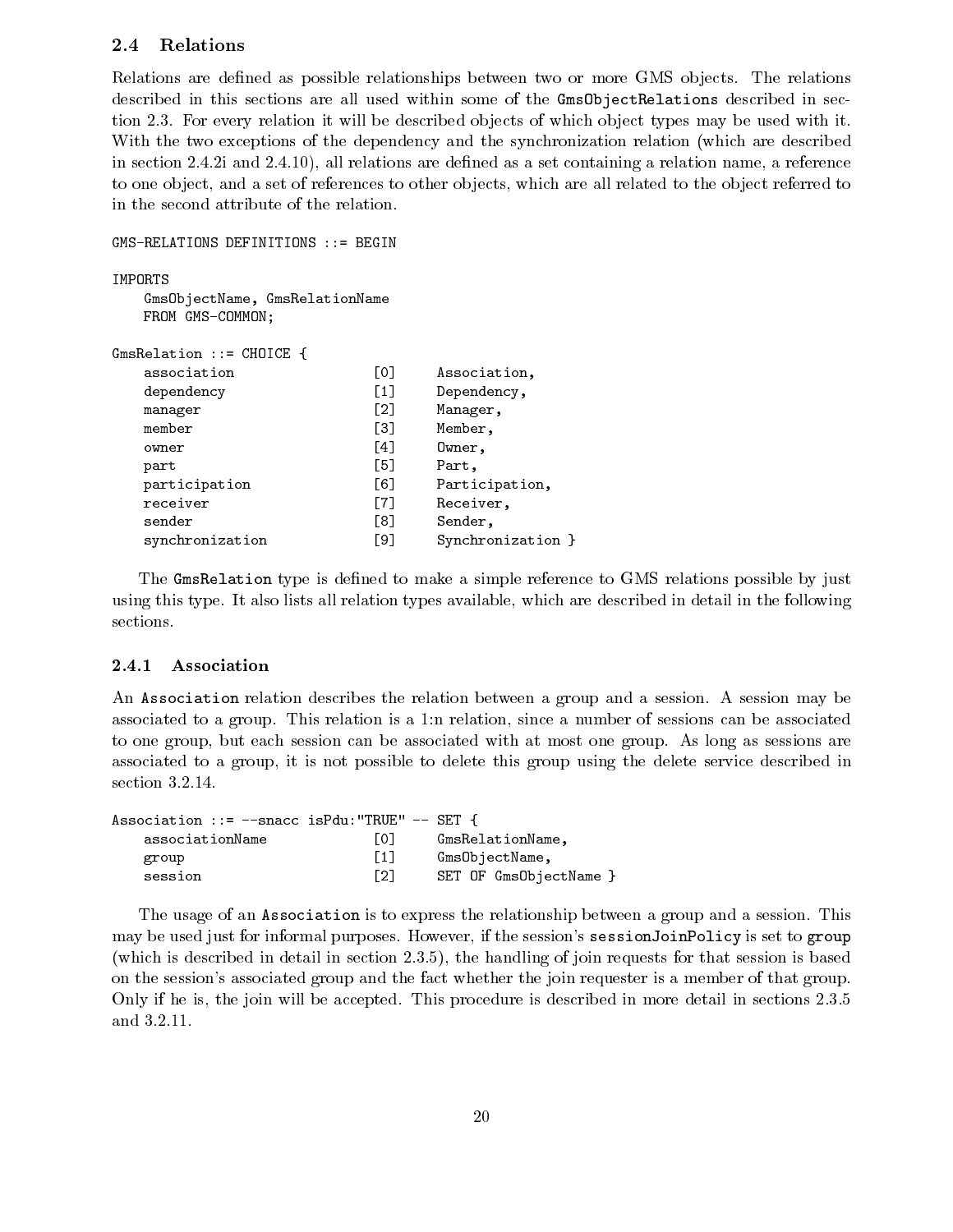#### 2.4.2 Dependency

The Dependency is a relation which is established between a number of flows. It is used to express the fact that a flow depends on another flow, ie a flow can only be interpreted correctly (according to the creator of the session with the dependent flows), if the flow it depends on is also present. The most popular example for this is MPEG-2 coding as standardized by ISO [3], which uses data partitioning for video streams (sending low quality video images on one flow and an an additional flow which contains more information to get a video with higher quality) and multi-channel audio (which may be used for stereophonic audio signals).

| Dependency ::= --snacc isPdu: "TRUE" -- SET { |     |                             |
|-----------------------------------------------|-----|-----------------------------|
| dependencyName                                | 101 | GmsRelationName.            |
| flows                                         |     | SEQUENCE OF GmsObjectName } |

Each Dependency is a sequence of references to flows, which has to be interpreted as a directed dependency graph from the first flow to the last flow, ie the first flow depends on all subsequent flows referred to in the relation. As a consequence, only the last flow of a Dependency can be interpreted independently from all other flows.

It is also possible that a flow occurs in several Dependency relations, which is reflected by the fact that the dependencies attribute in the flow's FlowRelations (which is described in section  $2.3.4$ ) is defined to be a SET OF GmsRelationName. For example, the usage of multiple dependencies is required if it is necessary that a video stream depends on a multi-channel coded audio stream. In this setup, the first Dependency is defined between the audio channels, while the second Dependency establishes a relationship between the video and the audio.

### 2.4.3 Manager

The Manager relation establishes a relationship between a GMS object and one or more users. Groups and sessions are the only GMS objects which may have managers. The manager status gives special access rights, which are defined in the groupAccessPolicy and sessionAccessPolicy, respectively. Managers also have special responsibilities for granting or refusing join requests to groups or sessions, if the groupJoinPolicy or sessionJoinPolicy is set accordingly. A last special thing about managers is their special status with respect to notications, which are dened in the groupNotificaPolicy and the sessionNotifiPolicy. Details for these procedures and mechanisms are given in section 2.3.2 for groups and section 2.3.5 for sessions.

| Manager ::= $--$ snacc isPdu: "TRUE" $--$ SET { |                   |                        |
|-------------------------------------------------|-------------------|------------------------|
| managerName                                     | LO J              | GmsRelationName,       |
| managedObject                                   | $\lceil 1 \rceil$ | GmsObjectName,         |
| users                                           | Г21               | SET OF GmsObjectName } |

Because groups or sessions may have several managers (which may be added or deleted using the modify service described in section  $3.2.9$ ), the users part of the Manager relation is defined to be a SET OF GmsObjectName. Each group or session object only has one set of managers related to it, which is why the managers attribute in the GroupRelations and SessionRelations is defined as a GmsRelationName. On the other hand, a user may be manager of several objects, which is why the specification of the user object type (which is given in section  $(2.3.1)$ ) defines the manages attribute of the UserRelations to be a SET OF GmsRelationName.

### 2.4.4 Member

The Member relation is used to express the membership of users within groups. Consequently it is modied whenever a join or leave request for a group has been successful. Because groups may have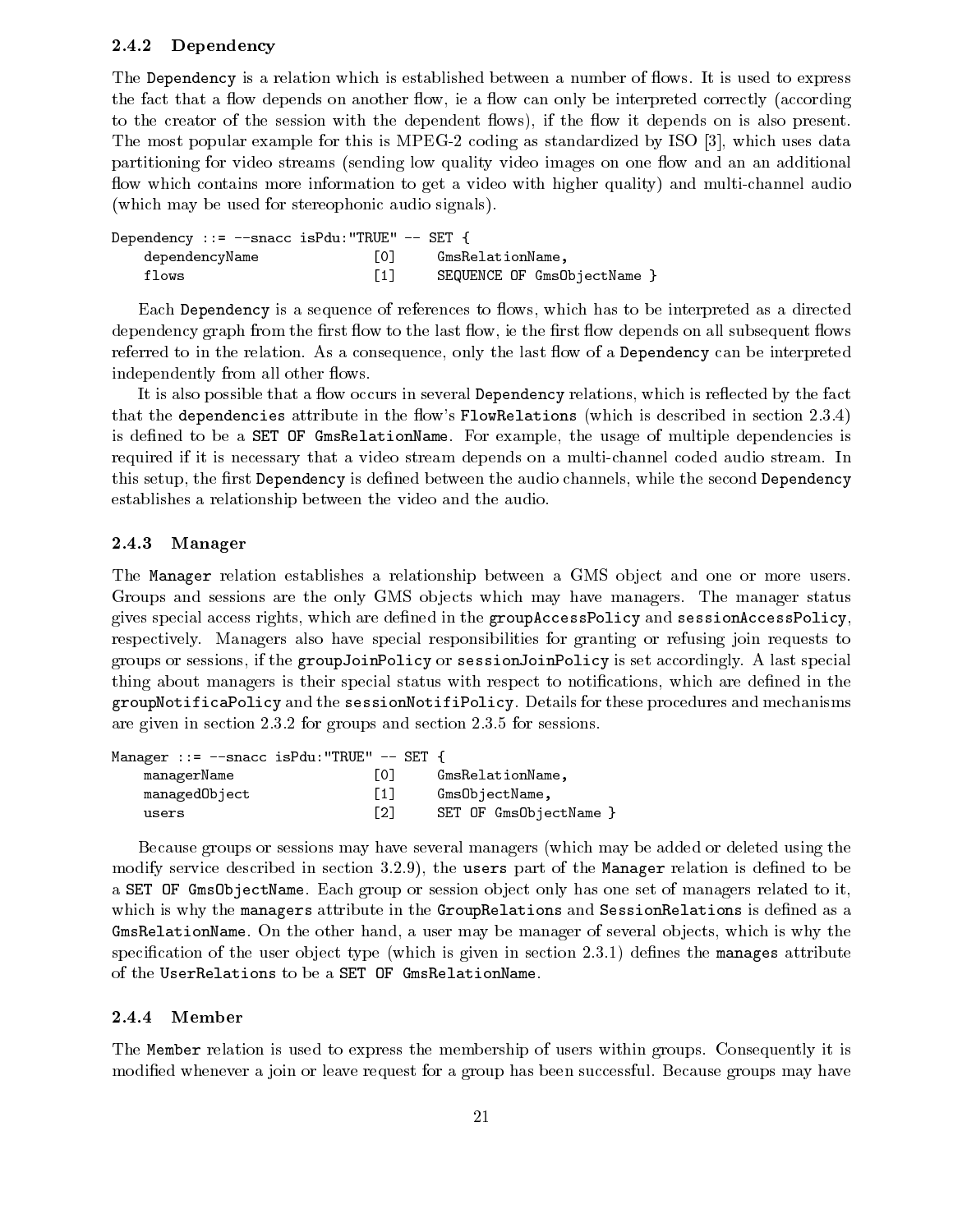more than one member, the relation is a 1:n relation. If a group is defined to be a staticGroup (described in section 2.3.2), the Member relation will not change, because the members of the group may not be changed.

| Member ::= $-$ snacc isPdu:"TRUE" $-$ SET { |                   |                        |
|---------------------------------------------|-------------------|------------------------|
| memberName                                  | LO J              | GmsRelationName.       |
| group                                       | $\lceil 1 \rceil$ | GmsObjectName,         |
| members                                     | F21               | SET OF GmsObjectName } |

Because users and groups may be members of a group (this depends on how the groupMembers attribute of the group is set), the members of a group may be references to ob jects of these two types. Each group only has one set of members, therefore the members attribute in the definition of the GroupRelations is only a GmsRelationName. However, because users and groups may be members of multiple groups, the member attribute of the UserRelations and GroupRelations, respectively, is defined to be a SET OF GmsRelationName.

### 2.4.5 Owner

The **Owner** relation is used to define owners for GMS objects. Groups, flow templates, sessions, and certicates have owners. Groups and sessions have a groupAccessPolicy or a sessionAccessPolicy which defines the AccessRight of the owners of these objects. Flow templates and certificates are by definition readable by everyone and may only be modified or deleted by their owners, so they have no explicit access rights defined.

| Owner ::= $--$ snacc isPdu:"TRUE" $--$ SET { |      |                        |
|----------------------------------------------|------|------------------------|
| ownerName                                    | LO J | GmsRelationName.       |
| ownedObject                                  | [1]  | GmsObjectName,         |
| owners                                       | Г21  | SET OF GmsObjectName } |

Because each object which has owner may have multiple owners (which may be added or deleted using the modify service described in section 3.2.9), the owners attribute inside the Owner relation is defined to be a SET OF GmsObjectName. An owner always is a user. Because each object may only have one set of owners, the owners attribute is a GmsRelationName. Because each user may be owner of several GMS objects, the owns attribute of the user's UserRelations is a defined to be a SET OF GmsRelationName.

### 2.4.6 Part

The Part relation describes the relationship between a session and a number of flows. By definition (as described in sections  $2.3.4$  and  $2.3.5$ ), each flow belongs to a session. It is created when the session is created and deleted when the session is deleted. When the flow is created (during the create service described in section 3.2.7), the part relation is established and it is not changed until the session and the flows which are part of it is deleted (using the delete service described in section 3.2.14).

| Part ::= $-\text{space}$ is Pdu: "TRUE" $-\text{SET}$ { |                   |                        |
|---------------------------------------------------------|-------------------|------------------------|
| partName                                                | LO J              | GmsRelationName.       |
| session                                                 | $\lceil 1 \rceil$ | GmsObjectName,         |
| flows                                                   | [2]               | SET OF GmsObjectName } |

Each session can have several flows to be part of the session, so the flows attribute of the Part relation is defined to be a SET OF GmsObjectName. Each session only has one set of flows which are part of it, so the flows attribute of the session's SessionRelations (as described in section 2.3.5) is a GmsRelationName. And because every flow is part of exactly one session, the session attribute of the flow's FlowRelations (as described in section 2.3.4) also is a GmsRelationName.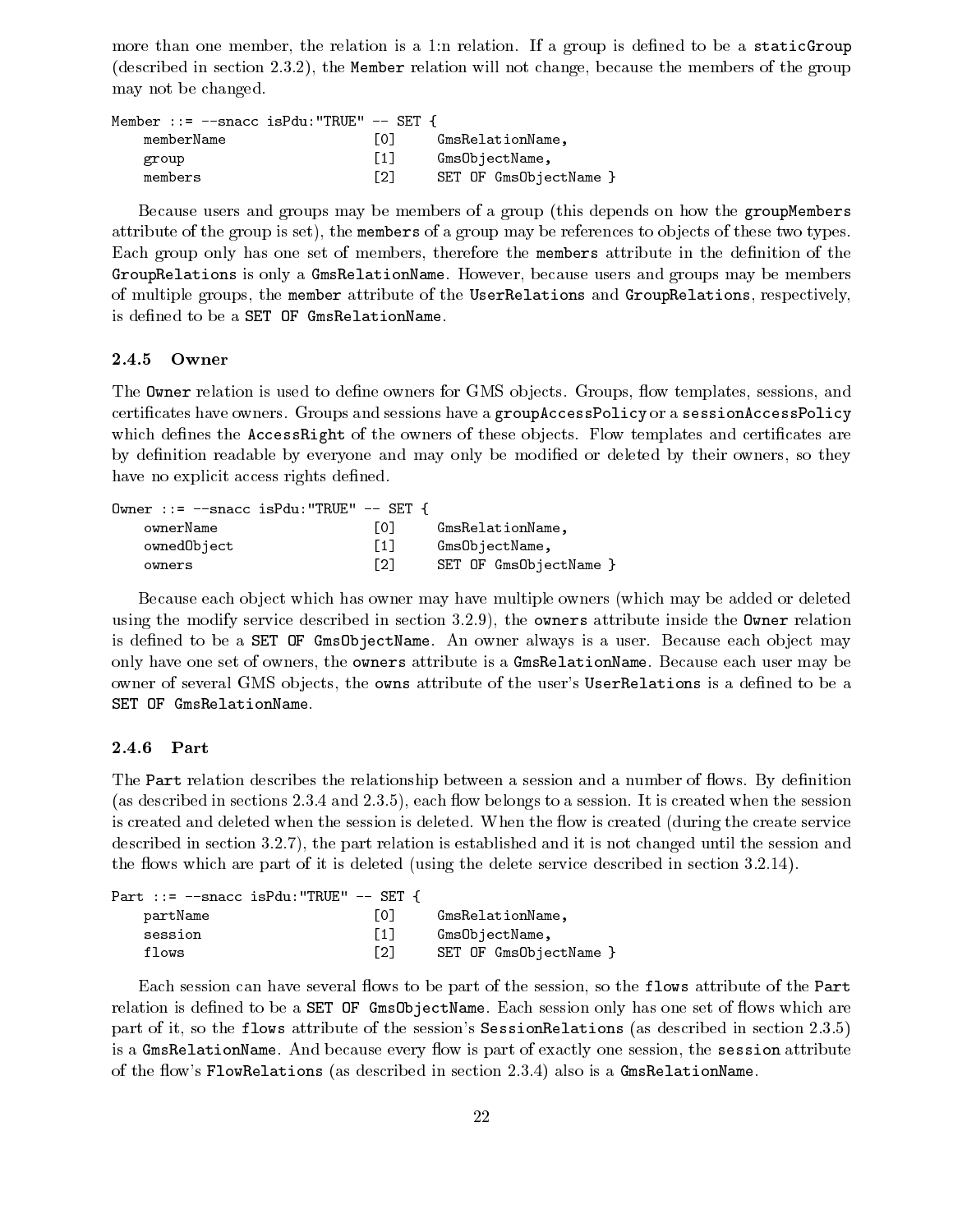#### 2.4.7 Participation

The Participation relation is used to establish the relationship between a session and the users who successfully joined the session. Consequently it is modified whenever a join or leave request for a session has been successful. The participation in a session has several effects, which are described in section 2.3.5. For example, the participants of a session receive notifications about certain events, depending on the session's sessionNotifiPolicy (this attribute may be set to deliver join and/or leave notifications to session participants).

| Participation ::= --snacc isPdu: "TRUE" -- SET { |                   |                        |
|--------------------------------------------------|-------------------|------------------------|
| participationName                                | LO J              | GmsRelationName.       |
| session                                          | $\lceil 1 \rceil$ | GmsObjectName,         |
| users                                            | [2]               | SET OF GmsObjectName } |

Each session has one set of participants, which is why the users attribute of the Participation relation is defined to be a SET OF Gms0bjectName. Because there is only one such set for every session, the participants attribute in the session's SessionRelations is defined to be a GmsRelationName. However, because every user may be participant of several sessions, the participant attribute of the user's UserRelations is dened to be a SET OF GmsRelationName.

### 2.4.8 Receiver

The Receiver relation is used to specify the relationship between a flow and all receiving users for that flow. When joining a session, a user also has to specify which flows he wants to join using which role (described in detail in section 3.2.11). The Receiver relation is especially important for dealing with renegotiations, because all receivers of a flow must get a renegotiation notification (described in section  $3.2.20$ ) when a QoS renegotiation for this flow is initiated using the renegotiate service described in section 3.2.15.

| Receiver ::= $-$ snacc isPdu:"TRUE" $-$ SET { |                  |                        |
|-----------------------------------------------|------------------|------------------------|
| receiverName                                  | LO J             | GmsRelationName.       |
| flow                                          | $\left[1\right]$ | GmsObjectName,         |
| users                                         | [2]              | SET OF GmsObjectName } |

Because each flow may have a number of receivers, the users attribute of the Receiver relation is defined to be a SET OF GmsObjectName. However, because each flow only has one receiver set, the receivers attribute of the flow's FlowRelations (described in section 2.3.4) is defined to be a  $GmsRelationName.$  On the other hand, a user may be receiver for more than one flow, therefore the receives attribute of the user's UserRelations (described in section 2.3.1) is defined as a SET OF GmsRelationName.

#### 2.4.9 Sender

The Sender relation is used to specify the relationship between a flow and all sending users for that flow. When joining a session, a user also has to specify which flows he wants to join using which role (described in detail in section 3.2.11). The Sender relation is especially important for dealing with renegotiations, because all senders of a flow must get a renegotiation notification (described in section  $3.2.20$ ) when a QoS renegotiation for this flow is initiated using the renegotiate service described in section 3.2.15.

| Sender ::= --snacc isPdu:"TRUE" -- SET { |                   |                        |
|------------------------------------------|-------------------|------------------------|
| senderName                               | $\overline{101}$  | GmsRelationName.       |
| flow                                     | $\lceil 1 \rceil$ | GmsObjectName,         |
| users                                    | $\lceil 2 \rceil$ | SET OF GmsObjectName } |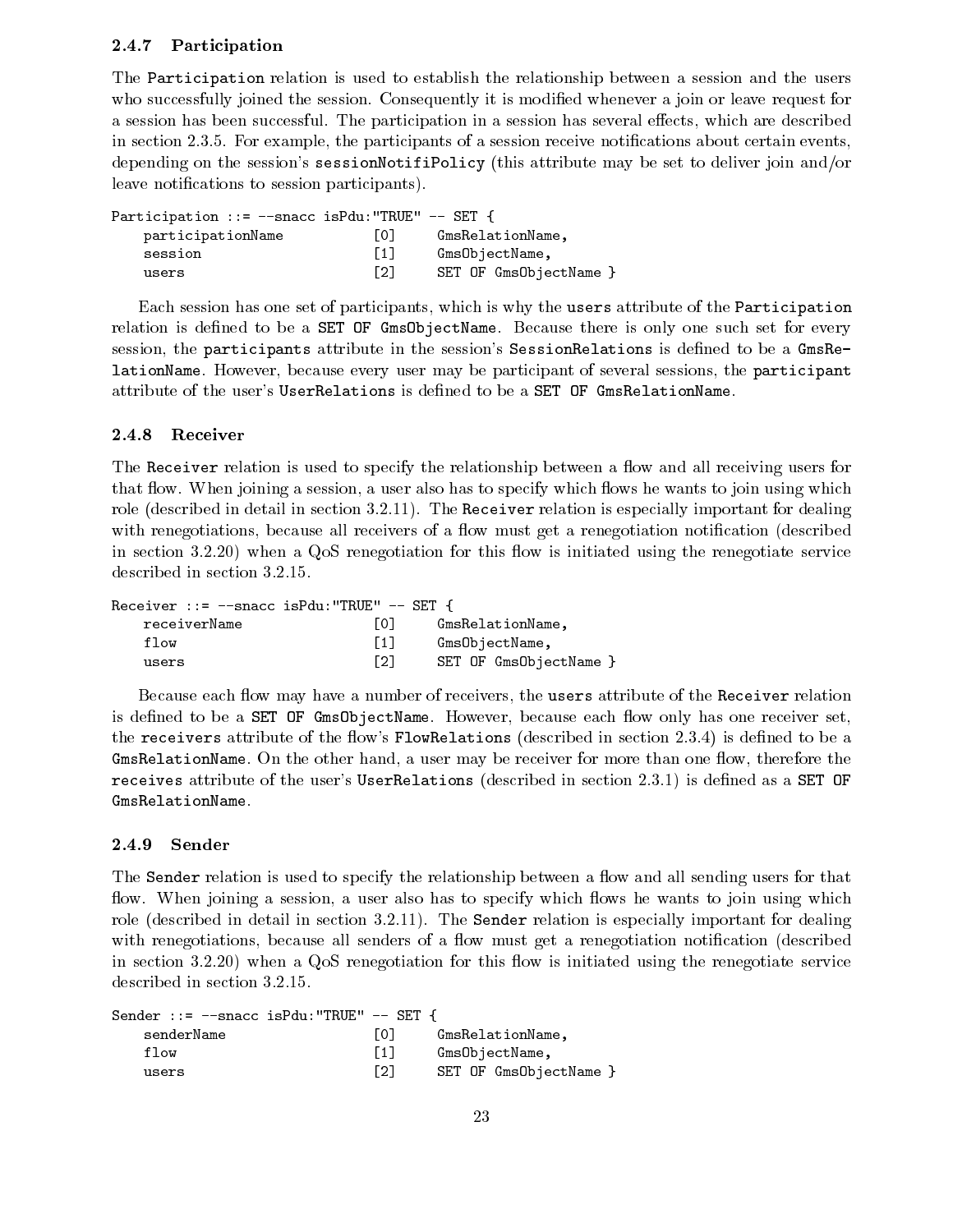Because each flow may have a number of senders, the users attribute of the Sender relation is defined to be a SET OF GmsObjectName. However, because each flow only has one sender set, the senders attribute of the flow's FlowRelations (described in section 2.3.4) is defined to be a GmsRelationName. On the other hand, a user may be sender for more than one flow, therefore the sends attribute of the user's UserRelations (described in section 2.3.1) is defined as a SET OF GmsRelationName.

### 2.4.10 Synchronization

The Synchronization relation is established between a number of flows. It is used to express the fact that this set of flows is to be synchronized. The actual implementation of the flows' synchronization is application specific and can not be defined inside the GMS. The most popular example for flows to be synchronized is the separate transmission of audio and video data using two flows, which must then be synchronized at the receiver side to achieve lip synchronization. Another example for synchronization would be the synchronization of two audio channels for playback of a stereophonic signal. More examples for possible synchronization scenarios can be found in a book by Steinmetz and Nahrstedt [12].

Synchronization ::= --snacc isPdu:"TRUE" -- SET { synchronizationName [0] GmsRelationName, flows [1] SET OF GmsObjectName }

END

Each Synchronization is a set of references to flows, which is interpreted as the set of flows which have to be synchronized. Because flows may only be joined by joining sessions, all flows of the set of a Synchronization relation must be parts of one session. Because a flow may be synchronized with multiple sets of other flows, the synchronized attribute in a flow's FlowRelations is defined as a SET OF GmsRelationName.

## 3 GMS Access Protocol (GAP)

GAP is specified in two parts, one defining the behavior of the communicating entities, the other defining the data being exchanged. The behavior is defined using finite state machines, which are described in section 3.1. The exchanged data is defined in ASN.1 PDUs, which are listed and explained in section 3.2. Both sections together form a complete description of GAP. The semantics of each operation is described in the corresponding subsection of section 3.2.

#### 3.1State diagrams

The finite state machines defining the behavior of both the GUA and GSA are defined graphically. State transitions are depicted by arrows which are labeled with events and actions, separated by a slash. State transitions which may occur without an event causing them have empty events (no text before the slash). Events and actions are denoted with a syntax derived from the notation of ITU recommendation  $X.227$  [4]. In this notation, the suffix determines an event's or action's meaning, with Req standing for requests, Ind standing for indications, Res standing for responses, and Cnf standing for confirmations. PDUs are denoted accordingly, RQ are request, and RE are response PDUs. Responses (Res or RE) and confirmations (Cnf) may also be followed by  $a + or$ . sign, indicating a positive or negative result. If no such sign is given, then positive and negative responses or confirmations are referred to.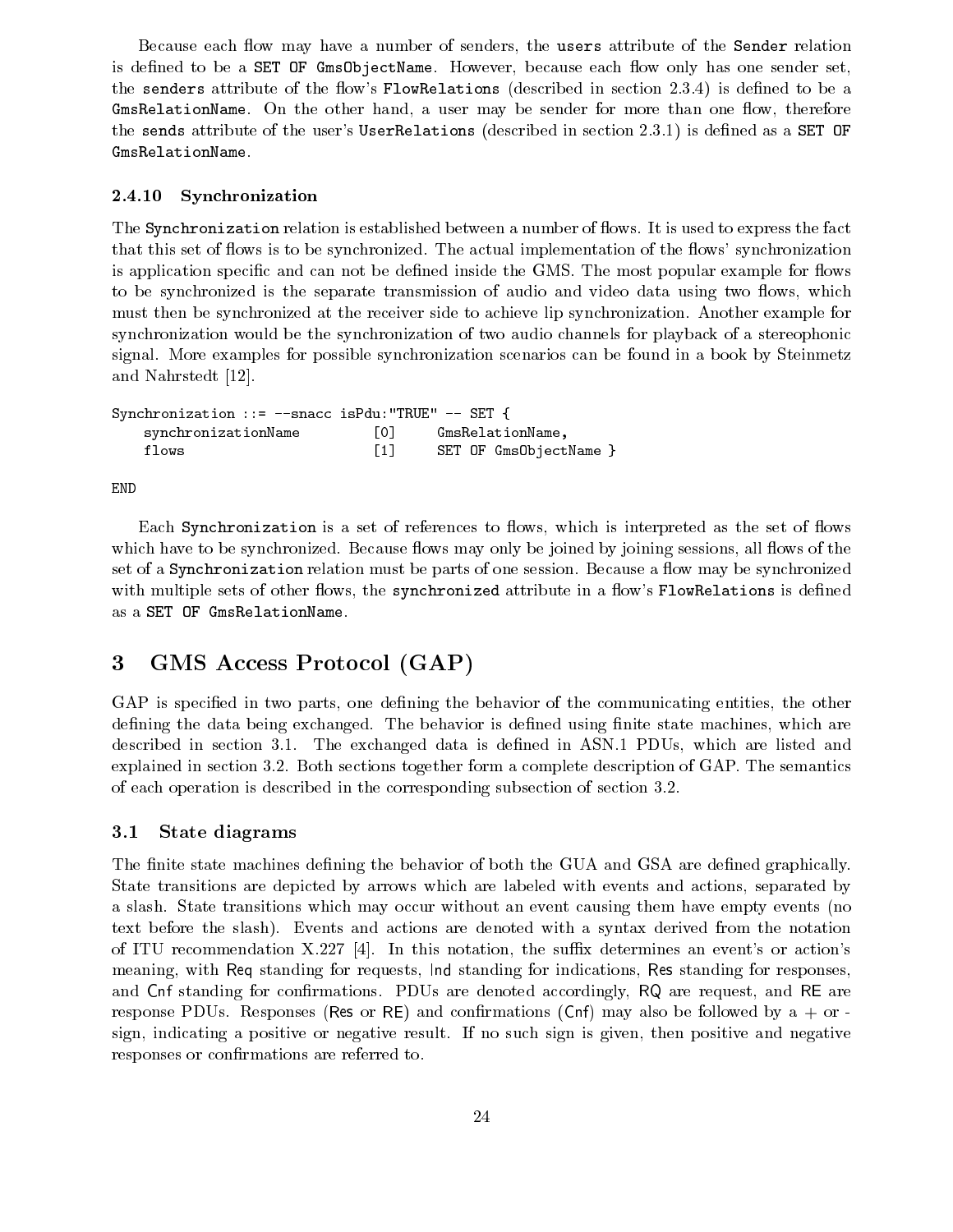The state diagrams are defined hierarchically, ie the GSA and GUA finite state machines are each defined by three hierarchically organized diagrams. States which contain a number of other states (also referred to as compound states) are denoted by double bounded boxes. The initial state of each diagram (ie the state in which the execution of this diagram starts) is marked by a bold outline. Furthermore, there are parallel state machines, which are denoted by a dashed line which separates the state machines which should be executed in parallel. All parallel state machines start execution in their initial state if a transition leads into the parallel execution box. All parallel state machines are exited if one of the parallel state machines executes a transition which points to a state outside the parallel execution box.

#### 3.1.1 GSA

The GSA side of the protocol is specified in three state diagrams (figures 3 to 5). The separation into three diagrams reflects the three major phases of GAP. The first diagram (figure 3) shows the connection phase between GUA and GSA. The second state diagram (figure 4) defines the authentication phase for a user trying to bind to the GMS, while the third diagram (figure 5) shows, how the GMS can be used for information exchange once a user has successfully bound to it.

First, the GSA is in the idle state. A GUA may now send a BindGuaRQ PDU (described in section 3.2.1) which will either be answered with a negative response (BindGuaRE-), causing the GSA to stay in in the idle state, or with a positive response (BindGuaRE+), resulting in a transition to the parallel execution box.



Figure 3: GAP/GSA state diagram

The parallel execution box contains one state machine consisting only of the GUA control state (which controls the GSA-GUA connection) and one or more parallel instances of the GUA bound compound state (which is specified in figure 4). Each instance of a GUA bound state machine can handle a binding for one user, so the number of parallel GUA bound instances is equivalent to the number of user bindings which may be active for one GUA-GSA connection in parallel. Each GUA bound state machine is identied by a BindID (which is explained in section 3.2). If an incoming BindUserRQ can not be assigned to a free GUA bound state machine (ie a GUA bound state machine which is in the GUA bound state), it is rejected (BindUserRE-) with a result code indicating that no more users are allowed to bind (see section 3.2.2 for details). This rejection is performed by the GUA control state machine.

An UnbindGuaRQ indicates that the GUA wants to terminate the GAP connection. Based on the state of the GUA bound state machines (indicating whether there are any users bound at the moment) and on the settings of the forceUnbind attribute of the UnbindGuaRQ PDU (described in section 3.2.6), the request is either rejected (UnbindGuaRE-), leaving the GSA in the GUA control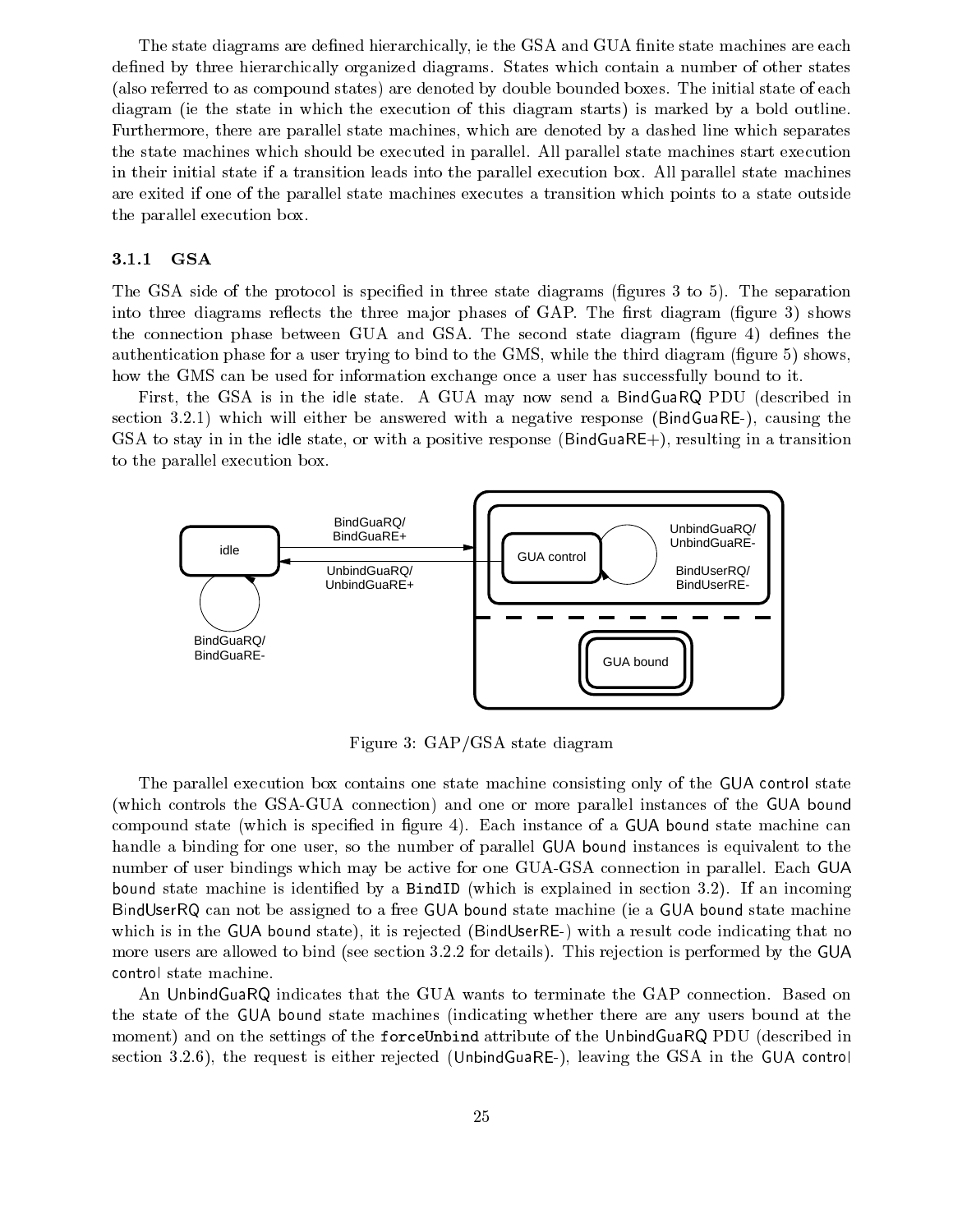state and the parallel execution box (thus preserving allGUA bound state machines), or accepted (UnbindGuaRE+), exiting the parallel execution box (and consequently all GUA bound state machines) and making the transition to the idle state.



Figure 4: GAP/GSA state diagram (GUA bound compound state)

Figure 4 depicts the GUA bound state machine, which is used for the authentication of users. For every user trying to bind to the GMS, one instance of this state machine exists (if there are no more instances and a BindUserRQ is received, it is rejected by the GUA control state machine, as described before). Each instance is identified through the TmpBindID during authentication. If authentication was successful, the state machine makes a transition to the user bound compound state (which is specified in figure 5) and the user is assigned a BindID. Depending on the type of authentication defined for a particular user (described in section 2.3.1), a BindUserRQ PDU (if it is not answered with a BindUserRE- PDU, which does not change the GUA bound state machine's state) is answered with a BindUserRE+ PDU and may either make the transition to the authentication pending state, meaning that further authentication is necessary and requesting the respective information by sending an AuthenticateRQ PDU, or go directly to the user bound compound state, meaning that no authentication is necessary (which is true for anonymous users bindings and users which accept authentication level none as described in section 2) and the bind user request is confirmed with a BindUserRE+ PDU.

If authentication is required (ie the GSA in in the authentication pending state), a list of available and supported authentication schemes is sent to the GUA in the AuthenticateRQ PDU. The GUA may then respond with a AuthenticateRE- PDU, meaning that the authentication procedure is aborted. In this case, the GSA sends back a BindUserRE- PDU with the appropriate result (described in section 3.2.2) and again enters the GUA bound state. An AuthenticateRE+ PDU sent by the GUA may yield one of three transitions. If the authentication information contained in the PDU is incorrect, the authentication fails and a BindUserRE- PDU is generated by the GSA (which then makes the transition back to the GUA bound state). If the authentication information is correct and sufficient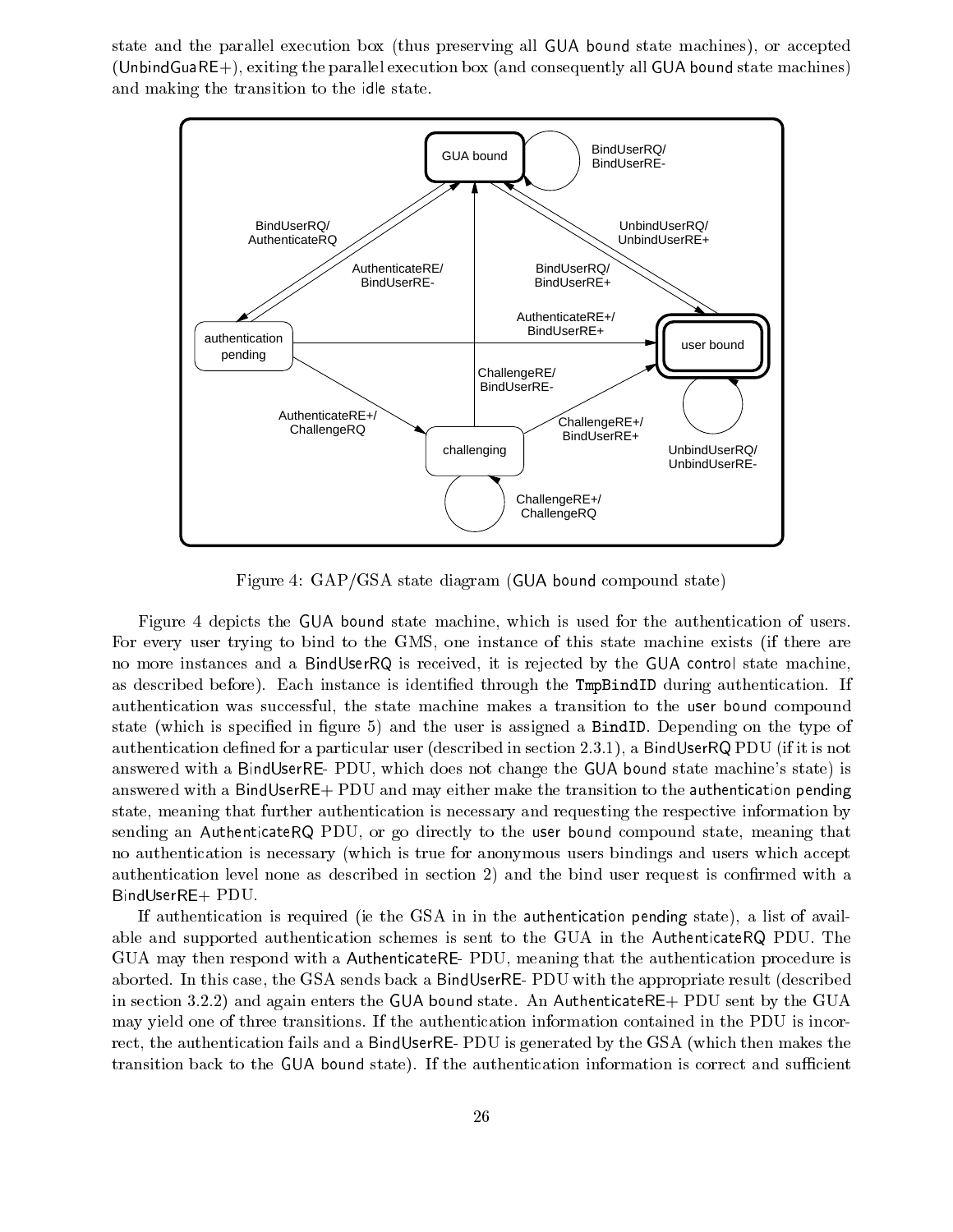to successfully authenticate the user (such as a correct password), then a BindUserRE+ PDU is sent to the GUA and the GUA bound state machine enters the user bound compound state. If the authentication information is correct but not sufficient for successful authentication, a ChallengeRQ PDU is sent to the GUA which contains challenge data which is necessary for a successful authentication. In this case, the GSA's GUA bound state machine enters the challenging state. The GUA's response may either be negative (ChallengeRE-, yielding a BindUserRE- PDU being sent back and making the transition to GUA bound) or positive (ChallengeRE+), in which case the authentication data may have been incorrect (also yielding a BindUserRE- PDU being sent back and making the transition to GUA bound), correct but needing more challenges to be exchanged (staying in the challenging state and generating the next ChallengeRQ), or correct and sufficient (responding with a BindUserRE+ PDU and making the transition to the user bound compound state). A more detailed description of the authentication procedures is given in section 3.2.2. The last step in the authentication process is always a BindUserRE PDU, which either makes the transition to the GUA bound state (unsuccessful authentication) or to the user bound compound state (successful authentication).



Figure 5: GAP/GSA state diagram (user bound compound state)

Figure 5 shows the specication of the user bound compound state. For every user who successfully bound to the GMS, there is one instance of this state machine, which is identified through the BindID in exchanged PDUs. Most requests from the GUA are handled directly, ie the request PDU is received, processed, and the result is sent back in a response PDU. There are also four PDUs which may be sent without any event being generated by the GUA (ManagerRQ, NotificationRQ, InvitationRQ, and RenegotiationRQ), because in these cases the GSA becomes active because of events being generated by other GUAs or GSAs. A ManagerRE PDU may be received atany time as an answer to a former ManagerRQ (a ManagerRequestID is used to associate requests and responses).

Because queries (described in section 3.2.8) may take a long time to complete, it is possible to abandon a query started by a QueryRQ PDU from the GUA by sending a QueryAbandonRQ PDU. After receiving the QueryRQ PDU, the GSA goes into the query pending state. This state can either be left by abandoning the query (as described before) or it is left when the query is completed and the GSA sends the query results in a QueryRE PDU. In both cases, the GSA goes back into the user bound state.

Joining a session (as described in section 3.2.11) may be done in two different ways. Depending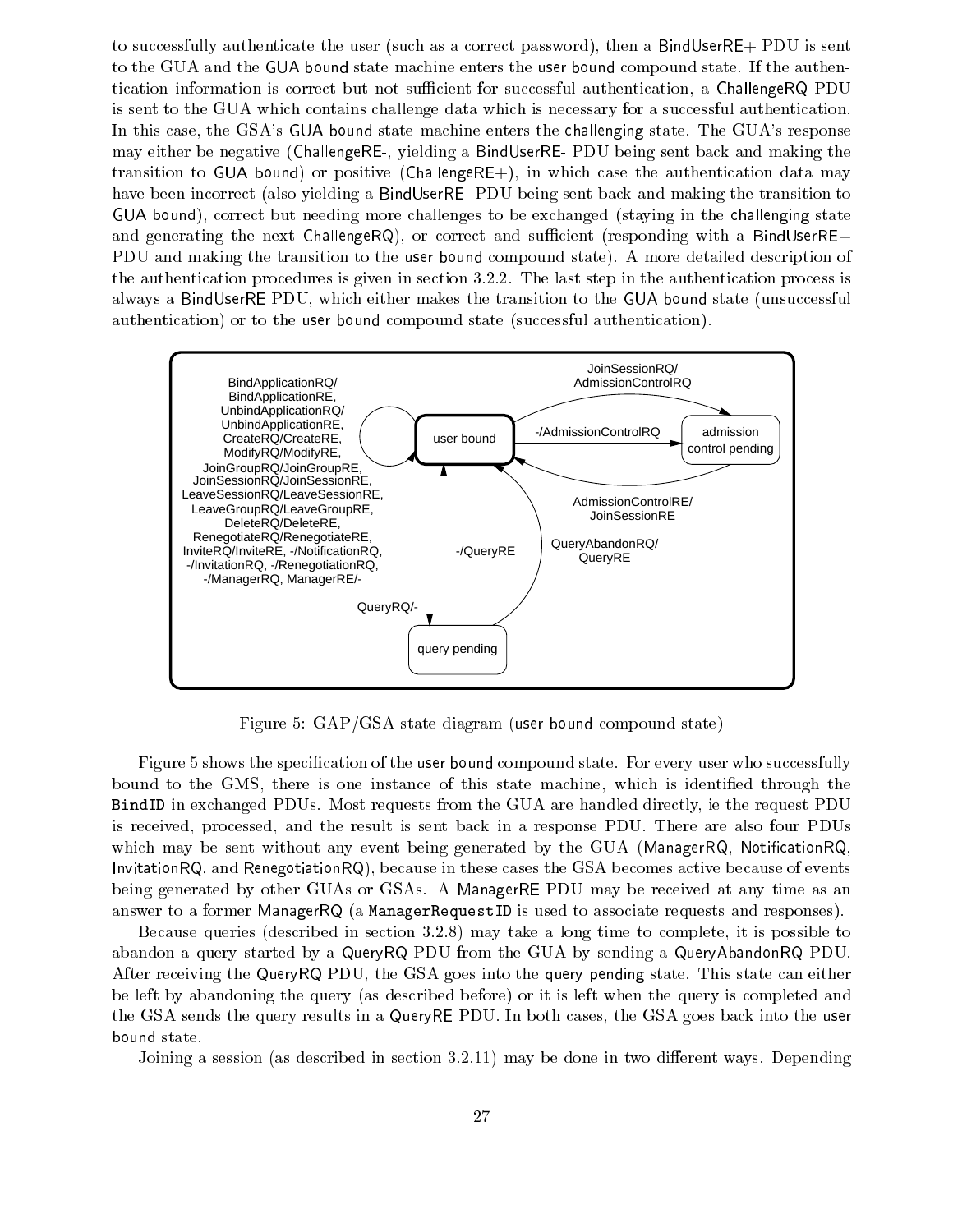on how waitForManagerReplies is set in the JoinSessionRQ PDU (described in section 3.2.11), the GSA behaves differently. If asynchronousTimeout is selected, then the GSA responds with a JoinSessionRE PDU containing a pendingJoinId, which is used to refer to the JoinSessionRQ. If the managers' replies confirmed the JoinSessionRQ (depending on the session's sessionJoinPolicy as described in section 2.3.5), then the GSA send a AdmissionControlRQ PDU and enters the admission control pending state. If the managers' replies did not allow the new participant to join the session, the GSA uses a Notification RQ with the pending Join Notification attribute set to either notify a timeout or a failure. The admission control pending state is also entered if the GUA set the synchronousTimeout attribute in the JoinSessionRQ PDU. In this case, the GSA waits for the managers' replies and then either uses a JoinSessionRE PDU to reject the join (and remain in the user bound state) or an AdmissionControlRQ PDU and enters the admission control pending state. The GUA uses the information of the AdmissionControlRQ PDU to perform a local admission control (checking whether the local resources are sufficient to join the session) and then uses an AdmissionControlRE PDU to inform the GSA of the result of the admission control. Making the transition back to the user bound state, the GSA then uses a JoinSessionRE PDU to either accept the join or to inform the GUA of possible problems. Only after a JoinSessionRE+, the GUA may actually perform the session join, ie join all the flows which it selected from the session's set of flows.

### 3.1.2 GUA

According to the GSA side of GAP, the GUA side's behavior is also specified in three state diagrams (figures 6 to 8). These state diagrams are also separated into different phases of  $GAP$  communications, the first (figure 6) showing the connection establishment between GUA and GSA, the second (figure 7) showing the authentication of a user, and the third (figure  $8$ ) defining the procedures once a user is successfully bound. The GUA state machines differ from the GSA state machines in having API events (Req and Res) and actions (Ind and Cnf) which stand for down-calls resp. up-calls at the interface.



Figure 6: GAP/GUA state diagram

The GUA starts in the idle state when it is initiated. The GUA user can then issue a BindGuaReq, which will cause the GUA to send a BindGuaRQ PDU (described in section 3.2.1) to the GSA. With this PDU, it can request a binding to the GMS. Waiting for the GSA's response, the GUA is in the GUA binding state. If the GSA rejects the BindGuaRQ with a BindGuaRE-, a BindGuaCnf- is generated at the API and the GUA goes back to idle. If the BindGuaRQ is positively confirmed by the GSA by responding with a BindGuaRE+, a BindGuaCnf+ is generated and the GUA will make the transition to the parallel execution box.

Inside the parallel execution box, there are at least two state machines running in parallel. The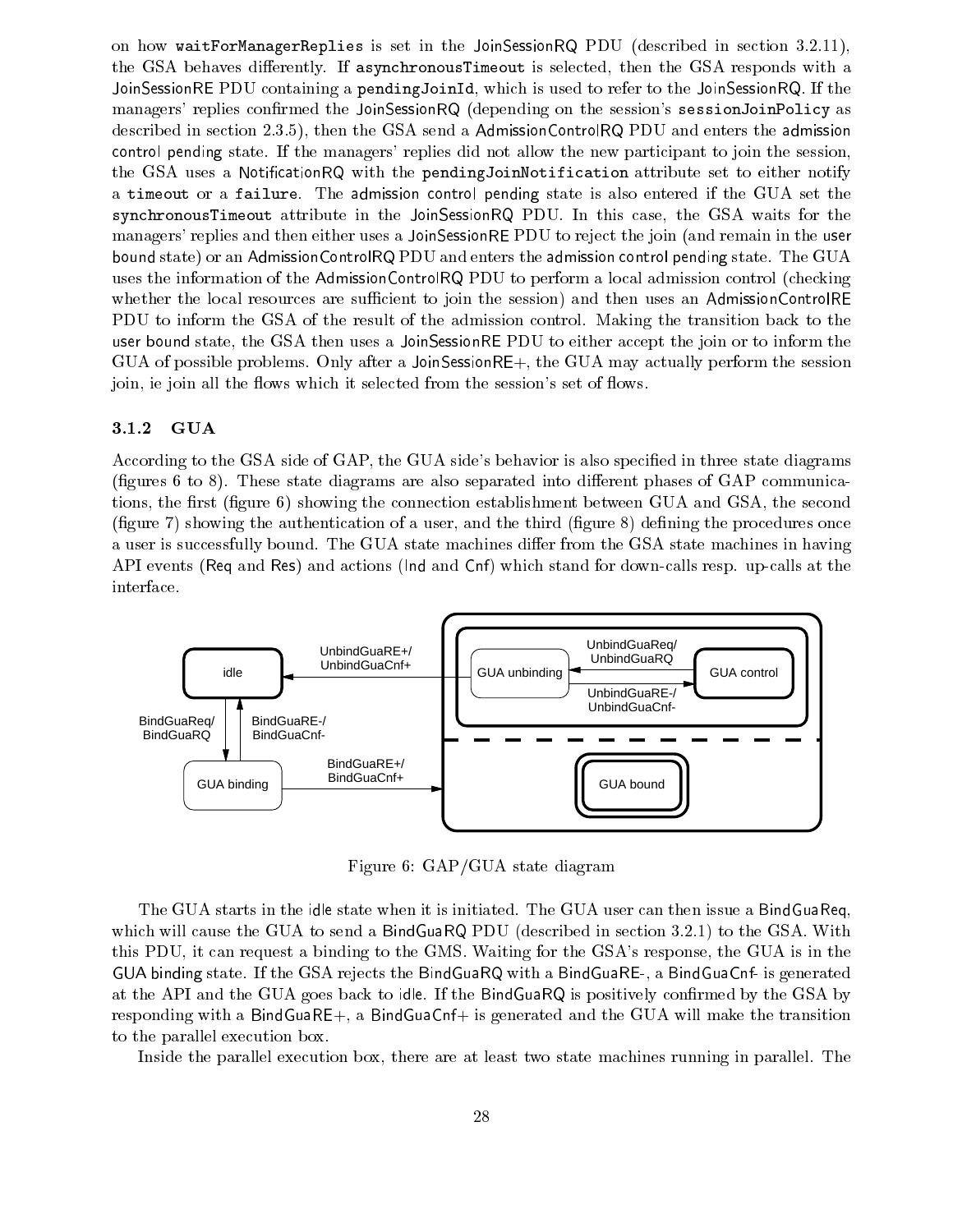first one is the GUA control state machine consisting of the GUA control state and the GUA unbinding state. Additionally, there is one or more parallel instances of the GUA bound compound state (which is specified in figure 5). Each instance of a GUA bound state machine can handle a binding for one user, so the number of parallel GUA bound instances is equivalent to the number of user bindings which may be active for one GUA-GSA connection in parallel. Each GUA bound state machine is identied by a BindID (which is explained in section 3.2).

The GUA control state machine initially is in the GUA control state, which is only left when a UnbindGuaReq is issued, which will cause the GUA to send a UnbindGuaRQ to the GSA. Depending on the state of the GUA (active user bindings) and the forceUnbind attribute of the UnbindGuaRQ PDU (described in section 3.2.6), the request is rejected by the GSA (UnbindGuaRE-), causing the generation of a UnbindGuaCnf- and a transition back to the GUA control state, or confirmed by the GSA (UnbindGuaRE+), thus exiting the parallel execution box (and consequently all GUA bound state machines) and making the transition to the idle state while generating a UnbindGuaCnf+.



Figure 7: GAP/GUA state diagram (GUA bound compound state)

Figure 7 depicts the GUA bound state machine, which is used for the authentication of users. For every user trying to bind to the GMS, one instance of this state machine must exist. The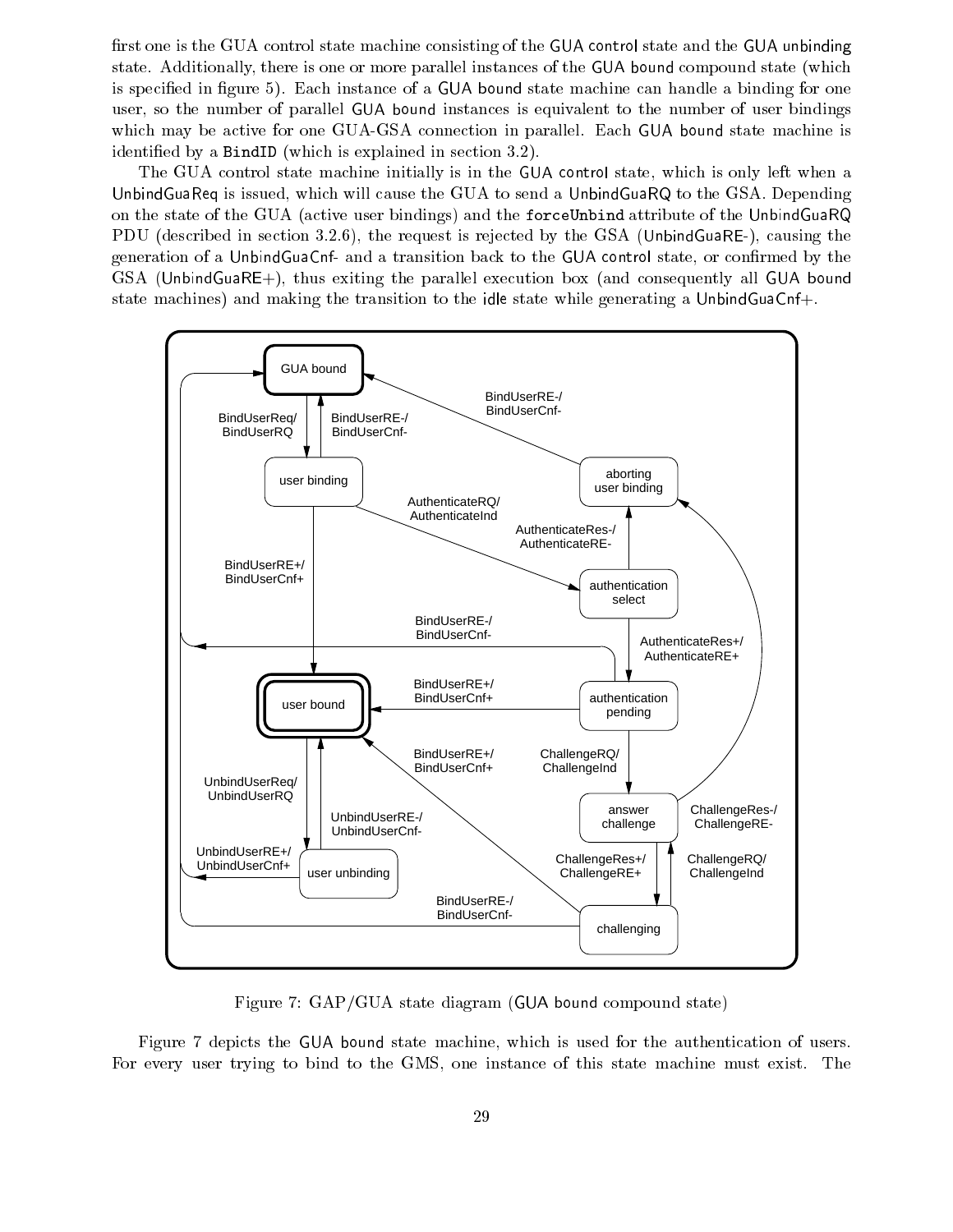identification of this state machine is done with the  $TmpBindID$  described in section 3.2. If a user issues a BindUserReq and there is no free instance (ie an instance which is in the GUA bound state), the BindUserReq has to be rejected locally, ie at the GUA's API. If there is a free instance, the GUA sends a BindUserRQ PDU to the GSA and enters the user binding state. If the BindUserRQ is rejected (ie a BindUserRE- PDU is received), the GUA generates a BindUserCnf- and goes back to the GUA bound state. If the GSA responds with a BindUserRE+ PDU, the authentication phase is finished, the GUA generates a BindUserCnf+ and enters the user bound compound state. Otherwise, an AuthenticateRQ PDU is received, which contains one or more possible ways to authenticate the user. Generating an AuthenticateInd, the GUA then enters the authentication select state. If the user decides to abort the authentication by issuing a AuthenticateRes-, the GUA sends a AuthenticateRE-PDU to the GSA, enters the aborting user binding state, and waits for a BindUserRE- PDU to be sent back by the GSA. Then the GUA goes to the GUA bound state and generates a BindUserCnf-.

Being in the authentication select state, the user must now select an authentication method and use an AuthenticateRes+ to pass this selection together with authentication information to the GUA. The GUA then sends an AuthenticateRE+ PDU to the GSA and enters the authentication pending state. If the authentication information was invalid, the GSA responses with a BindUserRE- PDU, which causes the GUA to generate a BindUserCnf- and to go back to the GUA bound state. If the authentication information sent in the AuthenticateRE+ PDU was correct and sufficient for successful authentication, the GSA responses with a BindUserRE+ PDU, which causes the GUA to generate a BindUserCnf+ and to enter the user bound compound state. If the authentication information sent in the AuthenticateRE+ PDU was correct but not sufficient, the GSA responses with a ChallengeRQ PDU which contains challenge data which is necessary for a successful authentication. This PDU generates a Challengelnd and a transition to the answer challenge state. If the user decides to cancel the authentication at this point, a ChallengeRes- is issued which causes the GUA to send a ChallengeREand move to the aborting user binding state. The GSA responds with a BindUserRE- PDU, which causes the GUA to generate a BindUserRes- and go back to the GUA bound state.

If the user decides to answer the challenge, a ChallengeRE+ is issued, which causes the GUA to make the transition to the challenging state and send a ChallengeRE+ PDU to the GSA. If the answer was incorrect, the GSA responds with a BindUserRE- PDU, which generates a BindUserCnfand takes the GUA back to the GUA bound state. If the answer was correct and sufficient for successful authentication, the GSA responses with a BindUserRE+ PDU, which causes the GUA to generate a BindUserCnf+ and to enter the user bound compound state. If the challenge answer sent in the ChallengeRE+ PDU was correct but not sufficient, the GSA responses with a ChallengeRQ PDU which contains the next challenge. This PDU generates another Challengelnd and a transition back to the answer challenge state. This scheme continues, until either a BindUserRE+ or a BindUserRE- PDU is received. A more detailed description of the authentication procedures is given in section 3.2.2.

Figure 8 shows the specification of the user bound compound state. For every user who successfully bound to the GMS, there is one instance of this state machine, which is identied through the BindID in exchanged PDUs and API interactions. Because most operations of GAP are processed by the GSA synchronously, there is a number of states which are treated identically, which is they are entered by issuing a request, which causes the GUA to send a PDU to the GSA, and left by receiving the response, which generates a confirmation. The states treated in this way are bind application pending, unbind application pending, create pending, modify pending, join group pending, leave session pending, leave group pending, delete pending, renegotiate pending, and invite pending.

Because the GSA may send some PDUs without any trigger from the GUA, these events must be handled in all states of the user bound compound state. The events falling in this category are ManagerRQ (causing a ManagerInd), NotificationRQ (causing a NotificationInd), InvitationRQ (causing an InvitationInd), and RenegotiationRQ (causing a RenegotiationInd). Because it must also be possible for a user to always respond to a ManagerInd with a ManagerRes without having to wait for another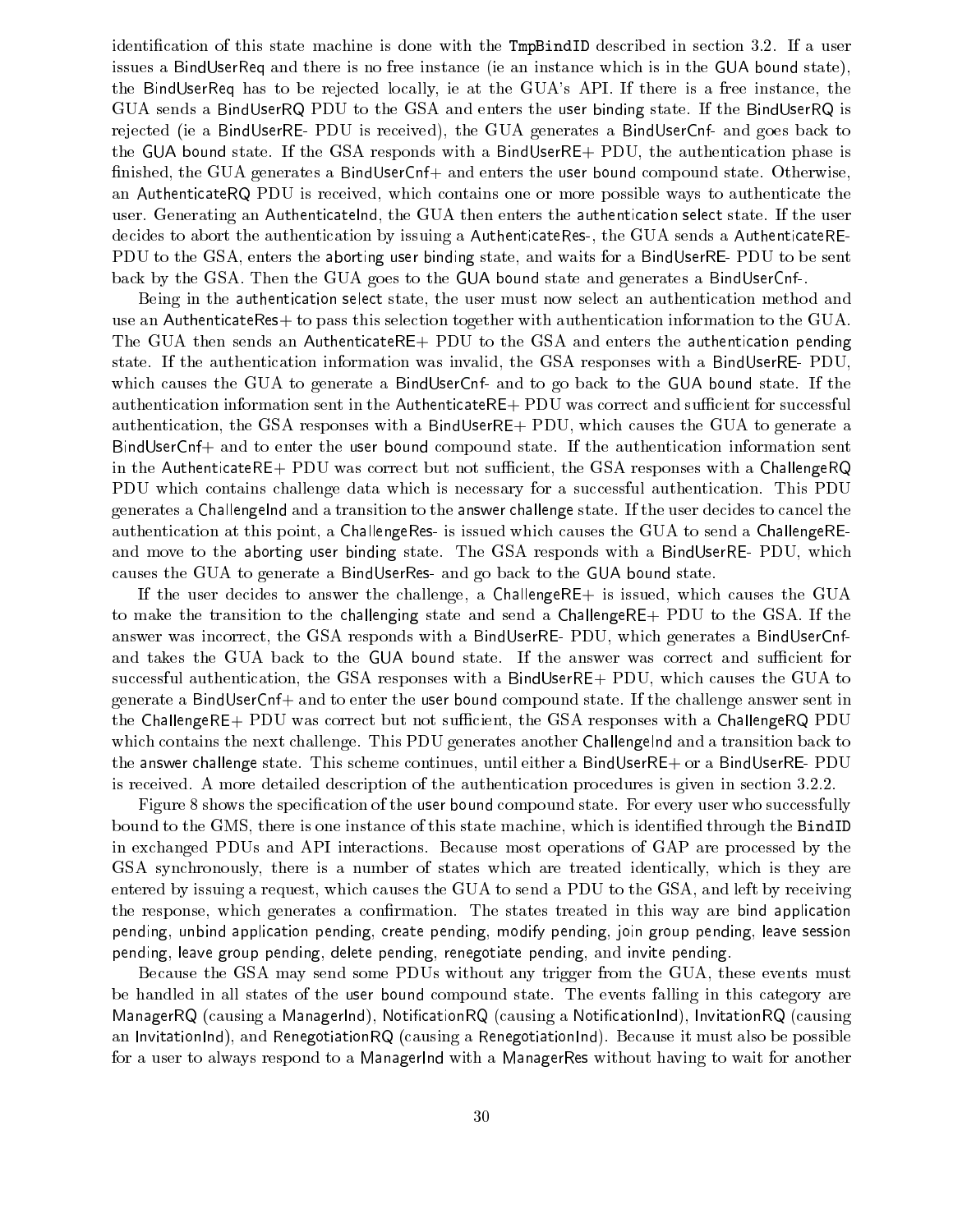

Figure 8: GAP/GUA state diagram (user bound compound state)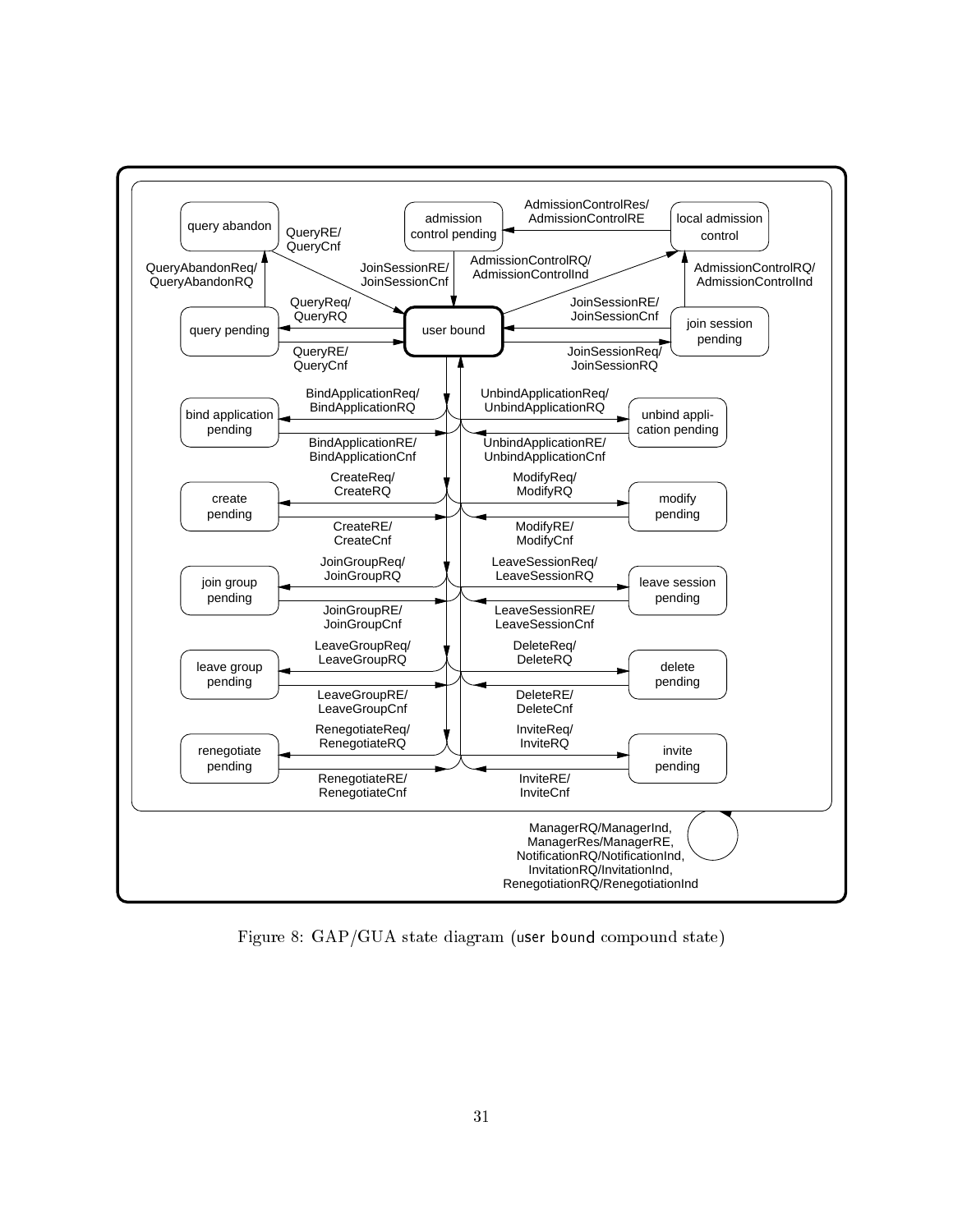operation to finish, ManagerRes may also be issued in all states of the user bound compound state and will always cause the GUA to send a ManagerRE PDU to the GSA. All events and actions described in this paragraph do not change the GUA'a state.

Two operations which may take longer to complete are query and join session. Because of this difference, they are treated differently in the GUA's state machine. A query may be issued with a QueryReq, which causes the GUA to send a QueryRQ PDU to the GSA and go into the query pending state. If the query has been completely processed by the GSA, it responds with a QueryRE PDU which causes the GUA to generate a QueryCnf and to go back to the user bound state. Another way to leave the query pending state is to issue a QueryAbandonReq, which will cause the GUA to move to the query abandon state and to send a QueryAbandonRQ to the GSA. The GUA then waits for a QueryRE PDU confirming the query abandon, which will generate a QueryCnf and make the transition back to the query pending state.

Joining a session is initiated by issuing a JoinSessionReq, which will cause the GUA to move to the join session pending state and send a JoinSessionRQ PDU to the GSA. Depending on how wait-ForManagerReplies is set in the JoinSessionRQ PDU (described in section 3.2.11), the GSA behaves differently. If as ynchronous Time out is selected, then the GSA responds with a JoinSessionRE PDU containing a pendingJoinId, which is used to refer to the JoinSessionRQ. The GUA will then make the transition back to the user bound state and generate a JoinSessionCnf. If the synchronousTimeout attribute is selected, the GSA will wait for enough manager replies and then either respond with a JoinSessionRE- PDU which will generate a JoinSessionCnf- and take the GUA back to the user bound state (if the join session has been rejected by the session managers), or respond with an AdmissionControlRQ PDU containing the information necessary for joining the session, which will generate an AdmissionControlInd and make the transition to the local admission control state (if the session managers accepted the join session request). The transition to the local admission control state is also possible from the user bound state, if the user selected asynchronousTimeout, the session managers accepted the join session request and the GSA sends an AdmissionControlRQ PDU (containing the pendingJoinId to refer to the JoinSessionRQ), which will generate an AdmissionControlInd. Being in the local admission control state, the user must perform a local admission control, deciding on which flows to join and whether the local resources are sufficient for actually joining them. The result of the local admission control is issued in an AdmissionControlRes, which will cause the GUA to send a AdmissionControlRE PDU to the GSA and make the transition to the admission control pending state. Only if the GSA confirms the AdmissionControlRE PDU with a JoinSessionRE+, the join may actually be performed. Otherwise, the join has to be cancelled. The JoinSessionRE PDU received from the GSA will generate a JoinSessionCnf and the transition back to the user bound state.

#### 3.2PDU definitions

The PDUs exchanged by the communicating entities (GUA and GSA) are encoded as follows. The first two bytes are a unsigned coded length field in network byte order specifying the length of the following data. The following data is a PDU as defined in this section, coded according to the basic encoding rules  $(BER)$  as specified by the ITU [6].

The following module heading for the definition of the GAP PDUs first lists all the necessary imports from the modules described earlier in this specification and then defines some identification types to be integers. The definitions of GuaPdu and GsaPdu are necessary for decoding incoming PDUs properly. They are simply a list of the PDUs being sent by the GUA or GSA, respectively.

GAP-PDUS DEFINITIONS ::= BEGIN

IMPORTS

Application, AuthType, GmsDomainName, GmsObjectName, GmsRelationName,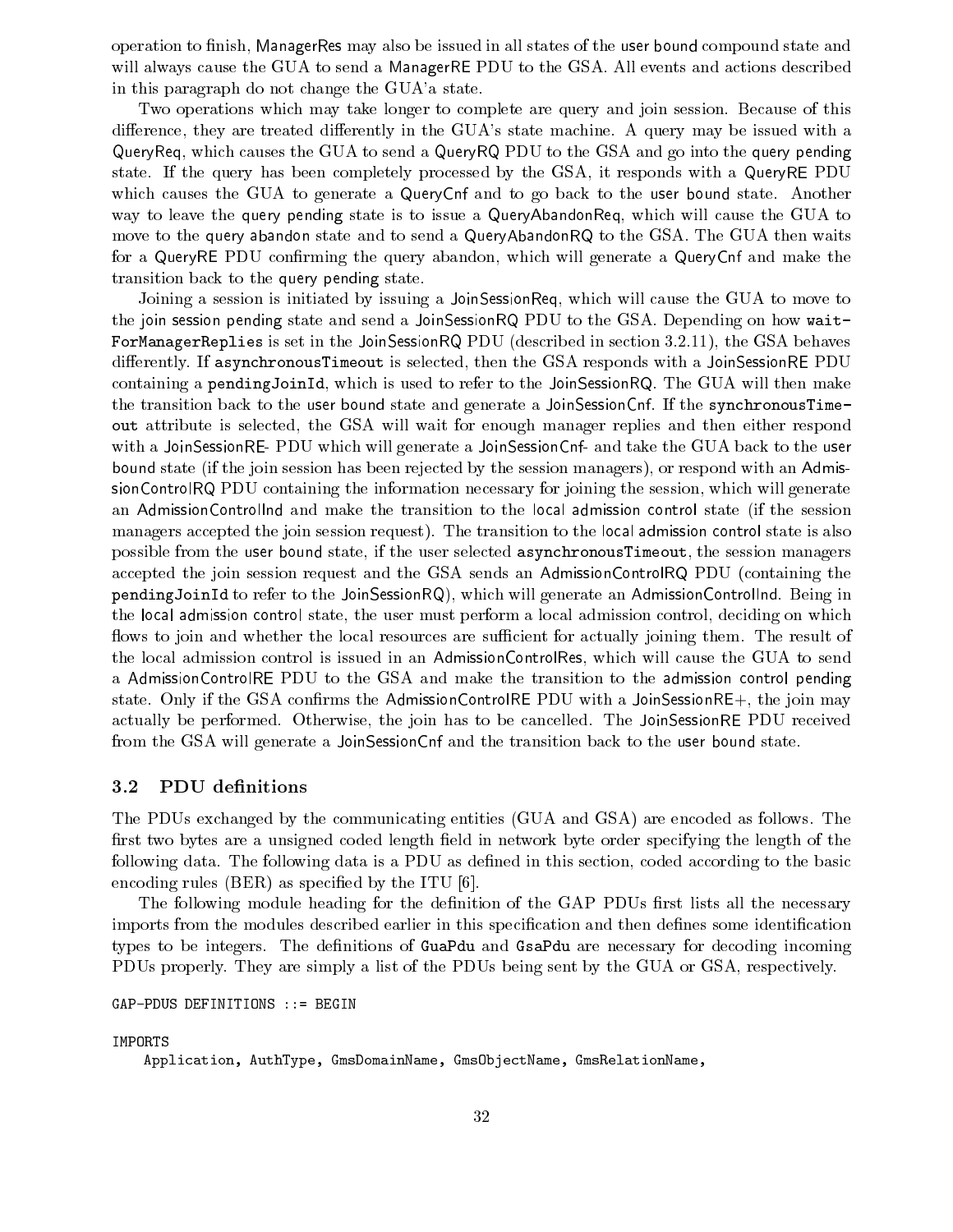GuaAddress, TransportService FROM GMS-COMMON User, UserAttributes, Group, GroupAttributes, Flow, FlowTemplateAttributes, FlowAttributes, Session, SessionAttributes, CertificateAttributes, GmsObject, GmsObjectAttributes QosParameter, QosRenegotiation FROM GMS-QOS Dependency, Synchronization, GmsRelation FROM GMS-RELATIONS; BindId ::= INTEGER ManagerRequestId ::= INTEGER PendingJoinId ::= INTEGER TmpBindId ::= INTEGER GuaPdu ::= --snacc isPdu:"TRUE" -- CHOICE { bindGuaRequest [0] BindGuaRequest, bindUserRequest [1] BindUserRequest, authenticateResponse [2] AuthenticateResponse, challengeResponse [3] ChallengeResponse, bindApplicationRequest [4] BindApplicationRequest, unbindApplicationRequest [5] UnbindApplicationRequest, unbindUserRequest [6] UnbindUserRequest, unbindGuaRequest [7] UnbindGuaRequest, createRequest [8] CreateRequest, queryRequest [9] QueryRequest, [9] QueryRequest, [9] QueryRequest, [9] QueryRequest, [9] QueryRequest, [9] Query queryAbandonRequest [10] QueryAbandonRequest,  $[10]$ modifyRequest [11] ModifyRequest, joinGroupRequest [12] JoinGroupRequest, joinSessionRequest [13] JoinSessionRequest, admissionControlResponse [14] AdmissionControlResponse,  $\lceil 14 \rceil$ leaveSessionRequest [15] LeaveSessionRequest,  $[15]$ leaveGroupRequest [16] LeaveGroupRequest,  $\lceil 16 \rceil$ deleteRequest [17] DeleteRequest, renegotiateRequest [18] RenegotiateRequest, inviteRequest [19] InviteRequest, managerResponse [20] ManagerResponse } GsaPdu ::= --snacc isPdu:"TRUE" -- CHOICE { bindGuaResponse [0] BindGuaResponse, authenticateRequest [1] AuthenticateRequest, challengeRequest [2] ChallengeRequest, bindUserResponse [3] BindUserResponse, bindApplicationResponse [4] BindApplicationResponse, unbindApplicationResponse [5] UnbindApplicationResponse, unbindUserResponse [6] UnbindUserResponse, unbindGuaResponse [7] UnbindGuaResponse, createResponse [8] CreateResponse, queryResponse [9] QueryResponse, **F91** modifyResponse [10] ModifyResponse, joinGroupResponse [11] JoinGroupResponse, joinSessionResponse [12] JoinSessionResponse,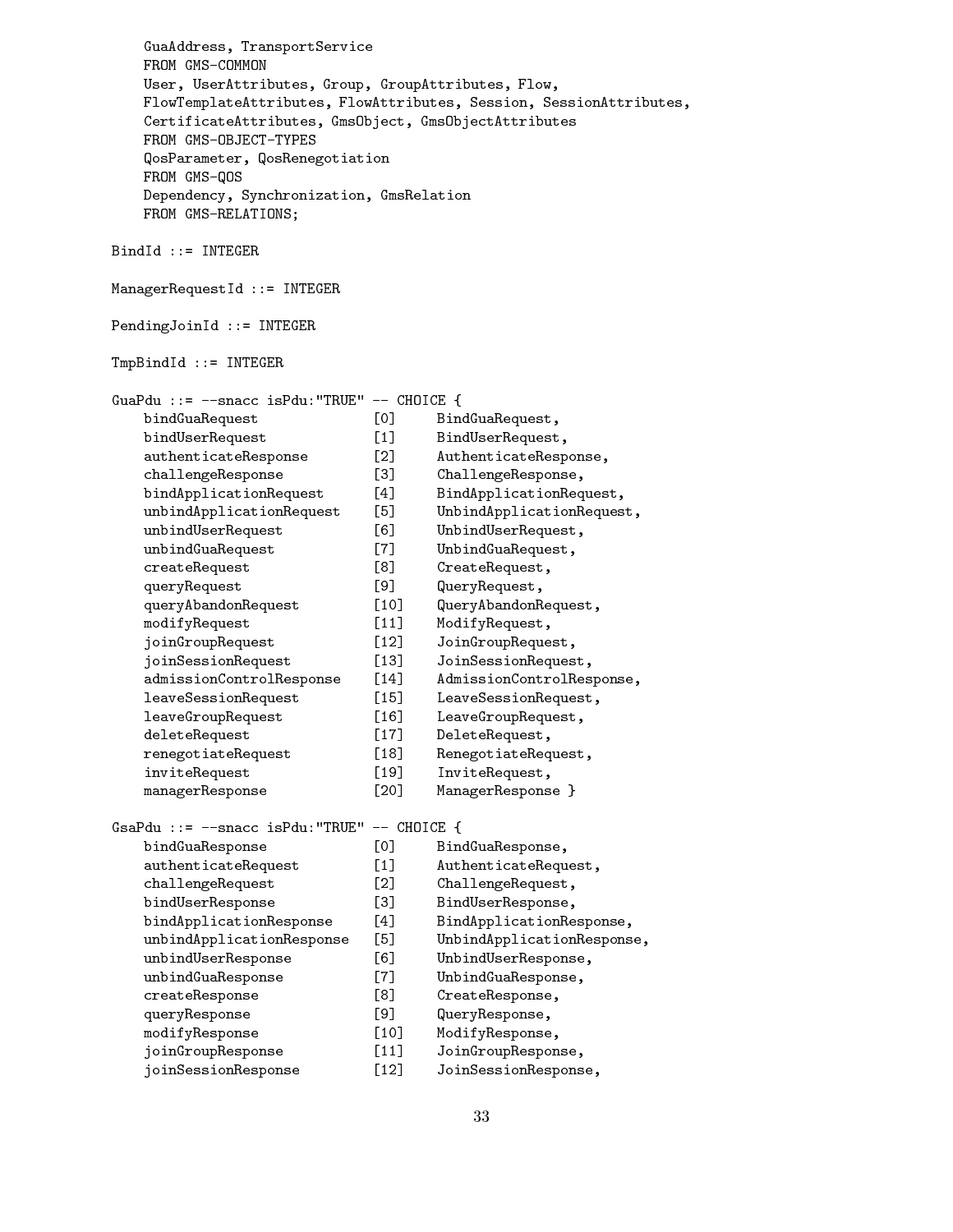| $\lceil 13 \rceil$ | AdmissionControlRequest, |
|--------------------|--------------------------|
| [14]               | LeaveSessionResponse,    |
| $[15]$             | LeaveGroupResponse,      |
| [16]               | DeleteResponse,          |
| [17]               | RenegotiateResponse,     |
| [18]               | InviteResponse,          |
| [19]               | ManagerRequest,          |
| [20]               | NotificationRequest,     |
| [21]               | InvitationRequest,       |
| [22]               | RenegotiationRequest }   |
|                    |                          |

The individual PDUs will be described in detail in the following subsections. For each GAP service (which usually consists of multiple PDUs being exchanged according to the rules defined in section 3.1), a description of the service in general is given, followed by the individual PDUs and a detailed description of each PDU and its fields.

## 3.2.1 Bind GUA

The bind GUA service is used by a GUA to connect to a GSA and to make sure that communication between both components is possible. As specied in the state diagrams in section 3.1, the bind GUA service is the first service to use in the communication between a GUA and a GSA.

| BindGuaRequest ::= --snacc isPdu: "TRUE" -- SEQUENCE { |                   |                      |  |
|--------------------------------------------------------|-------------------|----------------------|--|
| gapVersion                                             | L01               | SEQUENCE {           |  |
| majorRelease                                           | Γ01               | INTEGER,             |  |
| minorRelease                                           | F11               | INTEGER,             |  |
| releaseInformation                                     | F21               | IA5String },         |  |
| guaDescription                                         | $\lceil 1 \rceil$ | IA5String OPTIONAL } |  |

The BindGuaRequest PDU sent from the binding GUA to the GSA contains information about the protocol version the GUA implements. This information is given in the gapVersion attribute. This attribute contains a majorRelease number, a minorRelease number, and an optional releaseInformation string, which can be used to specify a comment characterizing the GAP version. An optional guaDescription string can be used for a short description of the binding GUA.

| BindGuaResponse ::= --snacc isPdu:"TRUE" -- SEQUENCE { |                  |                                |
|--------------------------------------------------------|------------------|--------------------------------|
| bindGuaResult                                          | Lo J             | ENUMERATED {                   |
| success                                                |                  | $(1)$ ,                        |
| noMoreGuas                                             |                  | $(2)$ ,                        |
| versionMismatch                                        |                  | $(3)$ },                       |
| gapVersion                                             | $\left[1\right]$ | SEQUENCE {                     |
| majorRelease                                           |                  | L0J<br>INTEGER,                |
| minorRelease                                           |                  | $\left[1\right]$<br>INTEGER }, |
| maxNumUsers                                            | F21              | INTEGER OPTIONAL,              |
| gsaDomain                                              | Г31              | GmsDomainName OPTIONAL }       |
|                                                        |                  |                                |

The BindGuaResponse, which is sent back by the GSA as a response to a BindGuaRequest, contains information about the success of the bind GUA service request. Two error cases, which are specied in the bindGuaResult attribute are noMoreGuas and versionMismatch. In case of the noMoreGuas error, the GSA can not accept a new GUA since there are no more resources to handle one more GUA. However, if the same bind GUA request is issued after another GUA has unbound from the GSA, the bind GUA request would be accepted. In case of the versionMismatch error, the GSA replies with the message that the GAP version defined by the GUA in the BindGuaRequest PDU can not be handled correctly by the GSA. It therefore rejects the bind GUA request.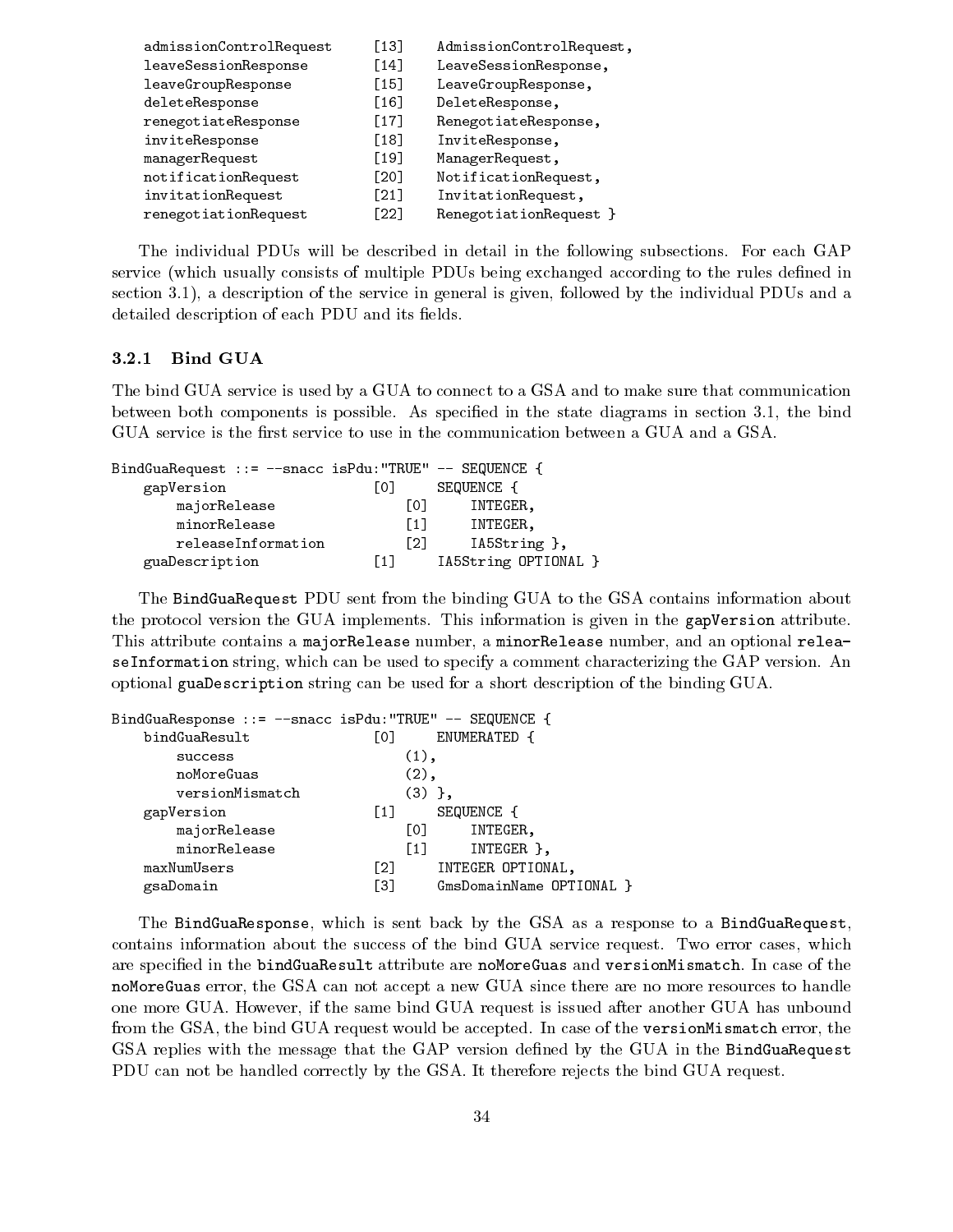In case of a bindGuaResult with the value success, the GSA accepts the bind GUA request and responds with information about the binding. The first information (which is also given in case of rejected bind GUA requests described in the previous paragraph), the gapVersion implemented by the GSA is given as a majorRelease number and a minorRelease number. This version is compatible with the version requested by the GUA (otherwise, the GSA responds with a bindGuaResult of versionMismatch). The next information is optional and defines the maxNumUsers, ie the maximum number of users which can be bound concurrently using this GUA binding. Depending on the GSA's implementation, this number is known in advance (and given in the BindGuaResponse), or it is decided dynamically, whether a new user can be accepted (in which case the maxNumUsers attribute is not given). The gsaDomain attribute gives information about the domain the GSA is in.

### 3.2.2 Bind User

The bind user service is used by a user to bind to the GMS. Because one of the goals of GMS is to provide identification, authentication, and authorization to applications using it, it is not possible to use any GMS services related to users, groups, and sessions without first binding to the GMS. The bind user service is the most complicated service of GMS, and the description of PDUs is much easier to understand when figures 4 and 7 are used as references describing the possible exchanges of PDUs.

| $BindUserRequest :: = -space isPdu: "TRUE" -- SEQUENCE$ |                   |                           |
|---------------------------------------------------------|-------------------|---------------------------|
| tmpBindId                                               | LO I              | TmpBindId,                |
| userIdentification                                      | [1]               | CHOICE                    |
| anonymous                                               | L01               | NULL.                     |
| userName                                                | $\lceil 1 \rceil$ | GmsObjectName },          |
| transportServices                                       | F21               | SET OF TransportService } |

The BindUserRequest PDU is sent from a GUA to a GSA. Because this is the first PDU associated with information about a specific user (in contrast to the bind GUA service), a tmpBindId must be supplied which identies the bind user request for the duration of the bind user service. The GUA may choose any value for the tmpBindId, provided it is not used in another bind user service procedure running in parallel. If the bind user service is successful, the user binding will be identied by a bindId for the remainder of the binding's lifetime, which is selected by the GSA and transmitted to the GUA in the bind user response.

The second parameter of the BindUserRequest PDU is the userIdentification, which is used to identify the user who is using the bind user service. If a user wants to bind as anonymous, it is not necessary to submit an identification. If a user wants to bind with his userName (which will be the normal case, because authorization is based on the identity of the user), the name must be supplied.

The third parameter of the BindUserRequest PDU is the transportServices attribute which is used to identify the transport infrastructure being used by the user. Normally, this would only be one value, identifying the transport infrastructure of which the GUA is part of. However, it is possible that one GUA is used for several transport infrastructures.

| AuthenticateRequest ::= -- snacc isPdu: "TRUE" -- SEQUENCE { |      |                             |
|--------------------------------------------------------------|------|-----------------------------|
| tmpBindId                                                    | Г0 1 | TmpBindId,                  |
| authenticationMethods                                        | F1 1 | SET OF SET {                |
| authType                                                     |      | TO T<br>AuthType,           |
| numOfChallengesRequired                                      |      | [1]<br>INTEGER OPTIONAL } } |

If the bind user service did not specify a non-existing user name or the request to bind anonymously, the GSA will send back a AuthenticateRequest which contains information about the possible ways for the user to bin to the GMS. The tmpBindId identies the user who is addressed.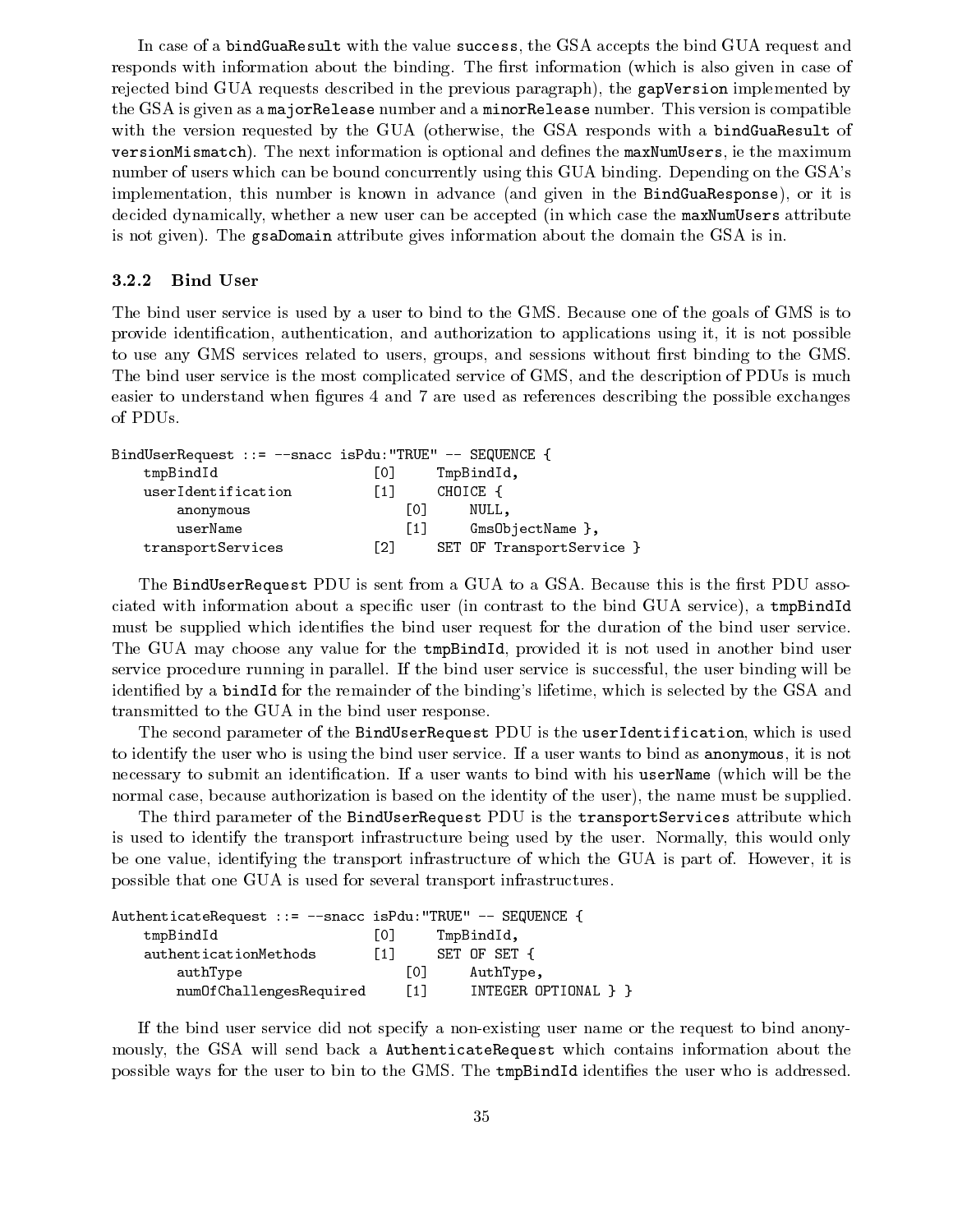The authenticationMethods attribute is a set of available authentication methods for the requesting user at the GSA he is using. This set is an intersection of the user's authInformation (described in section 2.3.1) and the authentication methods supported by the GSA. Each entry of this set contains the  $\texttt{authType}$  (defined in section 2.1) and an optional  $\texttt{numOfChildlengesRequired}$ , which specified how many challenges a user has to answer in order to use this authentication method.

| AuthenticateResponse ::= --snacc isPdu:"TRUE" -- SEQUENCE |                   |          | $\mathbf{A}$            |
|-----------------------------------------------------------|-------------------|----------|-------------------------|
| tmpBindId                                                 | LO J              |          | TmpBindId,              |
| authenticateResult                                        | $\lceil 1 \rceil$ |          | ENUMERATED {            |
| authentifying                                             |                   | $(1)$ .  |                         |
| abortAuthentication                                       |                   | $(2)$ }. |                         |
| authenticationMethod                                      | Г21               |          | AuthType OPTIONAL,      |
| authData                                                  | E31               |          | OCTET STRING OPTIONAL } |

The AuthenticateResponse PDU is sent from the GUA to the GSA. It contains a tmpBindId attribute which is used to identify the user for whom the response is given. The authenticateResult specifies whether the user wants to continue the authentication process (in which case the authentifying value is used) or whether the user decided to cancel the authentication process (in which case the abortAuthentication value is used). In the second case, the two optional attributes of the AuthenticateResponse PDU are nor present.

If the authentifying value is used, the authenticationMethod attribute has to be present, identifying the authentication method the user wants to use. If this method requires the submission of additional data, the authData attribute also is used, containing the authentication data. In case of the unixPassword authentication type, this attribute would contain the password of the user who wants to bind to the GMS.

| ChallengeRequest ::= --snacc isPdu: "TRUE" -- SEQUENCE { |      |          |                           |
|----------------------------------------------------------|------|----------|---------------------------|
| tmpBindId                                                | [0]  |          | TmpBindId,                |
| challengeResult                                          | [1]  |          | ENUMERATED {              |
| success                                                  |      | $(1)$ ,  |                           |
| failed                                                   |      | $(2)$ }, |                           |
| challengeData                                            | Г2 1 |          | SEQUENCE OF OCTET STRING, |
| remainingChallenges                                      | [3]  |          | CHOICE {                  |
| last                                                     |      | [0]      | NULL,                     |
| unknown                                                  |      | F11      | NULL,                     |
| numberOfChallenges                                       |      | F21      | INTEGER } }               |
|                                                          |      |          |                           |

If the authentication method selected by the user in the AuthenticateResponse PDU requires challenges, the GSA sends a ChallengeRequest PDU to the GUA. This PDU is also used if the user is already in the challenging state and more challenges have to be answered for the authentication. It contains a tmpBindId attribute which is used to identify the request is sent. The challengeResult contains the result of the previous challenge (if this challenge request is the first one, this attribute is always set to success). The challengeData attribute contains a sequence of challenges. In most cases, only one challenge will be sent in each ChallengeRequest PDU.

The remainingChallenges attribute contains information about the status of the challenging progress. If the challenge request is the last one, the attribute has the value last. If the number of following challenge requests is not known, the attribute has the value unknown. If the number of challenges is known, it is given as an integer value in the numberOfChallenges attribute.

|                 | ChallengeResponse ::= --snacc isPdu: "TRUE" -- SEQUENCE { |
|-----------------|-----------------------------------------------------------|
| tmpBindId       | LO J<br>TmpBindId,                                        |
| challengeResult | $\lceil 1 \rceil$<br>ENUMERATED {                         |
| challenging     | $(1)$ .                                                   |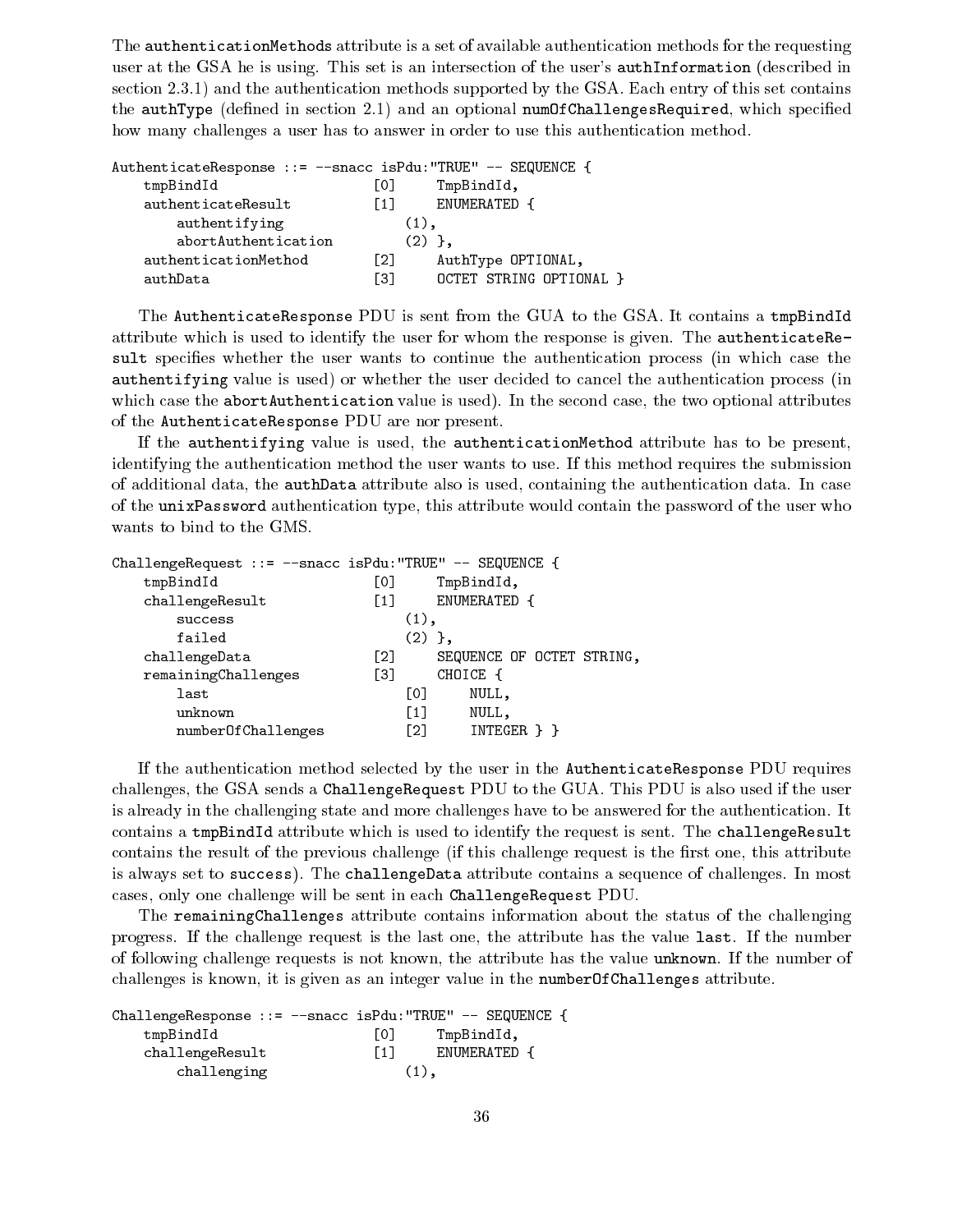| abortChallenge        |  |  |                                   |  |
|-----------------------|--|--|-----------------------------------|--|
| challengeResponseData |  |  | SEQUENCE OF OCTET STRING OPTIONAL |  |

The ChallengeResponse PDU is sent from the GUA to the GSA. It contains a tmpBindId attribute which is used to identify the user for whom the response is given. The challengeResult specifies whether the user wants to continue the challenging process (in which case the challenging value is used) or whether the user decided to cancel the challenging process (in which case the abortChallenge value is used). In the second case, the optional challengeResponseData contains the responses to the challenges sent in the last challenge request.

| BindUserResponse ::= --snacc isPdu: "TRUE" -- SEQUENCE { |     |                   |
|----------------------------------------------------------|-----|-------------------|
| tmpBindId                                                | [0] | TmpBindId,        |
| bindUserResult                                           | F11 | ENUMERATED {      |
| success                                                  |     | $(1)$ ,           |
| noSuchUser                                               |     | $(2)$ ,           |
| noMoreUsers                                              |     | $(3)$ ,           |
| authFailed                                               |     | $(4)$ ,           |
| authenticationAborted                                    |     | $(5)$ ,           |
| challengingAborted                                       |     | $(6)$ },          |
| bindId                                                   | [2] | BindId OPTIONAL } |

The BindUserResponse PDU is sent from the GSA to the GUA. It contains a tmpBindId attribute which is used to identify the user for whom the response is given. The second attribute is bindUserResult, which specifies the result of the bind user service. If the success value is present, the bind user service completed successfully and the user is bound to the GMS. In this case, the optional third argument of the BindUserResponse PDU contains a bindId value which will to be used in all future services which address this user.

The noSuchUser result is given as an immediate answer to a bind user request and specifies that the user's name who was given in the request does not refer to an existing user. If the GSA can not handle more users, the noMoreUsers value will be returned. If the authentication process fails because the user did not supply the correct data in an authentication or challenge response, the bindUserResult will be set to authFailed. If the user selected to abort the authentication, the authenticationAborted value will be returned. If the user selected to abort the challenging, the challengingAborted value will be returned.

#### 3.2.3 Bind Application

The bind application service is used by a user to notify the GMS that a new application has been started within the context of a user binding. The normal case will be only one application per user binding, but GMS is not limited to this model. Applications are used within user bindings (described in section 2.3.1) and sessions (described in section 2.3.5). Currently, GMS does not enforce a user to bind a application (ie a user may join a session although he has not bound the application which is registered in the session's sessionAppInfo). However, future GAP versions will include a stronger approach to the relationship between applications and sessions.

|             |                   | BindApplicationRequest ::= --snacc isPdu:"TRUE" -- SEQUENCE { |  |
|-------------|-------------------|---------------------------------------------------------------|--|
| bindId      | LO J              | BindId.                                                       |  |
| application | $\lceil 1 \rceil$ | Application }                                                 |  |

The BindApplicationRequest PDU is sent from a GUA to the GSA. It includes a bindId attribute which identies the user requesting the bind application service. The second attribute is the application identification, which is described in section 2.1. It specifies the application which shall be bound.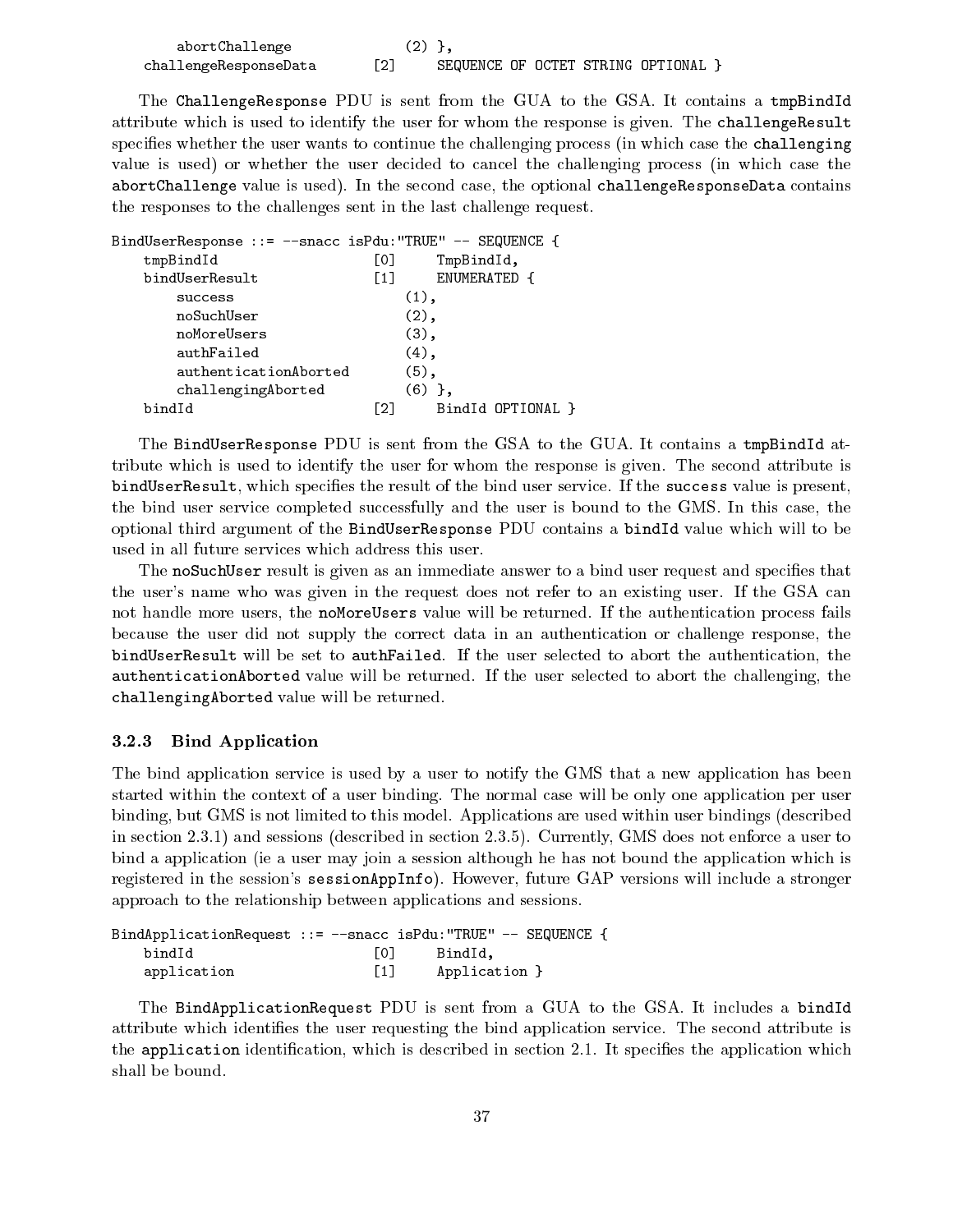| BindApplicationResponse ::= --snacc isPdu:"TRUE" -- SEQUENCE |       |              |  |
|--------------------------------------------------------------|-------|--------------|--|
| bindId                                                       | 1 O I | BindId.      |  |
| bindApplicationResult                                        | F 1 T | ENUMERATED { |  |
| success                                                      |       | $(1)$ .      |  |
| applicationAlreadyBound                                      |       | $(2)$ } }    |  |

The BindApplicationResponse PDU is sent back from the GSA to the GUA. It contains a bindId attribute which is used to identify the user for whom the response is given. The bindApplicationResult species the result of the bind application request. A value of success indicates the success of the bind application request. In this case, the application has been added to the user's current bindings as described in section 2.3.1. In case of a bindApplicationResult attribute value of applicationAlreadyBound, the application has already been bound for this binding.

#### 3.2.4 Unbind Application

The unbind application service is used by a user to notify the GMS that an application which has been bound using the bind application service (described in section 3.2.3) is now unbound. This normally means that the application terminated.

| UnbindApplicationRequest ::= $-$ -snacc isPdu:"TRUE" $-$ SEQUENCE { |                   |               |  |  |
|---------------------------------------------------------------------|-------------------|---------------|--|--|
| bindId                                                              | $\overline{0}$    | BindId.       |  |  |
| application                                                         | $\lceil 1 \rceil$ | Application } |  |  |

The UnbindApplicationRequest PDU is sent from a GUA to the GSA. It includes a bindId attribute which identies the user requesting the unbind application service. The second attribute is the application identification, which is described in section 2.1. It specifies the application which shall be unbound.

| UnbindApplicationResponse ::= $-$ -snacc isPdu: "TRUE" -- SEQUENCE { |                   |              |  |  |
|----------------------------------------------------------------------|-------------------|--------------|--|--|
| bindId                                                               | LO J              | BindId.      |  |  |
| unbindApplicationResult                                              | $\lceil 1 \rceil$ | ENUMERATED { |  |  |
| success                                                              |                   | $(1)$ ,      |  |  |
| noSuchApplication                                                    |                   | (2)          |  |  |

The UnbindApplicationResponse PDU is sent back from the GSA to the GUA. It contains a bindId attribute which is used to identify the user for whom the response is given. The bindApplicationResult species the result of the unbind application request. A value of success indicates the success of the unbind application request. In this case, the application has been removed from the user's current bindings as described in section 2.3.1. In case of a unbindApplicationResult attribute value of noSuchApplication, the application which has been specied in the application attribute of the UnbindApplicationRequest PDU is not part of the user's current bindings.

The unbind user service is used by a user to unbind from the GMS. The unbind user service is symmetric to the bind user service described in session 3.2.2, which is used to bind a user to the GMS. Because it is possible that a user did not properly leave all sessions before using the unbind user service, it is possible to specify what to do with open sessions.

UnbindUserRequest ::= --snacc isPdu:"TRUE" -- SEQUENCE { bindId  $\sqrt{0}$ bindidades are all distinct that is a set of  $\mathcal{O}(10^{10})$  bindidades are all distinct that is a set of  $\mathcal{O}(10^{10})$ forceUnbind [1] BOOLEAN }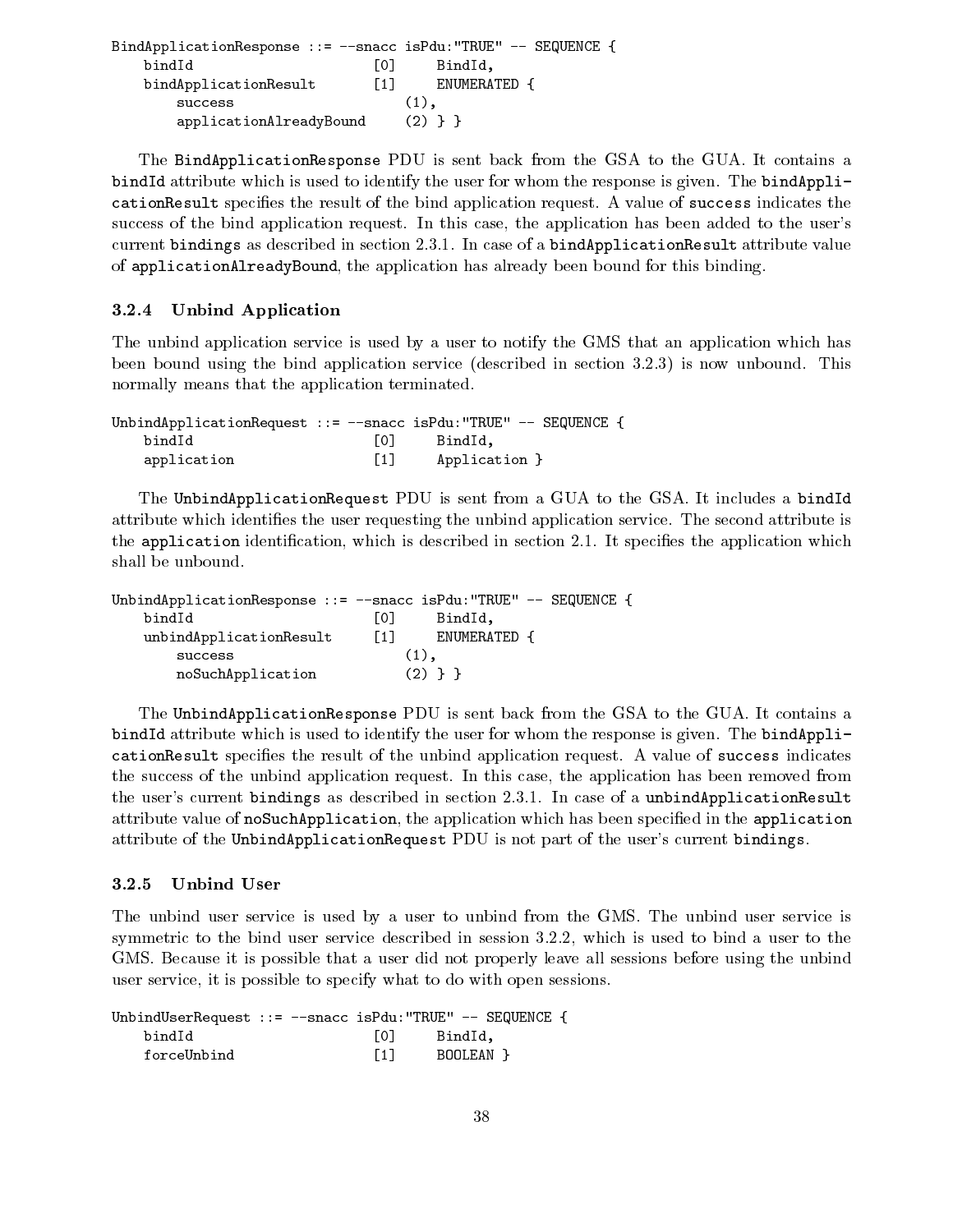The UnbindUserRequest PDU is sent from a GUA to a GSA. It first contains a bindId which identifies the user who is issuing the unbind user request. The forceUnbind attribute specifies what to do with open sessions. If it is set to true, the unbind user will cause the user to leave all sessions he is a participant of within this user binding. If the forceUnbind attribute set to false, the unbind user service will only succeed if the user has left all open sessions.

| UnbindUserResponse ::= --snacc isPdu: "TRUE" -- SEQUENCE { |                   |                                 |
|------------------------------------------------------------|-------------------|---------------------------------|
| bindId                                                     | LO J              | BindId,                         |
| unbindUserResult                                           | $\lceil 1 \rceil$ | ENUMERATED {                    |
| success                                                    |                   | $(1)$ .                         |
| terminatedSessions                                         |                   | (2),                            |
| activeSessions                                             |                   | $(3)$ }.                        |
| activeSessions                                             | [2]               | SET OF GmsObjectName OPTIONAL } |

The UnbindUserResponse PDU is sent back from a GSA to a GUA. The bindId identifies the user who requested the unbind user service. The unbindUserResult attribute contains the result of the unbind user service. A value of success indicates that the unbind user service was successful and the user has been unbound. This has also happened if a result of terminatedSessions is returned, but in this case there were open sessions which were left. In both cases, the bindId refers no longer to an existing user binding and can therefore not be use anymore.

If an unbindUserResult of activeSessions is returned, there were open sessions which were not left because the forceUnbind attribute in the UnbindUserRequest had been set to false. In this case, the list of open sessions is returned in the optional activeSessions attribute. The user may then leave all these sessions explicitly (using the leave session service described in section 3.2.12) or use the unbind user service and set the forceUnbind attribute to true.

## 3.2.6 Unbind GUA

The unbind GUA service is used for disconnecting a GUA from a GSA. The unbind GUA service is symmetric to the bind GUA service described in session 3.2.1, which is used to connect a GUA to a GSA. When using the unbind GUA service, it is necessary to specify how active user bindings should be handled. In addition to active users (ie users which have bound to the GSA using the bind user service described in section 3.2.2), it is also possible that these users are active within sessions (ie they joined a session using the join session service described in section 3.2.11). Because of these possibilities, the GUA must specify what to do in these cases.

| UnbindGuaRequest ::= --snacc isPdu: "TRUE" -- SEQUENCE { |                      |
|----------------------------------------------------------|----------------------|
| forceUnbind                                              | LO J<br>ENUMERATED { |
| noForce                                                  | $(1)$ .              |
| forceUserUnbinds                                         | $(2)$ ,              |
| forceSessionLeaves                                       | $(3)$ } }            |

The UnbindGuaRequest PDU, which is sent by the GUA wishing to disconnect to the GSA it is currently bound to, only contain information about the forceUnbind mode, which specifies what to do with bound users and active sessions. If this attribute is set to noForce, then the unbind GUA request only succeeds if there is no user bound to the GMS using this GUA. If it is set to forceUserUnbinds, then users being bound to the GMS (ie they have used the bind user service successfully and did not use the unbind user service successfully afterwards) will be unbound automatically, but only if they are not active in a session. If the noForce attribute is set to forceSessionLeaves, then also users being active in a session (ie they used the join session service successfully and did not use the leave session service successfully afterwards) will be unbound automatically. This last variant of the unbind GUA service will always be successful.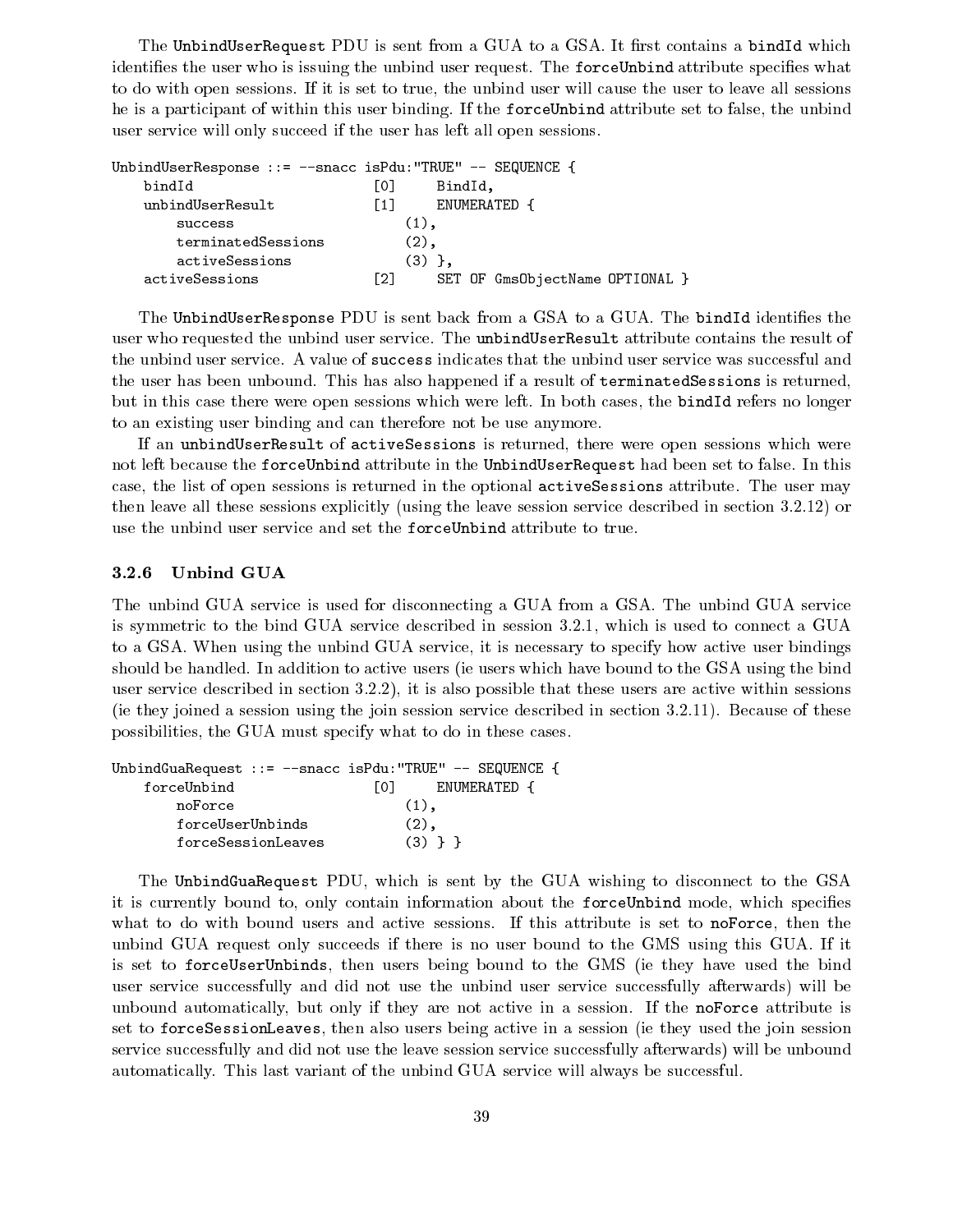| UnbindGuaResponse ::= --snacc isPdu:"TRUE" -- SEQUENCE { |          |                                            |
|----------------------------------------------------------|----------|--------------------------------------------|
| [0]<br>unbindGuaResult                                   |          | ENUMERATED {                               |
| success                                                  | $(1)$ ,  |                                            |
| terminatedUserBindings                                   | $(2)$ ,  |                                            |
| terminatedSessions                                       | $(3)$ ,  |                                            |
| activeUsers                                              | $(4)$ ,  |                                            |
| activeUsersActiveSessions                                | $(5)$ }, |                                            |
| $\lceil 1 \rceil$<br>activeUsers                         |          | SET OF SET {                               |
| bindId                                                   | [0]      | BindId,                                    |
| userName                                                 | [1]      | GmsObjectName,                             |
| sessions                                                 | [2]      | SET OF GmsObjectName OPTIONAL } OPTIONAL } |
|                                                          |          |                                            |

The UnbindGuaResponse PDU is sent back by the GSA to a GUA as a response to a UnbindGuaRequest PDU this GUA sent previously. Depending on the forceUnbind attribute in the UnbindGuaRequest PDU, the unbindGuaResult can have several values. In case of success, the unbind GUA service request was successful and it was not necessary to terminate any user binding or user being active in a session. The GUA can close the connection to the GSA after it received this response.

The unbindGuaResult values of terminatedUserBindings and terminatedSessions indicate that it was necessary to terminate user bindings or both user bindings and users being active in a session. In case of these unbindGuaResult values, the list of the affected users (and, if present, the respective sessions), is contained in the activeUsers attribute. It is up to the GUA to signal the termination of the GAP connection to the users. The GSA will act as if the users left the sessions and issued unbind user requests. The GUA can close the connection to the GSA after it received one of these responses.

The unbindGuaResult values of activeUsers and activeUsersActiveSessions indicate that the value given in the forceUnbind attribute of the UnbindGuaRequest PDU was not strong enough to force the unbind GUA request to succeed. The list of users and, in case of activeUsersActiveSessions, sessions, which prevented the unbind GUA request to succeed is given in the UnbindGuaResponse PDU in the activeUsers attribute. It is up to the GUA to decide whether it will force a unbind GUA with a stronger forceUnbind attribute, or whether it will notify the users given in the activeUsers attribute in order to give them the chance to leave the sessions and unbind themselves without being forced to do so.Consequently, the GUA can not close the connection to the GSA after it received one of these responses.

#### 3.2.7 Create

The create service is used to create GMS objects. Creating GMS objects is possible for all users (except anonymously bound users which are described in section 2.3.1), but this will change in future versions of GAP. Currently, every user is allowed to created one of the objects described in section 2.3, and the name of the created object is not restricted (ie the object to be created may be in any existing domain). The only exception from this rule is the flow object type. Objects of this type are created (and deleted) automatically when a session is created (or deleted), so it is not possible to create only a flow object with the create service.

| CreateRequest ::= --snacc isPdu: "TRUE" -- SEQUENCE { |                   |                |                  |
|-------------------------------------------------------|-------------------|----------------|------------------|
| bindId                                                | L01               | BindId,        |                  |
| objectName                                            | $\lceil 1 \rceil$ | GmsObjectName, |                  |
| objectType                                            | $\lceil 2 \rceil$ | CHOICE {       |                  |
| user                                                  | <u>ГО Т</u>       |                | UserAttributes,  |
| group                                                 | $\lceil 1 \rceil$ | SET {          |                  |
| attributes                                            |                   | Г01            | GroupAttributes, |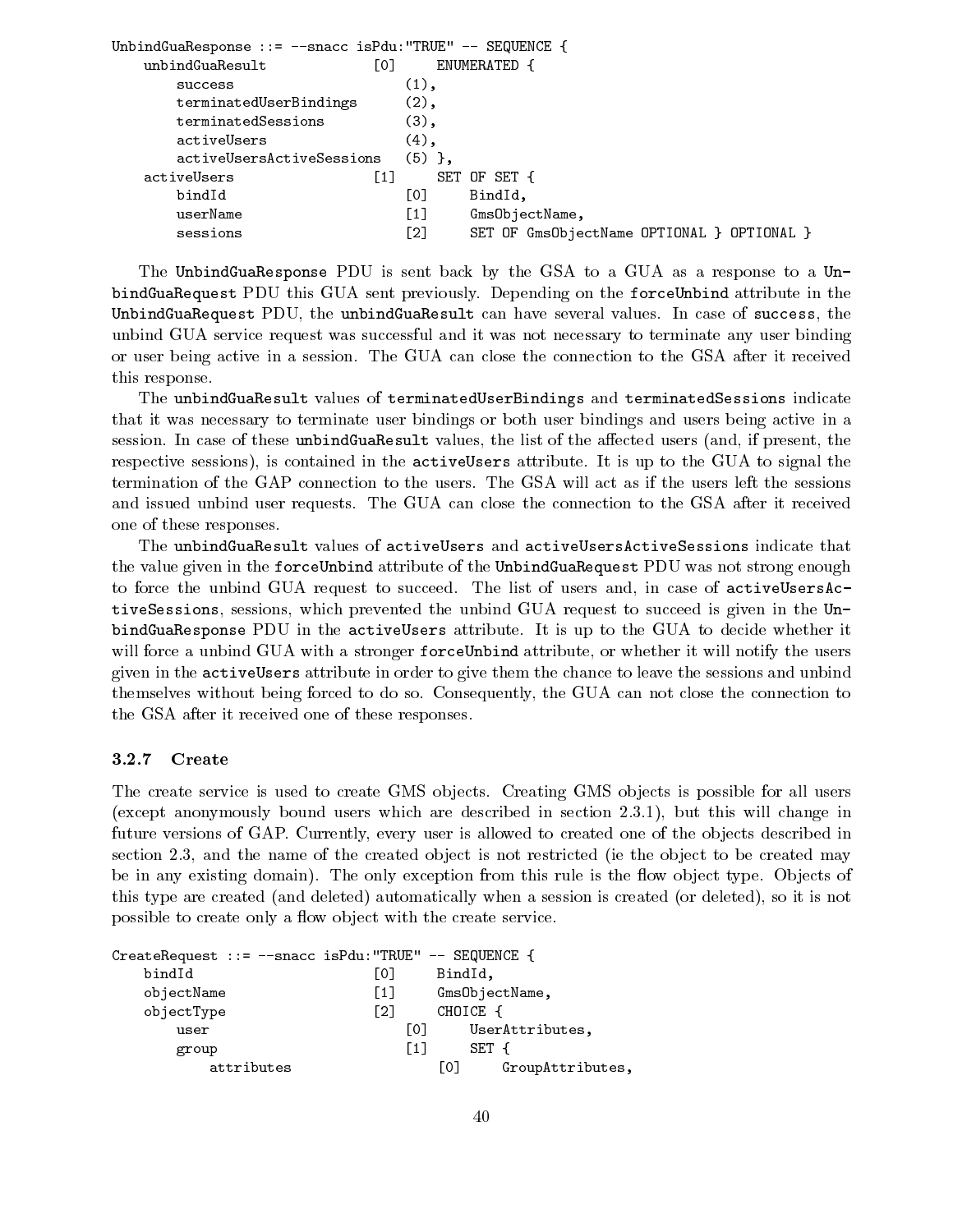| managers                  | $\left[1\right]$                  | SET OF GmsObjectName,                      |
|---------------------------|-----------------------------------|--------------------------------------------|
| initialMembers            | [2]                               | SET OF GmsObjectName OPTIONAL },           |
| flowTemplate              | [2]                               | FlowTemplateAttributes,                    |
| session                   | Г31                               | SET {                                      |
| attributes                | [0]                               | SessionAttributes,                         |
| managers                  | $\begin{bmatrix} 1 \end{bmatrix}$ | SET OF GmsObjectName,                      |
| associatedWithGroup       | $\lceil 2 \rceil$                 | GmsObjectName OPTIONAL,                    |
| flows                     | Г31                               | SET OF SET {                               |
| flowName                  |                                   | [0]<br>GmsObjectName,                      |
| flowAttributes            |                                   | $\left[1\right]$<br>FlowAttributes,        |
| flowQosParameters         |                                   | $\lceil 2 \rceil$<br>SET OF QosParameter,  |
| flowAddressingInformation |                                   | $\left[3\right]$<br>CHOICE {               |
| receiverOriented          |                                   | [0]<br>OCTET STRING,                       |
| senderOriented            |                                   | $\lceil 1 \rceil$<br>$NULL$ },             |
| flowRelations             |                                   | SET OF CHOICE {<br>[4]                     |
| depends0n                 |                                   | [O]<br>GmsObjectName,                      |
| synchronizedWith          |                                   | $\left[1\right]$<br>$GmsObjectName }$ } }, |
| certificate               | [4]                               | CertificateAttributes $\}$ }               |

The CreateRequest PDU is sent by a GUA to a GSA. It first contains a bindId which identifies the user who is issuing the create service request. The objectName attribute gives the name of the object which is to be created. This name is a full  $GmsObjectName$  as defined in section 2.1, so any domain name can be given. This way it is possible to create an object in any domain, even if the GSA the user is bound to is not part of this domain. The object Type attribute defines which type of ob ject shall be created.

If the objectType attribute is of the user type, the user which shall be created must be defined by all UserAttributes as defined in section 2.3.1. The information which is not marked as OPTIONAL in the definition must be supplied. Optional parts may be ignored, they can be added using the modify service. Initially, the newly created user object has none of the relations defined which are present in the user object's UserRelations.

If the objectType attribute is of the group type, the definition of the initial values is more complicated than in case of a user object. At first, all GroupAttributes as defined in section 2.3.2 must be given. The optional parts can be ignored. The second value is a set of managers which must be specified, it defines all users which shall be managers of the new group. The third value is optional, it allows the specication of initialMembers of the group. The relations of the newly created group are defined as follows. The user who created the group is the only owner of it. The set of managers given in the CreateRequest PDU is the set of managers of the group. If the initialMembers has been used, all users and groups present in this set are the members of the group. Initially, there are groups the new group is a member of and no sessions associated with the group.

If the objectType attribute is of the flowTemplate type, a flow template object will be created. All FlowTemplateAttributes as defined in section 2.3.3 must be given. Optional parts can be omitted. After the flow template is created, the user who requested the creation using the create service will be the owner of the flow template object.

If the objectType attribute is of the session type, a session object will be created. Because the creation of a session object always includes the creation of at least one flow object, this case is the most complicated one. At first, all SessionAttributes must be supplied. Optional parts can be omitted. The second value is a set of managers which must be specified, it defines all users which shall be managers of the new session. The associatedWithGroup attribute is used to specify the group to which the session to be created is associated. The user requesting the create must be member of this group. This attribute is optional, but it must be present if the session's sessionJoinPolicy is set to group in the SessionAttributes. The last attribute of the session type defines the flows to be created. Each flow is characterized by a flowName and FlowAttributes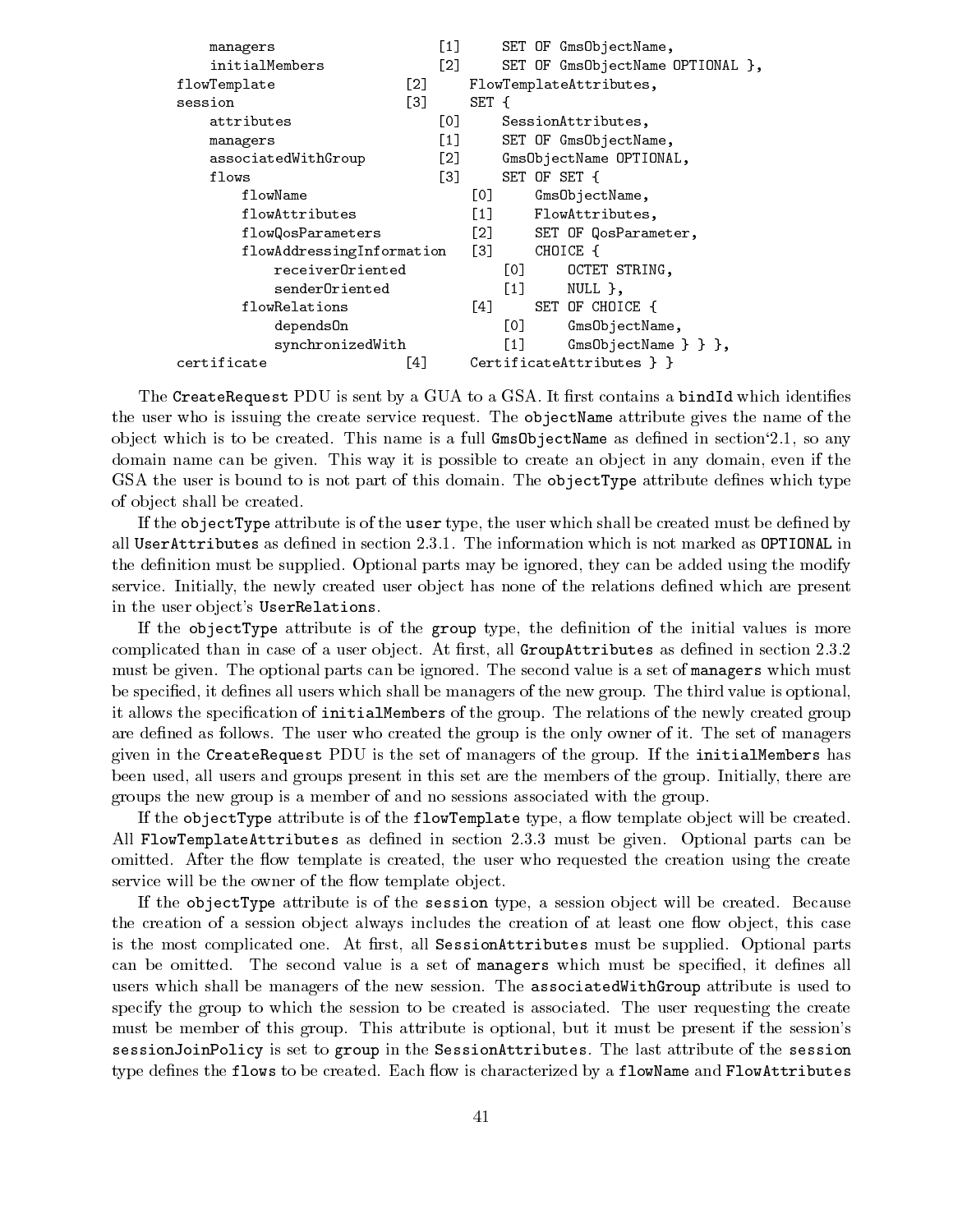as described in section 2.3.4. QoS parameters of each flow are specified in the  $flowQosParameters$ , they are defined according to the definition given in section 2.2. The flowAddressingInformation specifies for each flow hot it is addressed. If addressing is receiver Oriented, the flow address has to be specified when creating the session (and the flow). If flow addressing is sender Oriented, no information must be supplied (the list of receivers will be created when the first user joins this flow). The last attribute, the flowRelations, are used to specify whether this flow shall depend on another flow (using the depends On attribute) or whether this flow has to be synchronized with another flow (using the synchronizedWith attribute).

If the objectType attribute is of the certificate type, a certificate object will be created. All CertificateAttributes as defined in section 2.3.6 must be given. Optional parts can be omitted. After the certificate is created, the user who requested the creation using the create service will be the owner of the certificate object.

| CreateResponse ::= --snacc isPdu: "TRUE" -- SEQUENCE { |                   |              |
|--------------------------------------------------------|-------------------|--------------|
| bindId                                                 | [0]               | BindId,      |
| createResult                                           | $\lceil 1 \rceil$ | ENUMERATED { |
| success                                                | $(1)$ ,           |              |
| noPermission                                           | $(2)$ ,           |              |
| nameInUse                                              | $(3)$ ,           |              |
| nonExistingManager                                     | $(4)$ ,           |              |
| noSuchGroup                                            | $(5)$ ,           |              |
| noSuchUser                                             | $(6)$ ,           |              |
| alreadyIndirectMember                                  | $(7)$ ,           |              |
| cyclicFlowDependencies                                 | (8)               |              |

The CreateResponse PDU is sent back from the GSA to the GUA. The bindId identifies the user who requested the create service. The only other attribute of the CreateResponse PDU is the createResult. A value of success indicates that the create service request was processed successfully and the requested object has been created.

The createResult of noPermission indicates that the user who requested the create service is not authorized sufficiently to perform the operation he requested. This error occurs if an anonymously bound user tries to create an object or if a user tries to create a session which should be associated with a group he is not a member of.

If the createResult has one of the values nameInUse, nonExistingManager, noSuchGroup, or noSuchUser, the create request contained a name which is not permitted. In case of nameInUse, the name which shall be given to the object to be created exists already. In this case, a different name must be chosen. In case of nonExistingManager, noSuchGroup, and noSuchUser, the user referred to a GMS object which does not exist.

A createResult of alreadyIndirectMember indicates that it is not possible to join a member directly to the group (using the initialMembers attribute), because it is already indirect member of the group. This is only possible if groups are used in the initialMembers attribute.

The createResult of cyclicFlowDependencies indicates that the user created a cyclic graph specifying dependsOn flowRelations inside the flows attribute in case of requesting a session create. A cyclic dependency does not make sense and is therefore rejected by the create service. It is up to the user to delete the cyclic dependency (by removing at least one dependsOn value) and use the create service again.

#### 3.2.8 Query

The query service is used to query the GMS about objects. In general, there are two query modes available. When using the search mode, the GMS can be searched for objects which match a given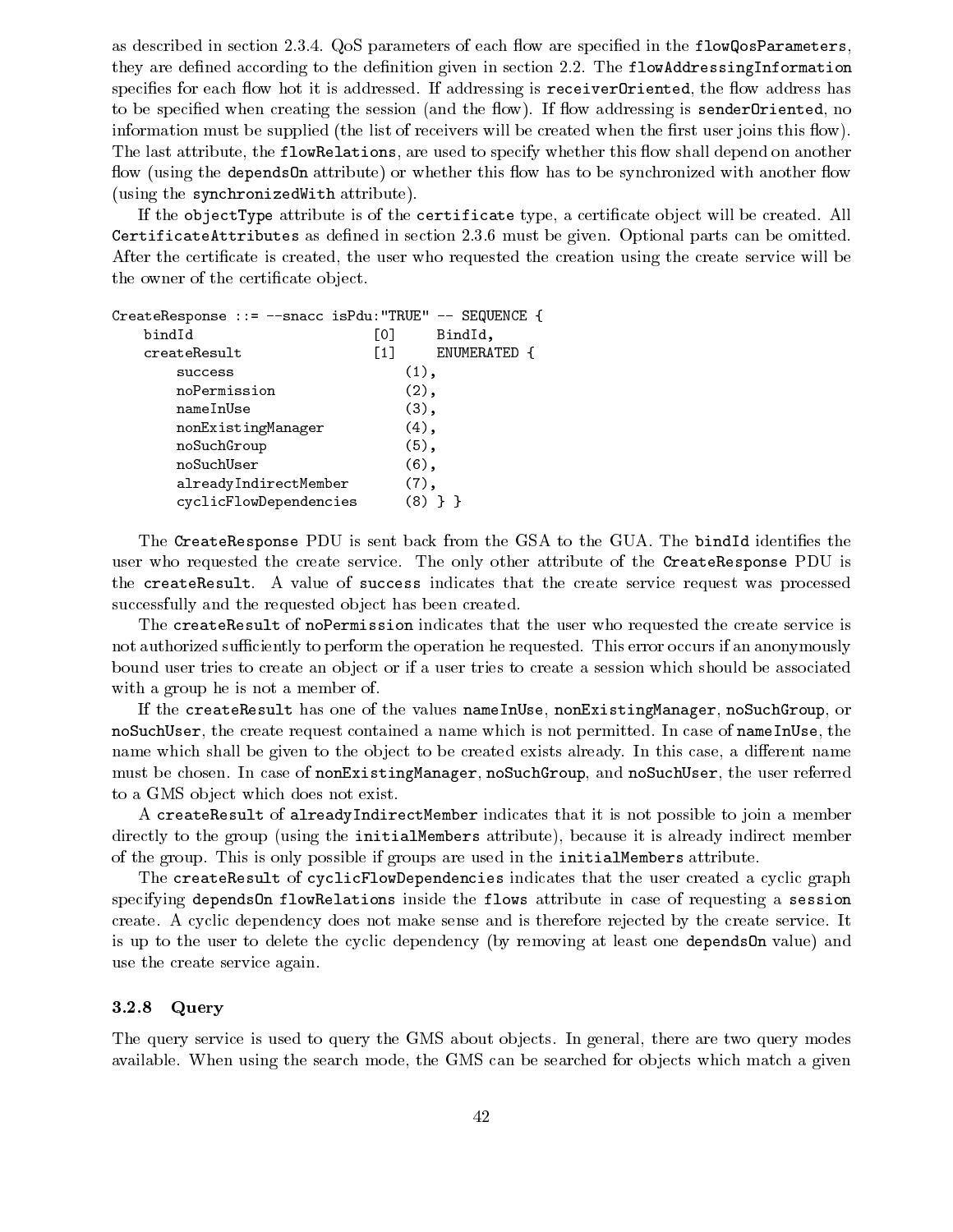template. Currently, it is not possible to use wild cards or regular expressions, but this functionality will be introduced in the next version of GAP. In this version of GAP, only perfect matches to attribute values are possible. However, if a attribute values are empty or set to zero, GMS will not try to match this value but only use the other attribute values for finding matching objects. The result of searching for objects is a list of object names.

When using the get mode of the query service, it is possible to retrieve objects from the GMS (provided the authorization is sufficient). Thus, the normal procedure of using the query service is to first search for objects using the search mode and then to get selected objects using the get mode.

| QueryRequest ::= --snacc isPdu:"TRUE" -- SEQUENCE { |                   |                   |                                                            |
|-----------------------------------------------------|-------------------|-------------------|------------------------------------------------------------|
| bindId                                              | [0]               |                   | BindId,                                                    |
| queryType                                           | $\left[1\right]$  |                   | CHOICE {                                                   |
| search                                              | [0]               |                   | SET {                                                      |
| queryTemplate                                       |                   | [0]               | CHOICE {                                                   |
| object                                              |                   |                   | [0]<br>GmsObject,                                          |
| relation                                            |                   |                   | $\left[1\right]$<br>$GmsRelation$ ,                        |
| queryScope                                          |                   | $\left[1\right]$  | CHOICE {                                                   |
| localDomain                                         |                   |                   | [0]<br>NULL,                                               |
| domainList                                          |                   |                   | $\begin{bmatrix} 1 \end{bmatrix}$<br>SET OF GmsDomainName, |
| global                                              |                   |                   | $\lceil 2 \rceil$<br>NULL },                               |
| maxNumberOfMatches                                  |                   | $\lceil 2 \rceil$ | INTEGER },                                                 |
| get                                                 | $\lceil 1 \rceil$ |                   | CHOICE {                                                   |
| object                                              |                   | [0]               | GmsObjectName,                                             |
| relation                                            |                   | $\lceil 1 \rceil$ | GmsRelationName } } }                                      |

The QueryRequest PDU is sent by a GUA to a GSA. It first contains a bindId which identifies the user who is issuing the query service request. The queryType attribute identifies the query mode which is selected. When using the search mode, it is possible to search for specific objects or relations. The queryTemplate attribute species whether the search is performed for an object or a relation. In case of a search for an object, a Gms Object as defined in section 2.3 must be specified. When specifying attribute values to be searched for, the object Name attribute and all objectRelations will not be interpreted. Any values which should be found must be supplied as non-empty (or non-zero) values. Empty and zero values will cause an attribute to be excluded from the search. When searching for an relation, the relationName will not be interpreted.

The queryScope attribute determines the scope of the search. It can have one of three values. When setting the queryScope attribute to localDomain only the local domain will be used for the search. If other domains than the local one should be searched, it is possible to specify a domainList which is a set of domains to be searched. The third value for the query Scope attribute is global which specifies that the search should be performed globally. The last attribute of the search attribute is the maxNumberOfMatches value which species how many matches should be reported before stopping the search.

If the queryType attribute is set to use the get mode, the usage of the query service is much simpler. The user can select whether he wants to get an object or a relation. In both cases, the name must be specified. A typical usage of the query service would be to first search for an object or relation and then to use the results of the search in another QueryRequest to get an object or relation.

```
QueryAbandonRequest ::= --snacc isPdu:"TRUE" -- SEQUENCE {
  bindId [0] BindId,
  abandonType [1] ENUMERATED {
     dismissResults (1),
     sendPartialResults (2) } }
```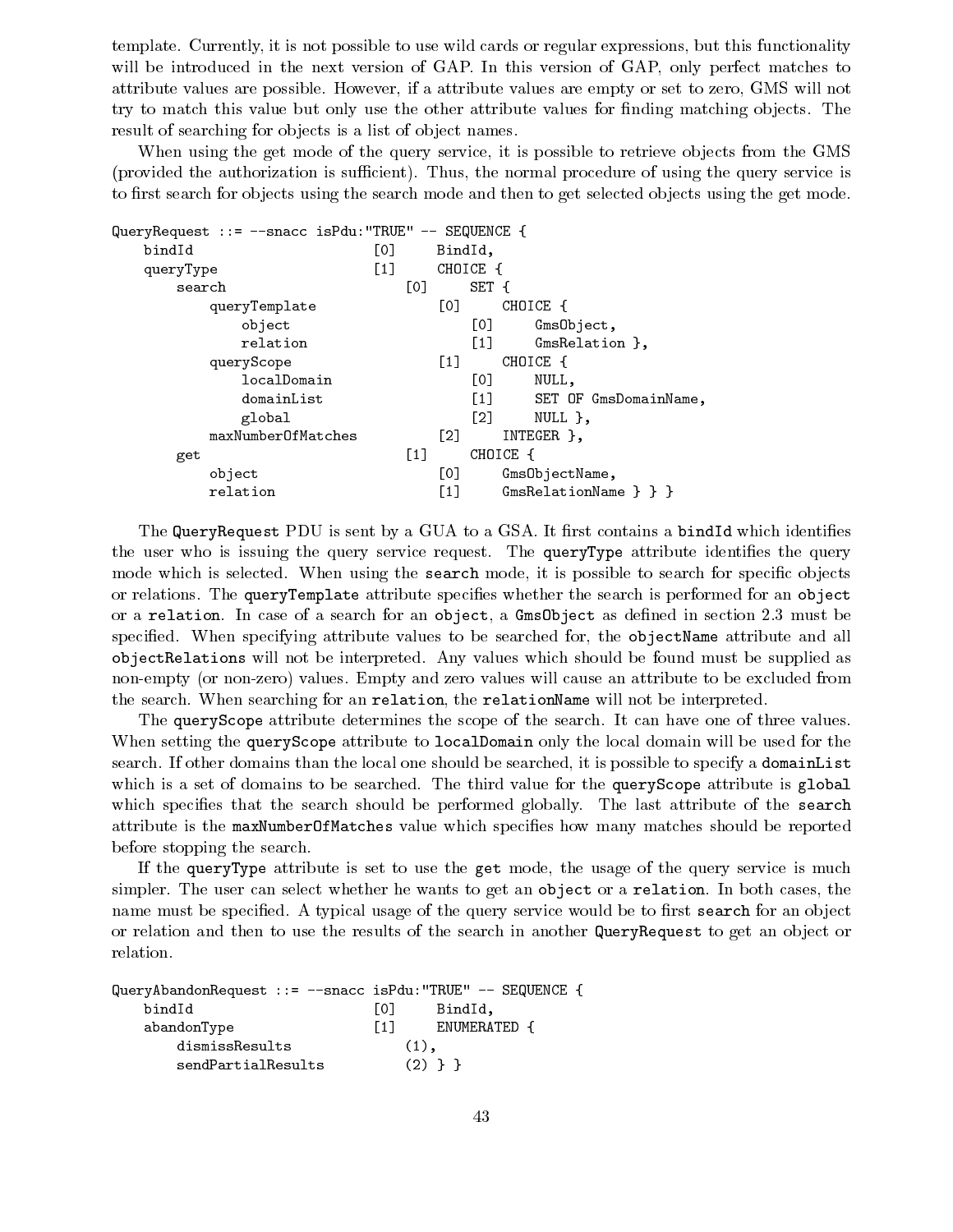Because the query service may take a long time to continue, it is possible to abandon a running query request with the QueryAbandonRequest PDU which is sent from the GUA to the GSA. In figures 8 and 5 it can be seen that this PDU may be sent by the GUA at any after sending a QueryRequest PDU and before receiving a QueryResponse PDU. The QueryAbandonRequest PDU has only two attributes, the first one being the **bindId** to identify the user whose query service shall be abandoned. The second attribute is the abandonType which may be either set to dismissResults or to sendPartialResults. In case of dismissResults, the query service is abandoned and the user will not receive any results in the QueryResponse PDU. If the abandonType is set to sendPartial-Results, the query service will also be abandoned, but the results collected until the abandon will be returned in the QueryResponse PDU.

| QueryResponse ::= --snacc isPdu: "TRUE" -- SEQUENCE { |                   |          |         |              |            |                                |
|-------------------------------------------------------|-------------------|----------|---------|--------------|------------|--------------------------------|
| bindId                                                | [O]               |          | BindId, |              |            |                                |
| queryResult                                           | $\lceil 1 \rceil$ |          |         | ENUMERATED { |            |                                |
| success                                               |                   | $(1)$ ,  |         |              |            |                                |
| abandonedNoResults                                    |                   | $(2)$ ,  |         |              |            |                                |
| abandonedPartialResults                               |                   | $(3)$ ,  |         |              |            |                                |
| permissionDenied                                      |                   | $(4)$ ,  |         |              |            |                                |
| tooManyMatchesRequired                                |                   | $(5)$ }, |         |              |            |                                |
| queryMatches                                          | Г21               |          |         | CHOICE {     |            |                                |
| search                                                |                   | L0J      |         | CHOICE {     |            |                                |
| objects                                               |                   |          | $[1]$   |              |            | SET OF GmsObjectName,          |
| relations                                             |                   |          | L0J     |              |            | SET OF GmsRelationName },      |
| get                                                   |                   | [1]      |         | CHOICE {     |            |                                |
| object                                                |                   |          | [0]     |              | GmsObject, |                                |
| relation                                              |                   |          | [1]     |              |            | $GmsRelation$ } $)$ OPTIONAL } |

The QueryResponse PDU is sent from the GSA to the GUA. It is either a response to a QueryRequest PDU (if the query service completed normally) or to a QueryAbandonRequest (if the query service was interrupted). It contains a bindId attribute which is used to identify the user for whom the response is given. The queryResult specifies the result of the join group request. A value of success indicates the success of the query service, ie it completed normally without being interrupted by a QueryAbandonRequest. If the query was abandoned, the queryResult is either abandonedNoResults or abandonedPartialResults, depending on the abandonType in the QueryAbandonRequest PDU.

Two possible results are errors responses from the GSA. If a user tried to get an object he is not allowed to read, a queryResult of permissionDenied will be returned. The authorization may have failed because the user's authentication level was too low (ie lower than the **authRequirements** of the object) or because the object's access policy did not give him the read right in the AccessRight as defined in section 2.1. If the tooManyMatchesRequired value is present in the queryResult, more matches than defined in the request's maxNumberOfMatches are necessary to give a complete list of results.

In case of a queryResult of success, abandonedPartialResults, and tooManyMatchesRequired, the QueryResponse PDU contains the optional queryMatches attribute which contains the result of the query service. Depending on the mode of the query service, either a search or a get result is returned. In case of search, the result is a set of names which identify the objects which were found using the specified search criteria. Whether this set is complete or not depends on the response's queryResult value. In case of get, the queryMatches attribute contains an object or a relation, depending on what the user requested.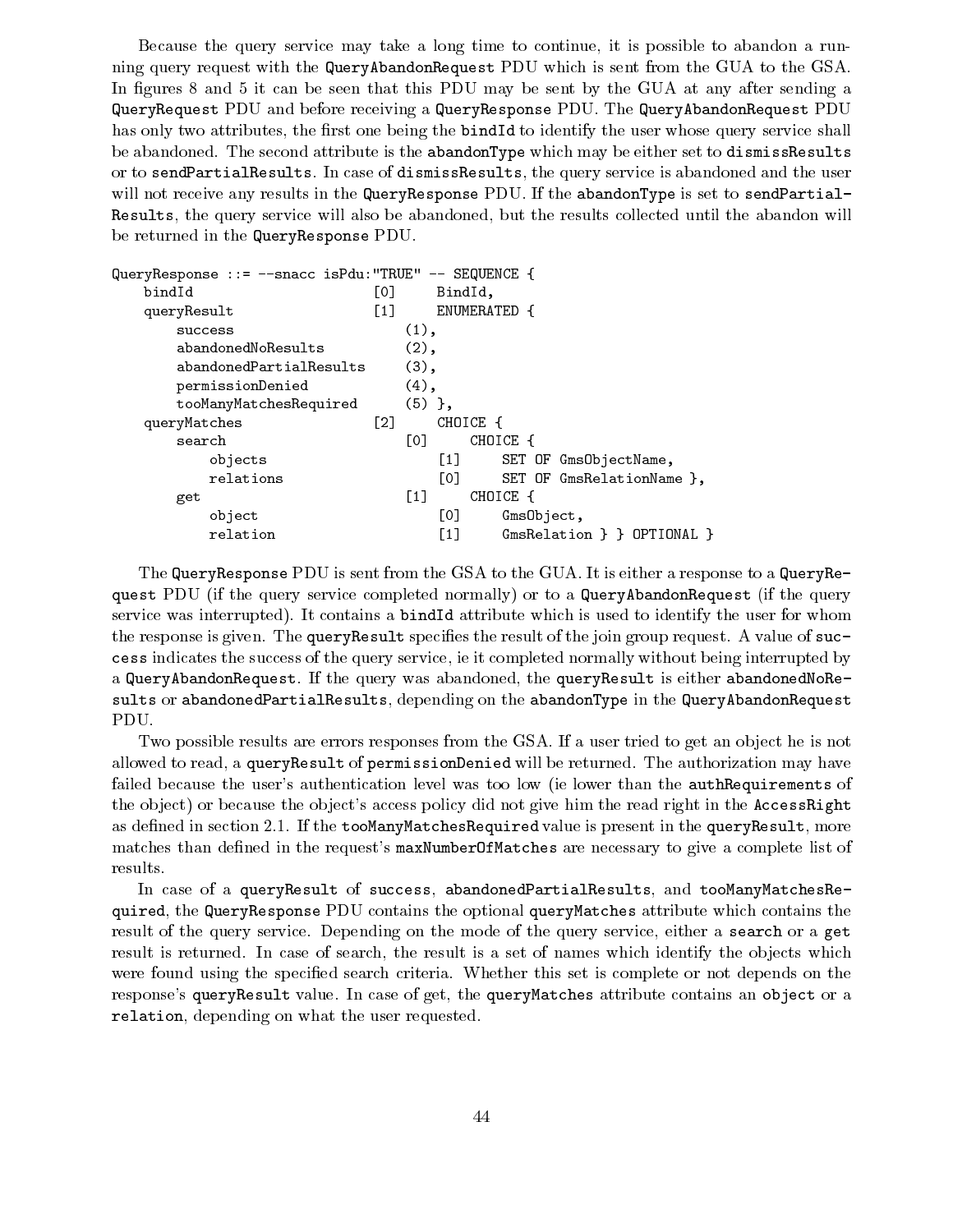#### 3.2.9 Modify

The modify service is used to modify a GMS object or a GMS relation. Because the internal attributes of an object (as defined in section 2.3) can not be changed by a user (they are modified by the GMS when using certain services), only the object's attributes can be modified. In case of the modification of relations, only two relations may be modified by a user directly, all other relations are only modied by the GMS during internal operations. These two relations are manager and owner, where the modify makes it possible to add new managers or owners to a relation or to remove managers or owners from a relation.

```
ModifyRequest ::= --snacc isPdu:"TRUE" -- SEQUENCE {
   bindId [0] BindId,
   modifyType [1] CHOICE {
       object [0] SET {
          objectName [0] GmsObjectName,
          attributes [1] GmsObjectAttributes },
      relation [1] SET {
          relationName [0] GmsRelationName,
          relationType [1] CHOICE {
              manager [0] CHOICE {
                  addManager [0] GmsObjectName,
                 deleteManager [1] GmsObjectName },
              owner
              owner [1] Choice { 1] Choice { 1] Choice { 1] Choice { 1] Choice { 1] Choice { 1] Choice { 1] Choice { 1] Choice { 1] Choice { 1] Choice { 1] Choice { 1] Choice { 1] Choice { 1] Choice { 1] Choice { 1] Choice { 1] Choice {
                  addOwner
                                           [0] GmsObjectName,
                 deleteOwner [1] GmsObjectName } } } }
```
The ModifyRequest PDU s sent by a GUA to a GSA. It first contains a bindId which identifies the user who is issuing the modify service request. The modify Type attribute identifies the modify mode which is selected. When using the object mode, it is possible to modify an object. The objectName attribute identifies the object, the attributes attribute specifies the attributes to be changed. Only attributes which are modiable are interpreted (eg it is not possible to change an ob ject's objectName), if an attribute does not have to be changed and it is not optional, its value must be set to the existing value (which usually is the result of a query service request issued before using the modify service). This behavior will be changed in future versions of GAP.

If the modifyType attribute is set to use the relation mode of the modify service, it is possible to specify a relationName which identifies the relation to be modified. Only two relations may be modified by using the modify service, and the relationType attribute specifies which type to use in this request. When modifying a manager relation, it is possible to add a new manager to the relation (addManager) or to remove a manager from the relation (deleteManager). It is not possible to remove the last manager from a manager relation. When modifying an owner relation, it is possible to add a new owner (addOwner) or to remove an owner from the relation (deleteOwner). It is not possible to remove the last owner from an owner relation.

```
ModifyResponse ::= --snacc isPdu:"TRUE" -- SEQUENCE {
  bindId [0] BindId,
  modifyResult [1] ENUMERATED {
    success (1),
    noSuchObject (2),
    noSuchRelation (3),
    noPermission (4),
    lastManager (5),
    last0wner (6) } }
```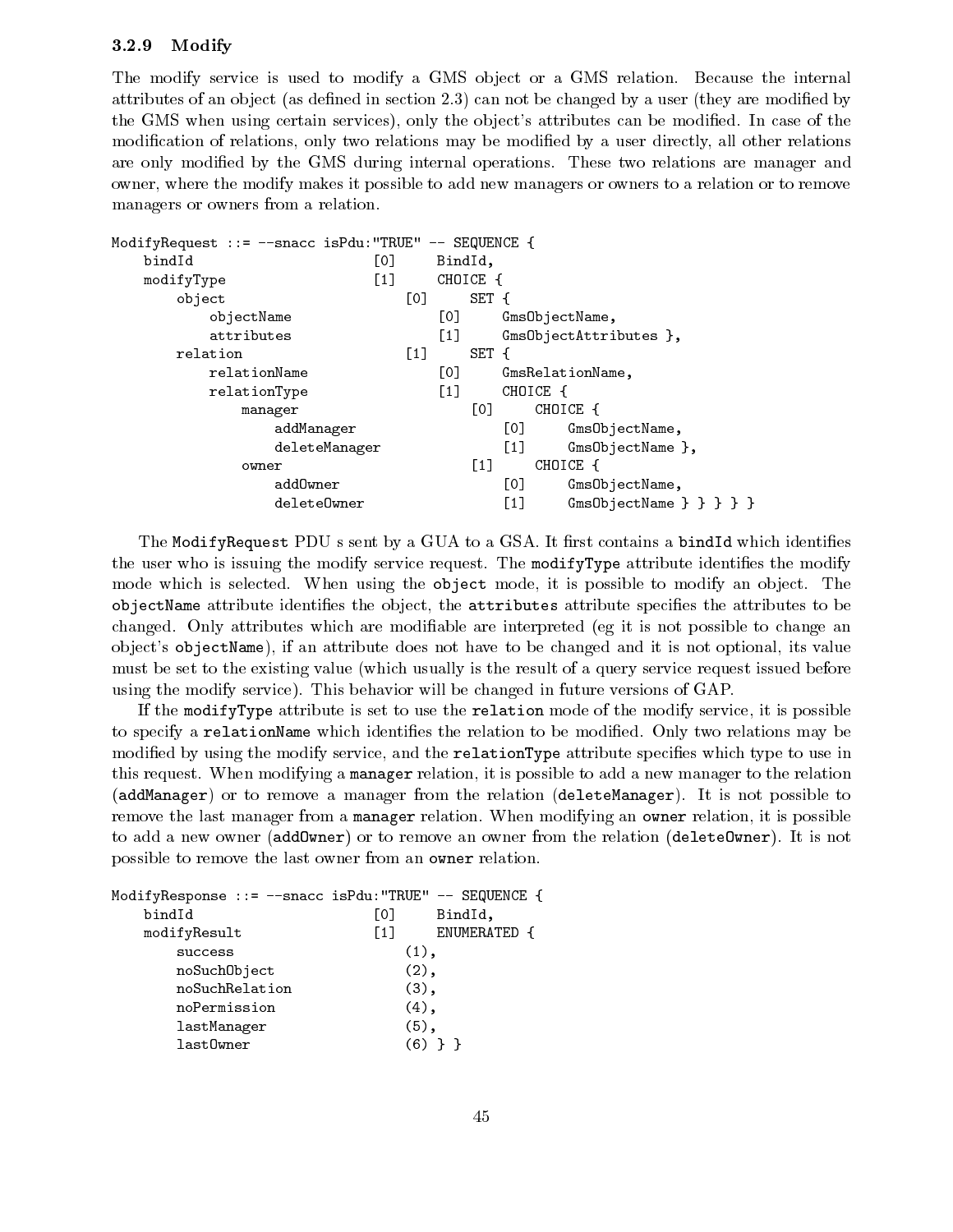The ModifyResponse PDU is sent from the GSA to the GUA. It contains a bindId attribute which is used to identify the user for whom the response is given. The modifyResult specifies the result of the modify request. The success values indicates the successful completion of the modify service, ie the requested modification has been performed and the GMS object or relation now has the new attributes.

Depending on the modify mode (either object or relation), a modifyResult of noSuchObject or noSuchRelation is returned if the name specified in the request does not identify an existing object or relation, or if the name specified in the request does identify an object with a different type than the one specified in the request. If a user tried to modify an object he is not allowed to modify, a modifyResult of permissionDenied will be returned. The authorization may have failed because the user's authentication level was too low (ie lower than the **authRequirements** of the object) or because the object's access policy did not give him the modify right in the **AccessRight** as defined in section 2.1.

If a user tries to remove the last manager from a manager relation using the deleteManager attribute of the modify service, an error message of lastManager will be given and the manager is not removed from the relation. If a user tries to remove the last owner from an owner relation using the deleteOwner attribute of the modify service, an error message of lastOwner will be given and the owner is not removed from the relation.

## 3.2.10 Join Group

The join group service is used by a user to join a GMS group. It may also be used to join a group as a member of a group. In this case, the same authorization checks apply which would have been used when the user himself would have requested to join the group. Because it may be a time consuming process to complete a join group request (if managers have to approve or refuse the join request, depending on the groupJoinPolicy described in section 2.3.2), it is possible to use the join group service asynchronously, ie a user is not blocked until the join group request is completely processed.

| JoinGroupRequest ::= --snacc isPdu: "TRUE" -- SEQUENCE { |     |     |                         |  |
|----------------------------------------------------------|-----|-----|-------------------------|--|
| bindId                                                   | L01 |     | BindId,                 |  |
| groupName                                                | [1] |     | GmsObjectName,          |  |
| joiningGroupName                                         | [2] |     | Gms0bjectName OPTIONAL, |  |
| waitForManagerReplies                                    | Г31 |     | CHOICE {                |  |
| synchronousTimeout                                       |     | Γ01 | INTEGER,                |  |
| asynchronousTimeout                                      |     | [1] | INTEGER } }             |  |
|                                                          |     |     |                         |  |

The JoinGroupRequest PDU is sent by a GUA to a GSA. It first contains a bindId which identifies the user who is issuing the join group request. The groupName attribute specifies the group's name the user wants to join. If the optional joiningGroupName attribute is present, it is not the user who want to join the group, but the group specied by this argument shall join the group specified by the groupName attribute. Joining groups to groups is only allowed if the user is manager of both groups. The waitForManagerReplies argument specifies how the request is to be processed by the GSA.

If the waitForManagerReplies is set to synchronousTimeout, the GSA will try process the join group request (which may involve a number of manager requests, depending on the group's groupJoinPolicy) for at most the amount of time in seconds specied by this attribute. If the synchronousTimeout attribute is set to zero, the GSA will not use a timeout at all. This setting may be dangerous, because the user is blocked in the join group pending state (according to the state diagram shown in figure  $8$ ). The user then entirely depends on the managers to reply to the manager requests (described in section 3.2.17).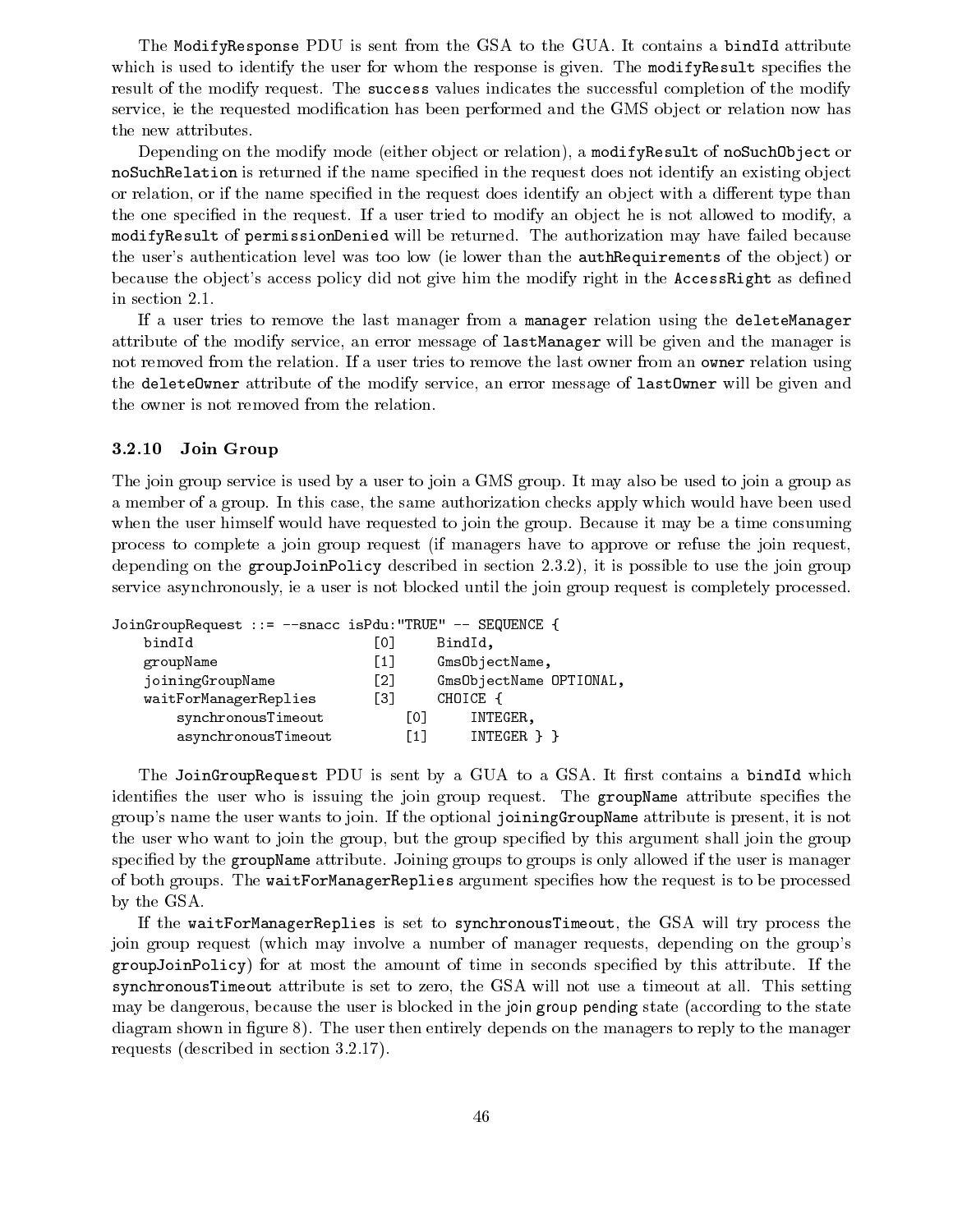If the waitForManagerReplies is set to asynchronousTimeout, the GSA will respond immediately with a pendingJoinId and process the join request asynchronously to the user's activities. Consequently, the user is not blocked and may use other services while the join request is being processed. It will be processed for at most the amount of time in seconds specified by the  $\texttt{asyn-}$ chronousTimeout attribute. If the attribute is set to zero, the GSA will not use a timeout at all. The result of the asynchronously processed join group request will be sent to the requesting user as a notication as described in section 3.2.18.

```
JoinGroupResponse ::= --snacc isPdu:"TRUE" -- SEQUENCE {
   bindId [0] BindId,
   joinGroupResult [1] ENUMERATED {
      success (1),
      timeout (2),
      refuse (3), and the contract of the contract of the contract of the contract of the contract of the contract of
      noSuchGroup (4),
      authenticationInsufficient (5),
      notAuthorized (6),
      alreadyMember (7),
      alreadyIndirectMember (8),
      joinPending (9),
      joinPendingLimitExceeded (10) },
   pendingJoinId [2] PendingJoinId OPTIONAL }
```
The JoinGroupResponse PDU is sent back by the GSA to the GUA. It contains a bindId attribute which is used to identify the user for whom the response is given. The joinGroupResult specifies the result of the join group request. A value of success indicates the success of the join group request. It indicates that the join group request was successfully completed and the requested join has been performed. Consequently, the user or the group (if the joiningGroupName has been specified in the JoinGroupRequest PDU) now is a new member of the group (if the group's groupNotificaPolicy is set accordingly, this will be notified to all members and/or managers of the group).

A joinGroupResult attribute value of timeout will only occur if the join group request's wait-ForManagerReplies attribute has been set to a synchronousTimeout value greater than zero and the time passed without enough manager replies to successfully join the group. A joinGroupResult attribute value of refuse indicates that too many managers refused the join request make a successful join request possible (eg, if the group's groupJoinPolicy is set to a relativeQuorum value of hundred, one refuse response from a manager is enough to make a successful join group request impossible). This joinGroupResult attribute value only is possible if the waitForManagerReplies attribute has been set to synchronousTimeout.

The noSuchGroup result indicates that the group specified in the groupName attribute of the JoinGroupRequest PDU does not exist. A authenticationInsufficient result indicates that the specied group's authRequirements are higher than the user's current AuthLevel (as given in the binding's AuthType described in section 2.3.1). A notAuthorized result indicates that the user is not authorized to join the group specified in the joiningGroupName attribute because he is not a manager of the group which shall be joined and/or not a manager of the group which shall join.

To results are concerned with the consistency of the structure of users and groups. Both results indicate that the join group request is not processed because the user or group to be joined to a group is already member of that group. The alreadyMember result indicates that the user or group to be joined is already a direct member of the group, ie a join group request has been successfully processed before. A alreadyIndirectMember result indicates that the user or group to be joined is already an indirect member of the group, through one or more indirections.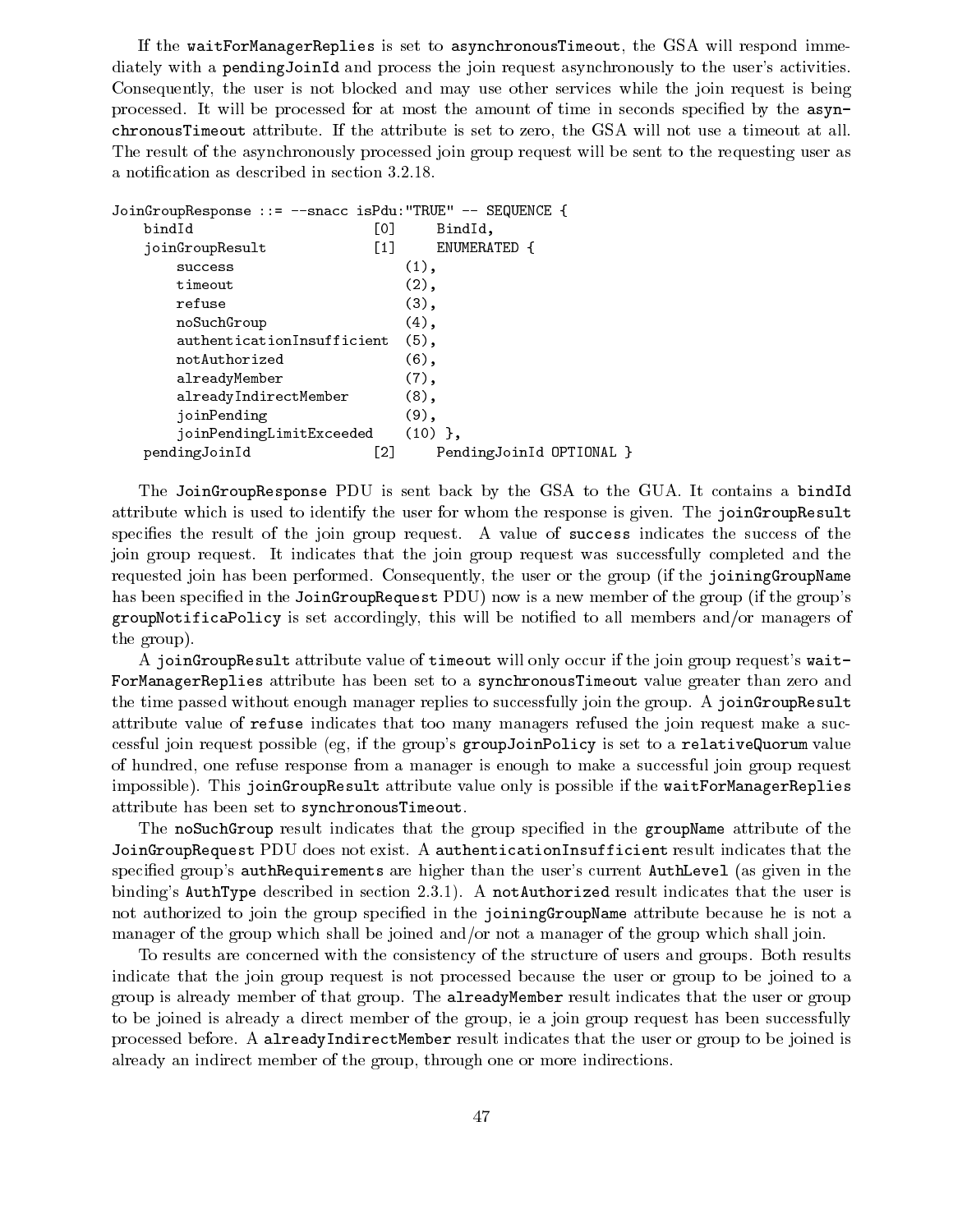A joinGroupResult of joinPending means that all checks which are not depending on managers have been completed successfully and that the managers will now be queried. In this case, the Join-GroupResponse will contain the optional pendingJoinId, which will be used in a future notification by the GSA (described in section 3.2.18) to send the eventual result of the join group request to the GUA. If the GSA is not able to handle more asynchronous join group requests, it will respond with a joinPendingLimitExceeded result. It is then up to the user to decide whether to process the join group request synchronously or to wait some time and to try again with an asynchronous join group request.

#### 3.2.11 Join Session

The join session service is used by a user to join a GMS session. The concept of a session and its flows is described in sections 2.3.4 and 2.3.5. Because a user does not have to join all flows of a session, the flows to be joined have to be specified when the join session service is used. Because it may be a time consuming process to complete a join session request (if managers have to approve or refuse the join request, depending on the sessionJoinPolicy described in section 2.3.5), it is possible to use the join session service asynchronously, ie a user is not blocked until the join session request is completely processed.

| JoinSessionRequest ::= --snacc isPdu: "TRUE" -- SEQUENCE { |                   |                |  |
|------------------------------------------------------------|-------------------|----------------|--|
| bindId                                                     | [0]               | BindId,        |  |
| sessionName                                                | $\left[1\right]$  | GmsObjectName, |  |
| flows                                                      | $\lceil 2 \rceil$ | SET OF SET {   |  |
| flowName                                                   | [0]               | GmsObjectName, |  |
| joinRole                                                   | $\left[1\right]$  | ENUMERATED {   |  |
| sender                                                     |                   | $(1)$ ,        |  |
| receiver                                                   |                   | $(2)$ ,        |  |
| senderAndReceiver                                          |                   | $(3)$ } },     |  |
| waitForManagerReplies                                      | T31               | CHOICE {       |  |
| synchronousTimeout                                         | [0]               | INTEGER,       |  |
| asynchronousTimeout                                        | [1]               | INTEGER } }    |  |
|                                                            |                   |                |  |

The JoinSessionRequest PDU is sent by a GUA to a GSA. It first contains a bindId attribute which identifies the user who is issuing the join session request. The sessionName attribute specifies the session's name the user wants to join. The **flows** attribute is used to specify the set of flows the user wants to join. Each of these flows is identified by a flowName and a joinRole. The joinRole attribute specifies whether the user wants to join this flow as a sender, as a receiver, or as senderAndReceiver. The waitForManagerReplies argument species how the request is to be processed by the GSA.

If the waitForManagerReplies is set to synchronousTimeout, the GSA will try process the join session request (which may involve a number of manager requests, depending on the group's sessionJoinPolicy) for at most the amount of time in seconds specified by this attribute. If the synchronousTimeout attribute is set to zero, the GSA will not use a timeout at all. This setting may be dangerous, because the user is blocked in the join session pending state (according to the state diagram shown in figure 8). The user then entirely depends on the managers to reply to the manager requests (described in section 3.2.17).

If the waitForManagerReplies is set to asynchronousTimeout, the GSA will respond immediately with a pendingJoinId and process the join request asynchronously to the user's activities. Consequently, the user is not blocked and may use other services while the join session request is being processed. It will be processed for at most the amount of time in seconds specied by the asynchronousTimeout attribute. If the attribute is set to zero, the GSA will not use a timeout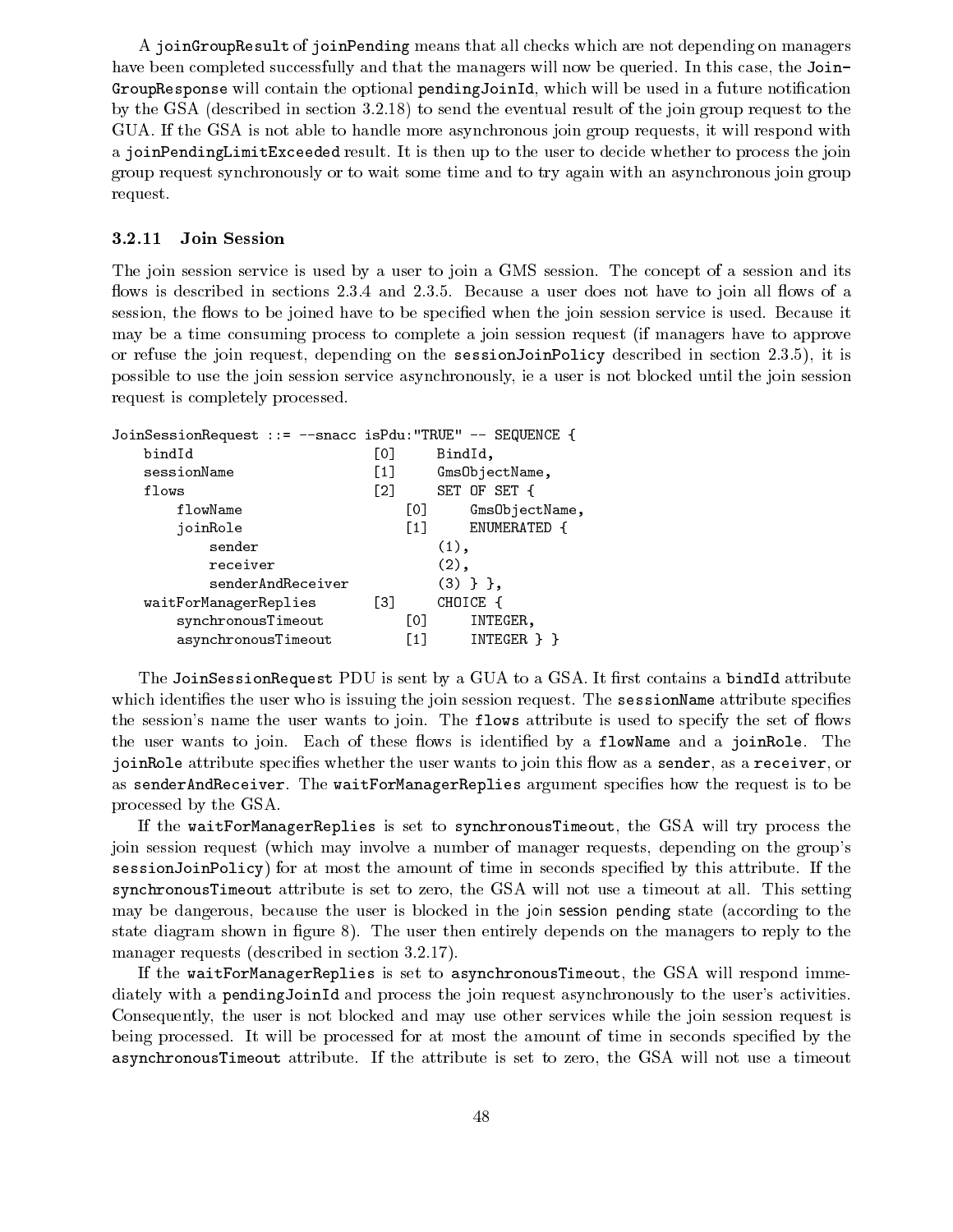at all. The result of the asynchronously processed join session request will either be sent to the requesting user as a notification as described in section 3.2.18 (if the result is refuse or timeout), or it will be sent in an admission control request, as described in this session (if the authorization control was successful).

|                            | JoinSessionResponse ::= --snacc isPdu:"TRUE" -- SEQUENCE { |
|----------------------------|------------------------------------------------------------|
| [0]                        | BindId,                                                    |
| $\lceil 1 \rceil$          | ENUMERATED {                                               |
|                            | $(1)$ ,                                                    |
|                            | $(2)$ ,                                                    |
|                            | $(3)$ ,                                                    |
|                            | $(4)$ ,                                                    |
|                            | $(5)$ ,                                                    |
| authenticationInsufficient | $(6)$ ,                                                    |
|                            | $(7)$ ,                                                    |
|                            | $(8)$ ,                                                    |
|                            | (9),                                                       |
| joinPendingLimitExceeded   | (10),                                                      |
|                            | (11),                                                      |
|                            | (12),                                                      |
|                            | $(13)$ },                                                  |
| [2]                        | PendingJoinId OPTIONAL }                                   |
|                            |                                                            |

The JoinSessionResponse PDU is sent back from the GSA to the GUA. Depending on the requested mode (as specied in waitForManagerReplies) and the result of the authorization control, the join session response will be preceded by an AdmissionControlRequest PDU. The possible ways how the join session service may be performed are described in section 3.1. The bindId attribute is used to identify the user for whom the response is given.

The joinSessionResult specifies the result of the join session request. A value of success indicates the success of the join session request. It indicates that the join session request was successfully completed and the requested join has been performed. Consequently, the user now is a new participant of the session (if the session's sessionNotifiPolicy is set accordingly, this will be notified to all participants and/or managers of the session). However, if the JoinSessionResponse PDU with the joinSessionResult attribute set to success is received after the GUA sent a admission control response with a admissionControlResult attribute value of admissionControlFailed, it does not mean that the join was successful, but that the join session request was successfully cancelled because of scarce resources at the GUA side.

A joinSessionResult attribute value of timeout will only occur if the join session request's waitForManagerReplies attribute has been set to a synchronousTimeout value greater than zero and the time passed without enough manager replies to successfully join the session. A joinSessionResult attribute value of refuse indicates that too many managers refused the join session request make a successful join session request possible (eg, if the session's sessionJoinPolicy is set to managed and a relativeQuorum value of hundred, one refuse response from a manager is enough to make a successful join session request impossible). This joinSessionResult attribute value only is possible if the waitForManagerReplies attribute has been set to synchronousTimeout.

The noSuchSession result indicates that the session specified in the sessionName attribute of the JoinSessionRequest PDU does not exist. The noSuchFlow result indicates that at least one of the flows specified in the flows attribute of the JoinSessionRequest PDU does not exist. A authenticationInsufficient result indicates that the specied session's authRequirements are higher than the user's current AuthLevel (as given in the binding's AuthType described in section 2.3.1). A notauthorized result indicates that the user is not authorized to join the session specied in the sessionName. This happens if the session's sessionJoinPolicy is set to group, but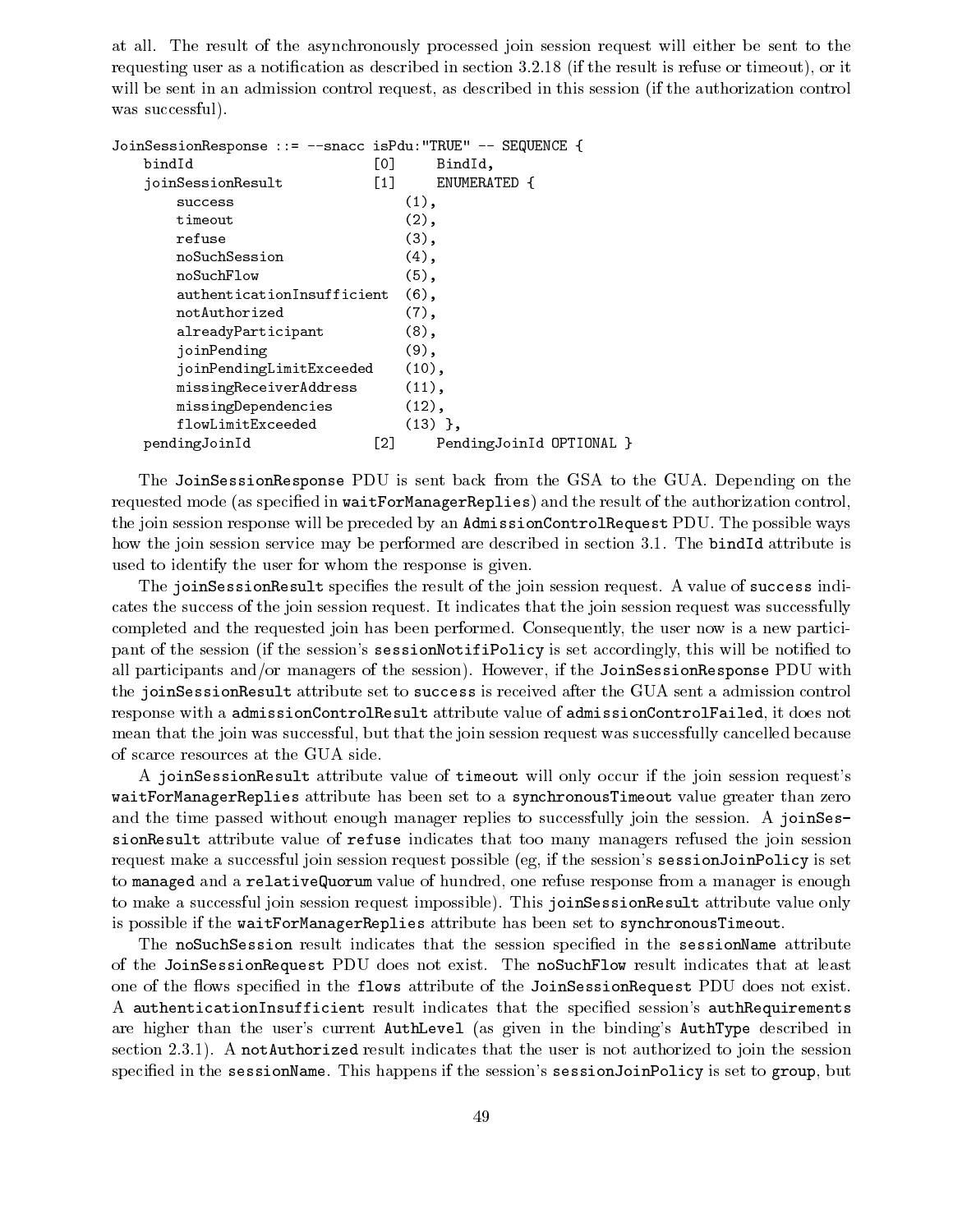the user requesting the join is not member of the group to which the session is associated. A result of alreadyParticipant indicates that the user is already a participant of the session he requested to join.

A joinSessionResult of joinPending means that all checks which are not depending on managers have been completed successfully and that the managers will now be queried. In this case, the JoinSessionResponse will contain the optional pendingJoinId, which will be used in a future notification or admission control request by the GSA (depending on the result of the manager queries) to send the eventual result of the join session request to the GUA. If the GSA is not able to handle more asynchronous join session requests, it will respond with a joinPendingLimitExceeded result. It is then up to the user to decide whether to process the join session request synchronously or to wait some time and to try again with an asynchronous join session request.

A joinSessionResult of missingReceiverAddress indicates that the GUA failed to provide the receiverAddress in the flowsBeingJoined attribute of the admission control response in case of joining a sender-oriented addressed flow as a receiver. This would make it impossible for the GMS to maintain a complete receiver list of this flow. Consequently, in this case the join session request is refused and the GUA has to perform a roll-back.

If the flows specified in the JoinSessionRequest PDU did have any dependencies relations defined (described in section  $2.4.2$ ), and the flows attribute specified a flow to join but not a flow it depends on, a joinSessionResult of missingDependencies is returned in the join session response. This result may also be returned if the flows actually being joined (as reported by in the Admission-ControlResponse PDU described below) differ from the flows in the JoinSessionRequest PDU and this caused a missing dependency. If one of the flows to be joined has reached its participantLimits (described in section 2.3.4), it is not possible to join the flow and a joinSessionResult of flowLimitExceeded is returned.

In general, in case of the JoinSessionResponse PDU it is important to notice that this PDU may be sent one or two times, depending on the waitForManagerReplies attribute in the request and the result of the authorization control. If the waitForManagerReplies attribute is set to synchronousTimeout, the JoinSessionResponse PDU will only be sent once (either directly after the JoinSessionRequest PDU or after exchanging admission control PDUs). If the waitForManager-Replies attribute is set to asynchronousTimeout, the JoinSessionResponse PDU is sent back after a parameter check. If the authorization control yields a timeout or a refuse result, this will be notified with a notification service PDU (described in section 3.2.18). If the authorization control is successful, admission control PDUs will be exchanged followed by a second JoinSessionResponse PDU. Section 3.1 contains a graphical representation of these procedures.

| AdmissionControlRequest ::= -- snacc isPdu: "TRUE" -- SEQUENCE { |                                                      |     |                  |                                   |
|------------------------------------------------------------------|------------------------------------------------------|-----|------------------|-----------------------------------|
| bindId                                                           | [0]                                                  |     | BindId,          |                                   |
| pendingJoinId                                                    | $\left[1\right]$                                     |     |                  | PendingJoinId OPTIONAL,           |
| flows                                                            | $\left[\begin{smallmatrix}2\end{smallmatrix}\right]$ |     |                  | SET OF SET {                      |
| flowName                                                         |                                                      | [0] |                  | GmsObjectName,                    |
| flowAttributes                                                   |                                                      | [1] |                  | FlowAttributes,                   |
| flowQosParameters                                                |                                                      | [2] |                  | SET OF QosParameter,              |
| flowAddress                                                      |                                                      | Г31 |                  | CHOICE {                          |
| receiverOriented                                                 |                                                      |     | [0]              | OCTET STRING,                     |
| senderOriented                                                   |                                                      |     | $\left[1\right]$ | SET OF OCTET STRING } } OPTIONAL, |
| flowRelations                                                    | T31                                                  |     |                  | SET OF CHOICE {                   |
| dependency                                                       |                                                      | [0] |                  | Dependency,                       |
| synchronization                                                  |                                                      | [1] |                  | Synchronization } OPTIONAL }      |

If the authorization control has been successful (ie the requesting user is allowed to join the session), a AdmissionControlRequest PDU is sent from the GSA to the GUA. This happens regardless of synchronous or asynchronous mode of the join session service. The bindId identifies the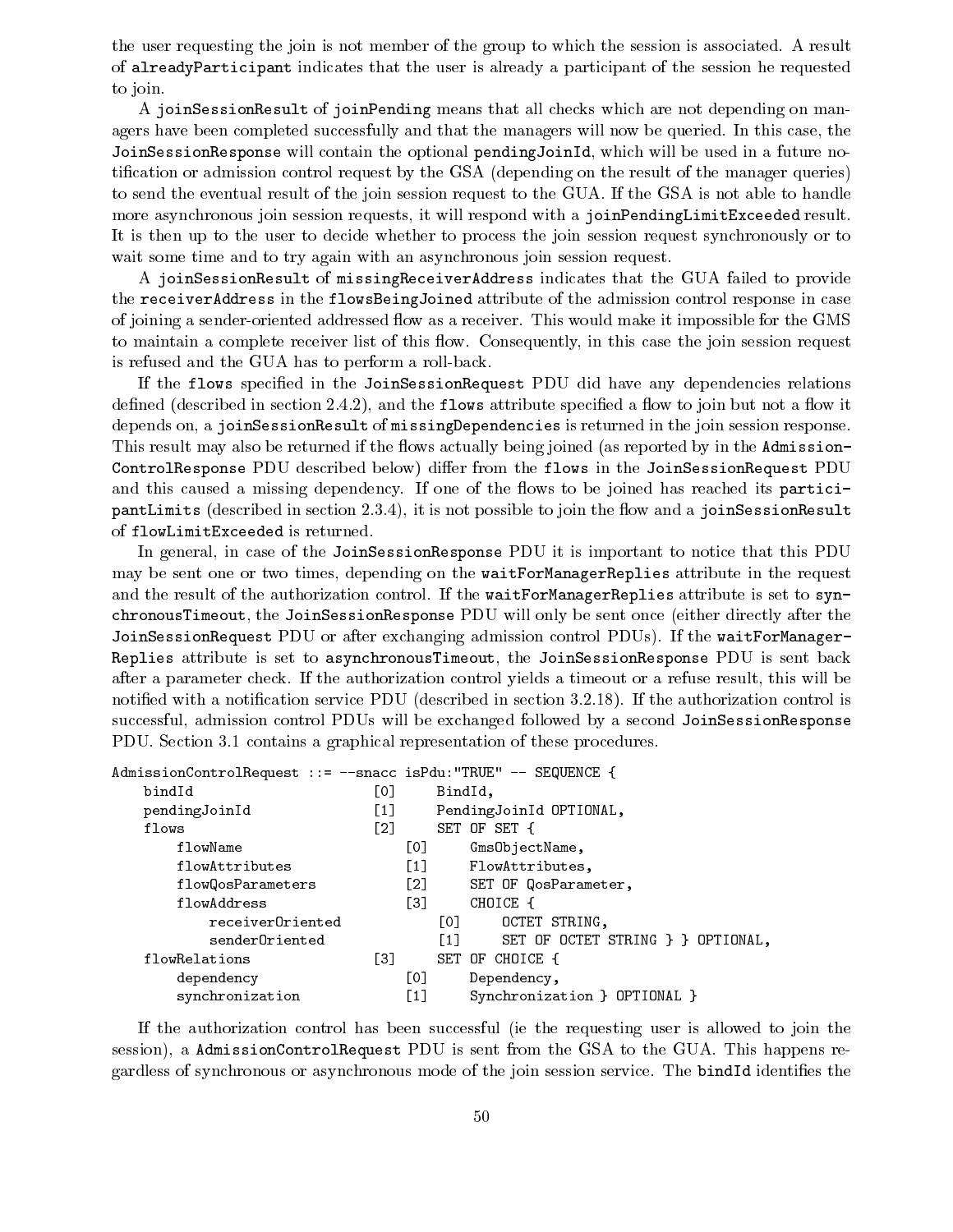user who is receiving the admission control request. In case of asynchronous operation, the optional pending JoinId attribute identifies the join session request to which this admission control request belongs.

The flows attribute contains a set of flows. Each flow is specified by its flowName, the flowAttributes, and flowQosParameters. These attributes are described in detail in section 2.3.4. The flowAddress attribute contains addressing information. If the flow uses receiverOriented addressing, the flowAddress simply contains the group address to join. If the flow uses sender Oriented addressing, the flowAddress contains the set of receiver addresses which are necessary to join the flow as a sender. In case of joining the a sender Oriented flow as a receiver, the flowAddress is not necessary and consequently not present.

The flowRelations attribute contains all relations which are used for these flows and necessary for joining them properly, ie dependency and synchronization relations. These relations are described in sections 2.4.2 and 2.4.10.

Upon receiving the AdmissionControlRequest PDU, the user (or the communication framework used by the user as described in section 1) must perform a local admission control. The purpose of the admission control is to check whether the resources available are sufficient to join all flows with the QoS values specified in the flows' specifications. It is possible to not join some of the flows specied in the flows attribute of the JoinSessionRequest PDU, as long as all existing relations are satised.

| AdmissionControlResponse ::= -- snacc isPdu: "TRUE" -- SEQUENCE { |                   |                     |                                    |
|-------------------------------------------------------------------|-------------------|---------------------|------------------------------------|
| bindId                                                            | Г0 1              | BindId,             |                                    |
| admissionControlResult                                            | $\lceil 1 \rceil$ |                     | ENUMERATED {                       |
| success                                                           |                   | $\left( 1\right)$ , |                                    |
| admissionControlFailed                                            |                   | (2)                 |                                    |
| flowsBeingJoined                                                  | [2]               |                     | SET OF SET {                       |
| flow                                                              |                   | Г01                 | Gms0bjectName,                     |
| receiverAddress                                                   |                   | [1]                 | OCTET STRING OPTIONAL } OPTIONAL } |

The AdmissionControlResponse PDU is sent back from the GUA to the GSA. It contains the result of the admission control. The first attribute is the bindId which identifies the user who is responding. The second attribute of the AdmissionControlResponse PDU is the admissionControlResult, which species the result of the local admission control. If this attribute is set to success, it indicates that the local admission control was successful, ie the local resources were sufficient to perform the join session operation. If the admissionControlResult is set to admissionControlFailed, the local admission control failed (ie there were not enough resources available) and the join session service is cancelled, ie the user will not become a participant of the session.

The flowsBeingJoined attribute of the AdmissionControlResponse PDU specifies which flows are eventually being joined by the user. This optional attribute is only present if the local admission control was successful. The attribute contains a set of flows, each flow being identified by its name and (if the flow uses sender-oriented addressing and has been joined as receiver) an optional receiverAddress, which is added to the flow's addressingInfo described in section 2.3.4. Because the flowsBeingJoined may differ from the flows requested in the JoinSessionRequest PDU, it is possible that there are missing dependencies. In this case, the JoinSessionResponse PDU will contain a joinSessionResult attribute with a value of missingDependencies and the join session service is cancelled, ie the user will not become a participant of the session.

In general, the join session service is only successfully completed if the GSA replies with a JoinSessionResponse PDU containing a joinSessionResult attribute with a value of success. If the result is refuse or missingDependencies, the GSA decided to cancel the join session service and the resources reserved by the GUA during the admission control process can be released.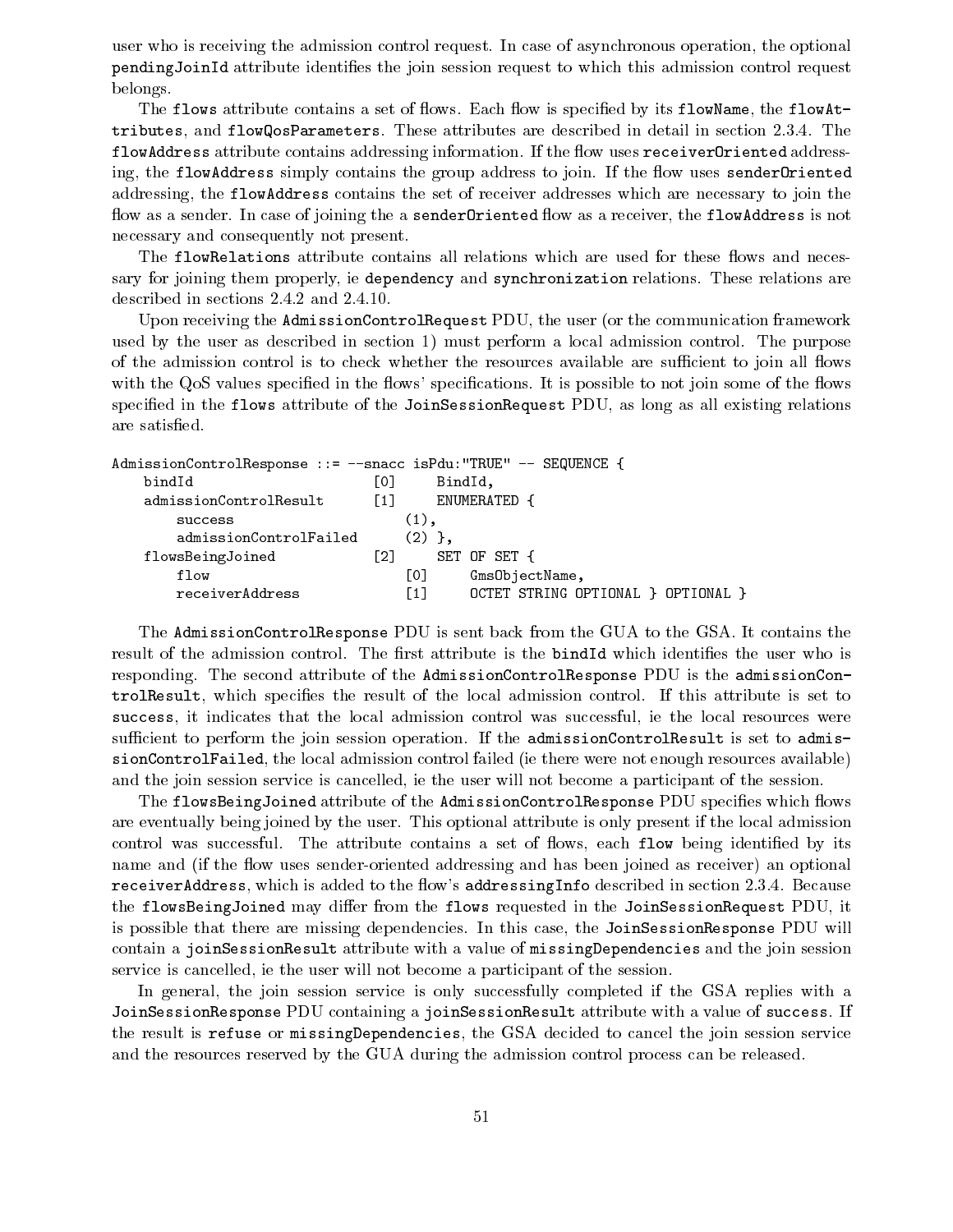#### 3.2.12 Leave Session

The leave session service is used to leave a session. Leaving a session means that all flows which are part of this session are left and no more data can be sent to or received from these flows. Leaving a session is pretty straightforward because no other structures depend on the participation in a session.

| LeaveSessionRequest ::= --snacc isPdu: "TRUE" -- SEQUENCE { |                  |                 |  |
|-------------------------------------------------------------|------------------|-----------------|--|
| bindId                                                      | LO J             | BindId,         |  |
| sessionName                                                 | $\left[1\right]$ | GmsObjectName } |  |

The LeaveSessionRequest PDU is sent from a GUA to a GSA. The bindId attribute identifies the user who is requesting the leave session service. The sessionName attribute specifies the session

|                    |      | LeaveSessionResponse ::= -- snacc isPdu: "TRUE" -- SEQUENCE { |  |
|--------------------|------|---------------------------------------------------------------|--|
| bindId             | TO T | BindId.                                                       |  |
| leaveSessionResult | T1 1 | ENUMERATED                                                    |  |
| success            |      | $(1)$ .                                                       |  |
| noSuchSession      |      | (2) } }                                                       |  |

The LeaveSessionResponse PDU is sent back from the GSA to the GUA. The bindId identifies the user who requested the leave session service. The only other attribute of the LeaveSession-Response PDU is the leaveSessionResult. A value of success indicates that the leave session service request was processed successfully and the user is no longer a participant of the session (if the session's sessionNotifiPolicy is set accordingly, this will be notified to all participants and/or managers of the session). After a successful leave session service the the flows on the GUA side can be removed and the resources reserved for these flows can be released.

A noSuchSession result indicates that the sessionName specied in the LeaveSessionRequest PDU does not exist or that the user is not a participant of the specified session.

#### 3.2.13 Leave Group

The leave group service is used to leave a group. It may either be used to leave a group the issuing user is a member of, or to remove other users or groups from a group. In the second case, it is necessary that the user requesting the leave group service is a manager of the affected group. If a user is participant of a session he wants to leave, it is not possible to leave the group without first leaving the associated session.

| LeaveGroupRequest ::= $--$ snacc isPdu:"TRUE" $--$ SEQUENCE { |                   |                            |  |
|---------------------------------------------------------------|-------------------|----------------------------|--|
| bindId                                                        | Г0 1              | BindId,                    |  |
| groupName                                                     | $\left[1\right]$  | GmsObjectName,             |  |
| leavingMemberName                                             | F21               | CHOICE {                   |  |
| user                                                          | Г01               | GmsObjectName,             |  |
| group                                                         | $\lceil 1 \rceil$ | GmsObjectName } OPTIONAL } |  |

The LeaveGroupRequest PDU is sent from a GUA to a GSA. The bindId attribute identifies the user who is requesting the leave group service. The groupName attribute specifies the group to be left. If not the user himself wants to leave the group, but he wants to remove another member from the group, the optional leavingMemberName is specified. It specifies whether a user or a group shall be removed from the group.

LeaveGroupResponse ::= --snacc isPdu:"TRUE" -- SEQUENCE { bindId [0] BindId,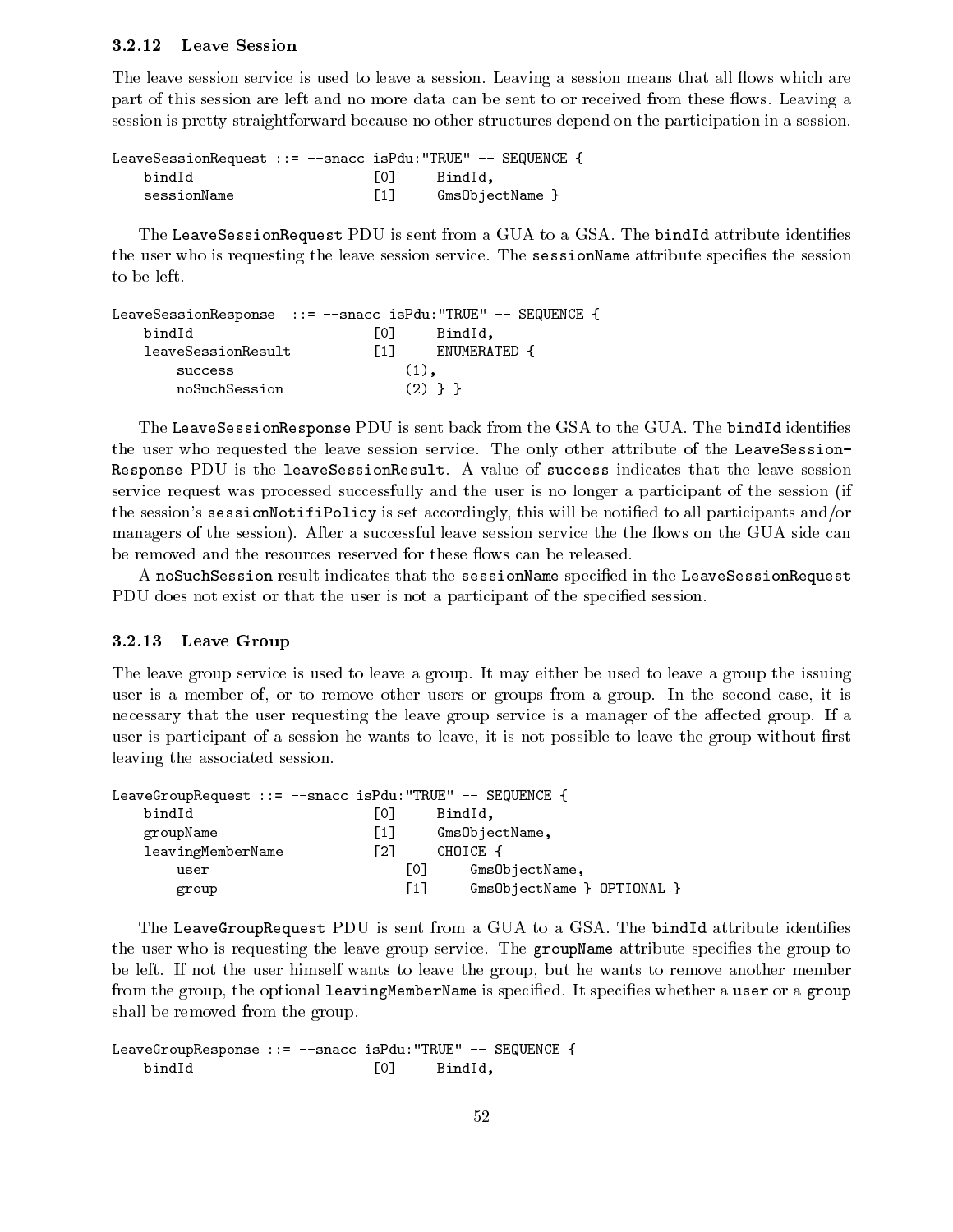| leaveGroupResult         | ENUMERATED {<br>[1] |
|--------------------------|---------------------|
| success                  | $(1)$ .             |
| noSuchGroup              | $(2)$ .             |
| noSuchMember             | $(3)$ .             |
| notManager               | (4).                |
| activeSessionWithinGroup | (5) } }             |

The LeaveGroupResponse PDU is sent back from the GSA to the GUA. The bindId identifies the user who requested the leave group service. The only other attribute of the LeaveGroupResponse PDU is the leaveGroupResult. A value of success indicates that the leave group service request was processed successfully and the user (or the leavingMemberName, if specied in the Leave-GroupRequest PDU) is no longer a member of the group (if the group's groupNotificaPolicy is set accordingly, this will be notied to all members and/or managers of the group).

A noSuchGroup result indicates that the groupName specified in the LeaveGroupRequest  ${\rm PDU}$ does not exist. A noSuchMember result indicates that the group does exist, but the member to be removed from the group (either the requesting user or the member specified by the leavingMember-Name attribute) is not member of the group. If the leavingMemberName attribute has been used in the request, but the requesting user is not manager of the group, a notManager result is returned. Finally, the activeSessionWithinGroup result indicates that the group may not be left because there are active sessions associated with that group which has to left first.

#### 3.2.14 Delete

The delete service is used to delete an object from the GMS. Because most object types (except flow templates and certificates) are used for many other services, only objects which are in a certain state (ie there are no related objects which might be affected by deleting the object) may be deleted.

| DeleteRequest ::= --snacc isPdu: "TRUE" -- SEQUENCE { |                   |         |  |
|-------------------------------------------------------|-------------------|---------|--|
| bindId                                                | LO J              | BindId. |  |
| objectName                                            | $\lceil 1 \rceil$ |         |  |

The DeleteRequest PDU is sent from a GUA to the GSA. It includes a bindId attribute which identifies the user requesting the delete service. The second attribute is the objectName, which identifies the object to be deleted.

| DeleteResponse ::= --snacc isPdu: "TRUE" -- SEQUENCE { |                   |              |
|--------------------------------------------------------|-------------------|--------------|
| bindId                                                 | LO J              | BindId,      |
| deleteResult                                           | $\lceil 1 \rceil$ | ENUMERATED { |
| success                                                | $(1)$ .           |              |
| noSuchObject                                           | $(2)$ ,           |              |
| permissionDenied                                       | $(3)$ ,           |              |
| existingRelations                                      |                   | (4) } }      |

The DeleteResponse PDU is sent back from the GSA to the GUA. It contains a bindId attribute which is used to identify the user for whom the response is given. The delete Result specifies the result of the delete request. A value of success indicates the success of the delete request. In this case, the ob ject specied in the request has been deleted from the GMS. All other values of the deleteResult attribute are error messages meaning that the object has not been deleted.

If the deleteResult is noSuchObject, the objectName specified in the DeleteRequest PDU does not refer to an existing object. If the result is permissionDenied, the object exists, but the user is not authorized to delete the object. The authorization may have failed because the user's authentication level was too low (ie lower than the **authRequirements** of the object) or because the object's access policy did not give him the delete right in the AccessRight as defined in section 2.1.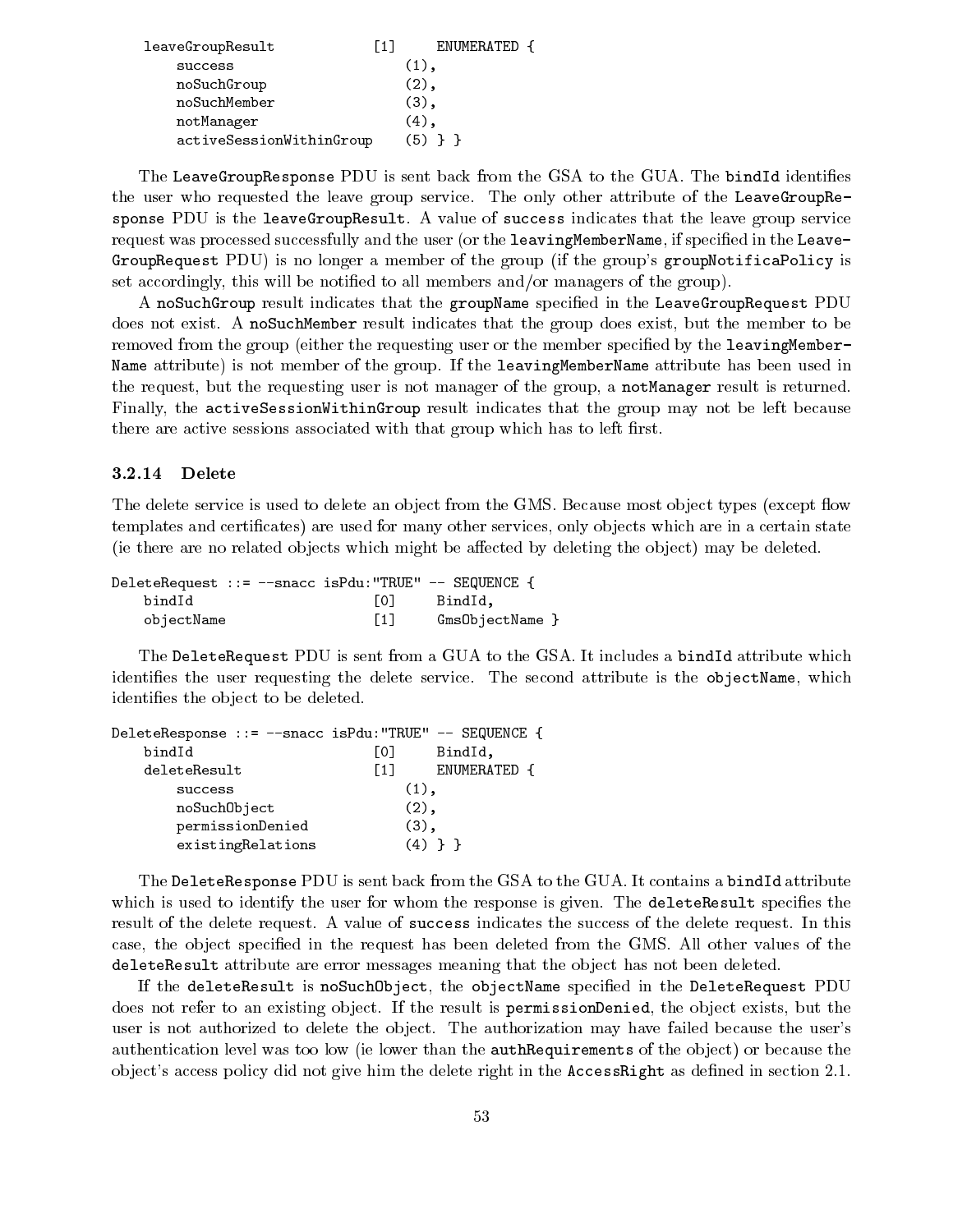If the ob ject which should be deleted is still in use, the deleteResult will be existingRelations meaning that there are still relations between the object to be deleted and other objects which should be deleted using other GMS services before deleting the object will be successful. One example for this is the deletion of a session which still has participants. Only after all participants have left the session (using the leave session service described in section 3.2.12) it will be possible to delete the session ob ject. Deleting a group is only possible if the group has no more members and no sessions associated to it. On the other hand, if a user is deleted, this will be possible even if he has existing relations (the relations of a user are described in section 2.3.1). He will be removed from these existing relations automatically. Two exceptions are ifhe is the last owner or manager of a GMS ob ject. In this case, it will not be possible to delete the user.

#### 3.2.15 Renegotiate

The renegotiate service is used to change one or more QoS parameters of a flows. The concept of a QoS renegotiation is described in section 2.2. GAP does not provide support to actually carry out a renegotiation in terms of exchanging proposed values, collecting answers and then deciding which new QoS value to choose. In the current version of GAP, it is only possible to propagate a set of new QoS values to all flow participants.

```
RenegotiateRequest ::= --snacc isPdu:"TRUE" -- SEQUENCE {
  bindId [0] BindId,
  flow [1] Gms0bjectName,
  renegotiatedQosParameters [2] SET OF QosRenegotiation }
```
The RenegotiateRequest PDU is sent from the GUA to the GSA to request the propagation of new QoS values for a flow. The bindId identifies the user who is requesting the QoS renegotiation. The flow attribute identifies the flow which is subject of the QoS renegotiation. The renegotiatedQosParameters attribute is a set of QosRenegotiation values, which are described in section 2.2. This attribute defines the set of QoS parameters which should be set to new values.

| RenegotiateResponse ::= --snacc isPdu: "TRUE" -- SEQUENCE { |                                   |
|-------------------------------------------------------------|-----------------------------------|
| bindId                                                      | [0]<br>BindId,                    |
| renegotiateResult                                           | ENUMERATED {<br>$\lceil 1 \rceil$ |
| success                                                     | $(1)$ ,                           |
| noSuchFlow                                                  | $(2)$ ,                           |
| notAuthorized                                               | $(3)$ ,                           |
| notRenegotiable                                             | $(4)$ ,                           |
| noSuchQosParameter                                          | $(5)$ ,                           |
| nameTypeMismatch                                            | $(6)$ ,                           |
| illegalRenegotiationValues                                  |                                   |

The RenegotiateResponse  $PDU$  is sent back from the GSA to the GUA. The first attribute, the bindId, identifies the user who requested the renegotiate service. The renegotiateResult, the only other attribute of the PDU, informs about the outcome of the renegotiate service. In case of success, the renegotiate service request has been accepted and renegotiation PDUs (described in section  $3.2.20$ ) will be sent to all flow participants. However, the success response only indicates the acceptance of the renegotiate service request, it does not mean that the renegotiation PDUs have already been sent to the flow participants.

Possible error messages of the renegotiateResult are as follows. noSuchFlow indicates that the flow specified in the RenegotiateRequest PDU does not exist. The notAuthorized result indicates that the requesting user is not authorized to perform a QoS renegotiation for that flow (the authorization check is based on the users identity and the renegotiation attribute of the flow's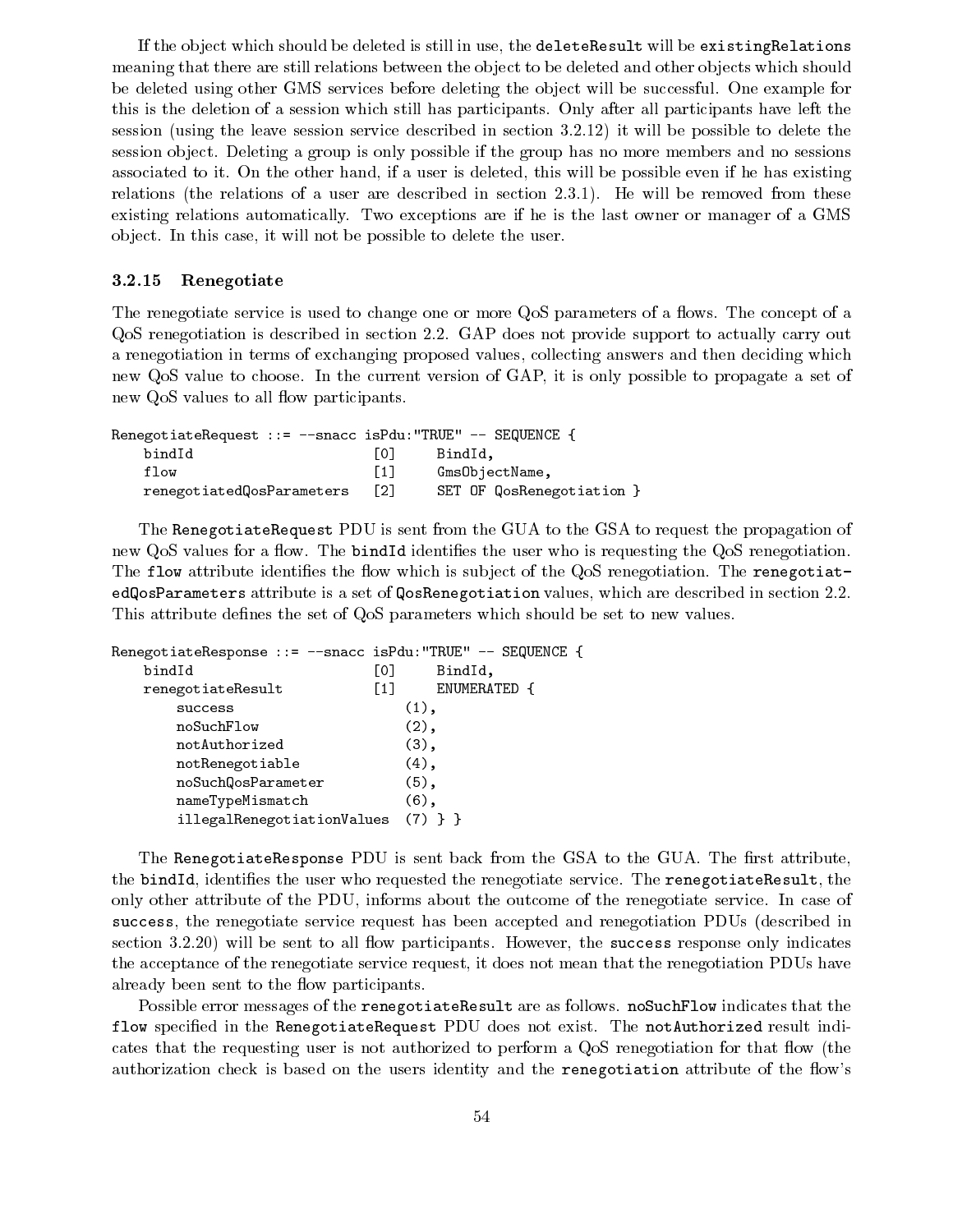FlowAttributes described in section 2.3.4). If the flow is not renegotiable at all, the notRenegotiable result is returned.

The last three results refer to the renegotiatedQosParameters in the RenegotiateRequest. The noSuchQosParameter result indicates that a QosRenegotiation with a non-existing QoS parameter has been specified. The nameTypeMismatch indicates that a QosRenegotiation contained an existing parameter name, but specified the wrong type for that parameter. Finally, the illegalRenegotiationValues result is returned if the new values specied in a QosRenegotiation lie outside the renegotiation limits for this parameter.

#### 3.2.16 Invite

The invite service is used to invite another user to a specific event, which will usually be an application using a session. The user being invited will be notified by a invitation PDU (described in section 3.2.19), which contains the invitation submitted by the inviting user using the invite service. The invitation may either be a GMS invite message or an application specific message, which can contain any data an application needs to process an invitation.

| InviteRequest ::= --snacc isPdu: "TRUE" -- SEQUENCE { |                                                        |                             |  |
|-------------------------------------------------------|--------------------------------------------------------|-----------------------------|--|
| bindId                                                | L01                                                    | BindId,                     |  |
| invitedUsersName                                      | $\left[\begin{smallmatrix} 1 \end{smallmatrix}\right]$ | GmsObjectName,              |  |
| invitedUserGua                                        | F21                                                    | GuaAddress,                 |  |
| invitationType                                        | Г31                                                    | CHOICE {                    |  |
| gmsInviteMessage                                      | L01                                                    | IA5String,                  |  |
| appInviteMessage                                      | $\lceil 1 \rceil$                                      | SET {                       |  |
| invitedUsersApplication                               |                                                        | $\lceil$ 01<br>Application, |  |
| message                                               |                                                        | OCTET STRING } } }<br>F11   |  |

The InviteRequest sent from the GUA to the GSA contains, as usual, a bindId as first element, which identifies the inviting user. The next element is the invitedUsersName, which specifies the name of the user being invited. The invitedUserGua is necessary to uniquely identify the user being invited, because he may be bound to the GMS more than once. The GuaAddress is used to identify one binding of the user. The invitationType of an invite request may either be a gmsInviteMessage, which is a simple IA5String. If this invitationType is selected, the invitation will be presented by the invited user's GUA. If, on the other hand, the appInviteMessage type is chosen, it is necessary to identify the invitedUsersApplication, which will then get the message as an application specic OCTET STRING. This mechanism is useful for application specic invitation mechanisms.

| InviteResponse ::= --snacc isPdu: "TRUE" -- SEQUENCE { |                   |              |
|--------------------------------------------------------|-------------------|--------------|
| bindId                                                 | L0J               | BindId,      |
| inviteResult                                           | $\lceil 1 \rceil$ | ENUMERATED { |
| success                                                | $(1)$ ,           |              |
| noSuchUser                                             | $(2)$ ,           |              |
| noSuchBinding                                          | $(3)$ ,           |              |
| noSuchApplication                                      | $(4)$ }           |              |

The InviteResponse PDU, sent back from the GSA to the requesting GUA, first contains a bindId which identifies the user for whom this response is being received. The only other element of the response is the inviteResult, which may indicate a success or failures. In case of success, the GMS accepted the invite request and will forward the invite message to the user being invited. It is important to notive that a success response does not mean that the message was successfully delivered to the invited user.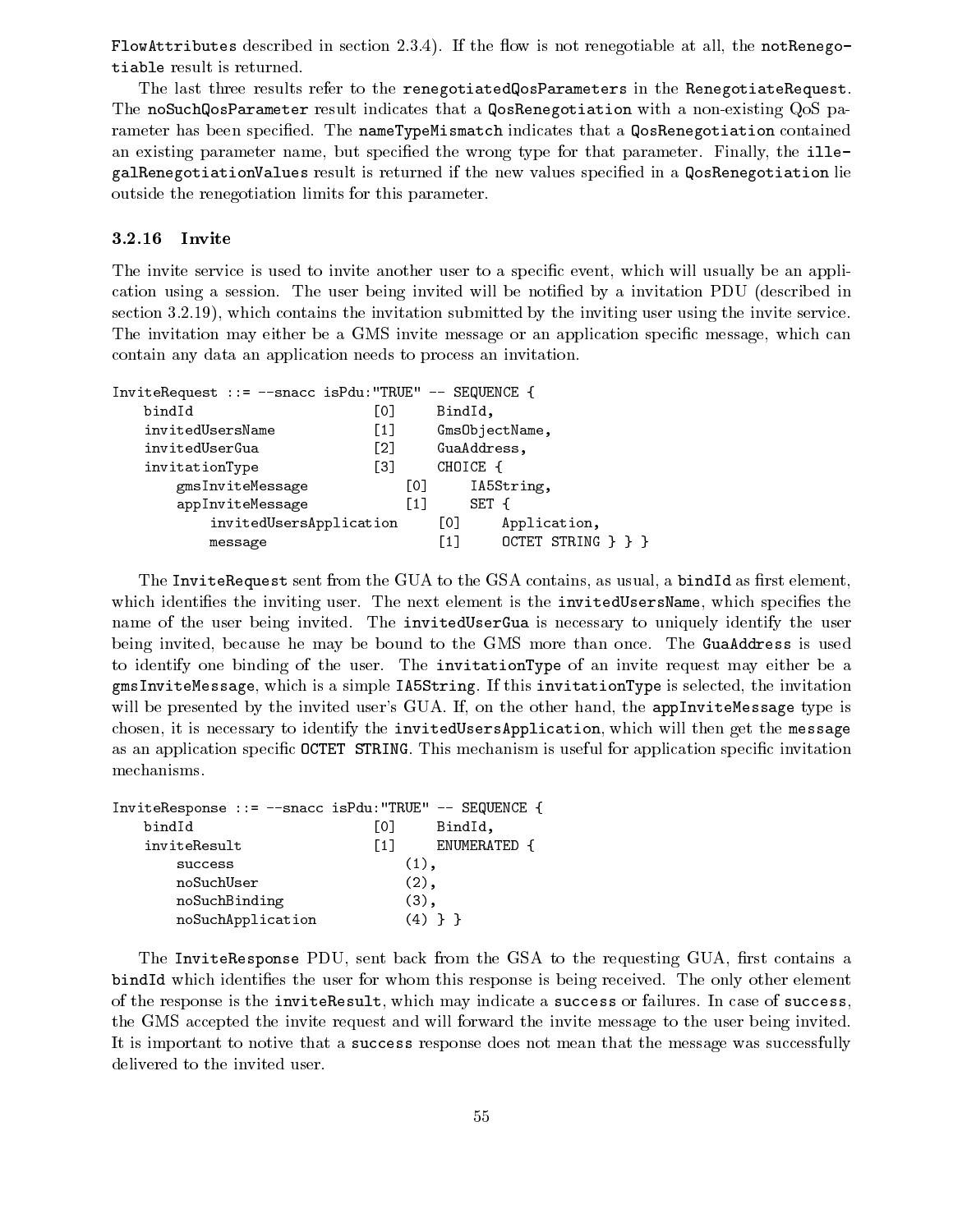Possible failures are noSuchUser, indicating that the user being invited does not exist (ie the InviteRequest specied a non-existing invitedUsersName), noSuchBinding, indicating that the binding being specified does not exist (ie the InviteRequest specified a invitedUserGua to which the user is not currently bound), and noSuchApplication, indicating that the application specied does not exist at the invited user's binding (ie the invited user did not use the bind application service with this application). In any of these cases, the invite message is not delivered to the invited user.

#### 3.2.17 Manager

The manager service is used by the GMS to query managers (of groups or sessions) about their response to join requests issued by users. Depending on the join request, the user requesting the join is blocked until the outcome of the manager requests is clear (synchronousTimeout), or he may proceed and will receive a notification (described in section  $3.2.18$ ) when the outcome is clear (asynchronousTimeout). All these procedures are only used if the groupJoinPolicy (described in section 2.3.2) or sessionJoinPolicy (described in section 2.3.5) is set accordingly.

| ManagerRequest ::= --snacc isPdu: "TRUE" -- SEQUENCE { |                   |                                            |
|--------------------------------------------------------|-------------------|--------------------------------------------|
| bindId                                                 | [0]               | BindId,                                    |
| managerRequestId                                       | $\left[1\right]$  | ManagerRequestId,                          |
| managerRequestType                                     | $\lceil 2 \rceil$ | CHOICE {                                   |
| joinGroupRequest                                       | [0]               | SET {                                      |
| joinedGroup                                            |                   | [0]<br>GmsObjectName,                      |
| memberCandidate                                        |                   | CHOICE {<br>$\lceil 1 \rceil$              |
| user                                                   |                   | [0]<br>GmsObjectName,                      |
| group                                                  |                   | $GmsObjectName$ $\}$ ,<br>$\left[1\right]$ |
| joinSessionRequest                                     | $\lceil 1 \rceil$ | SET {                                      |
| joinedSession                                          |                   | [0]<br>GmsObjectName,                      |
| participantCandidate                                   |                   | $\left[1\right]$<br>GmsObjectName } } }    |

The ManagerRequest PDU is sent from a GSA to a GUA. The bindId identifies the user (which has the role of a manager) who should be queried about the join request of a user. Because the ManagerRequest PDU may be sent at any time after the user has successfully bound, and because multiple requests may be sent to the user, a managerRequestId is included in the request which identifies the request and must be used in the response. The managerRequestType attribute contains the actual request data.

If the managerRequestType is set to joinGroupRequest, the manager has to give a response about a user's request to join a group he is a manager of. The joinedGroup attribute identifies for which group the join request has been issued. Because user and groups may join a group (depending on a group's groupMembers attribute as described in section 2.3.2), the memberCandidate attribute may either specify a user or a group who want to join the specified group.

If the managerRequestType is set to joinSessionRequest, the manager has to give a response about a user's request to join a session he is a manager of. The joinedSession attribute identifies for which session the join request has been issued. The participantCandidate attribute specifies which user wants to join the specified session.

| ManagerResponse ::= --snacc isPdu: "TRUE" -- SEQUENCE { |      |                   |
|---------------------------------------------------------|------|-------------------|
| bindId                                                  | L0 J | BindId,           |
| managerRequestId                                        | [1]  | ManagerRequestId, |
| managerResult                                           | F21  | ENUMERATED {      |
| approve                                                 |      | $(1)$ ,           |
| noMorePendingRequests                                   |      | (2),              |
| refuse                                                  |      |                   |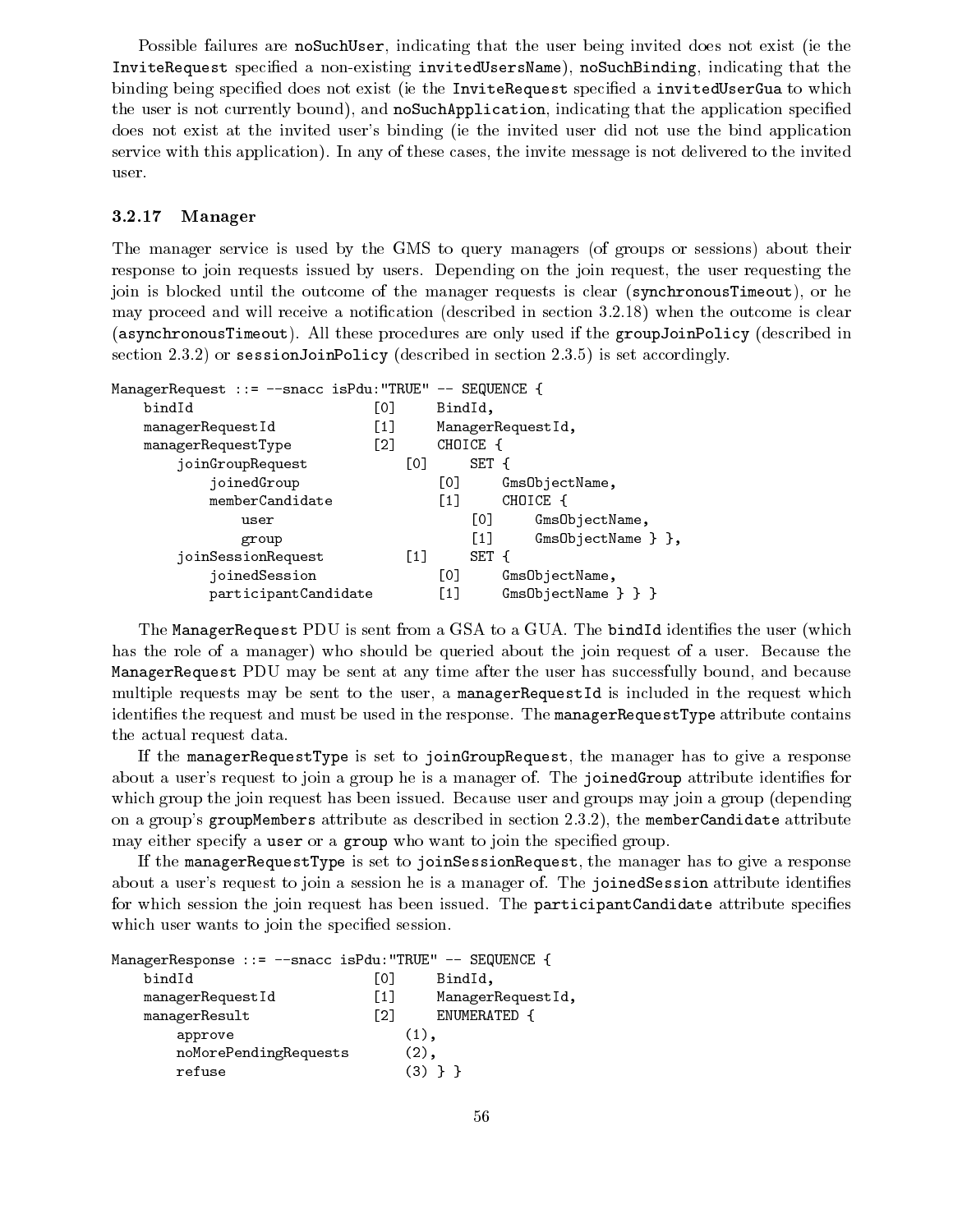The ManagerResponse PDU is sent back by the GUA to which the requested manager is bound to the requesting GSA. It contains two identification, the first one being the bindId specifying by which user the response is being sent, and the managerRequestId, which is used to associate the response with the request sent by the GSA. The managerResult may either specify the manager's approval (approve) or refusal (refuse) of the join request. A third result value is noMorePendingRequests, which is signaling to the GSA that the GUA can currently not handle more outstanding manager requests. Typically, this will change after the GUA sent other ManagerResponse PDUs (containing approve or refuse results) to the GSA.

#### 3.2.18 Notication

The notification service is used by the GSA to inform users about certain events. Depending on the content of the notification service PDU, a number of events can be notified. Basically, there are three classes of notifications (which may contain more than one notification type). The first class informs users about group members binding or unbinding, changes in the members set, or new or deleted associated sessions of a group they are a member of. The second class informs users about changes in the participants set of a session they are a participant of. The last class is used to inform users about outstanding results of join services.

| NotificationRequest ::= --snacc isPdu:"TRUE" -- SEQUENCE { |      |                   |          |                  |
|------------------------------------------------------------|------|-------------------|----------|------------------|
| bindId<br>[0]                                              |      |                   | BindId,  |                  |
| [1]<br>notificationType                                    |      |                   | CHOICE { |                  |
| bindNotification                                           | [0]  |                   | SET {    |                  |
| userName                                                   |      | [0]               |          | GmsObjectName,   |
| groupName                                                  |      | $[1]$             |          | GmsObjectName }, |
| unbindNotification                                         | [1]  |                   | SET {    |                  |
| userName                                                   |      | [0]               |          | GmsObjectName,   |
| groupName                                                  |      | $\lceil 1 \rceil$ |          | GmsObjectName }, |
| joinGroupNotification                                      | [2]  |                   | SET {    |                  |
| joinedGroup                                                |      | [0]               |          | GmsObjectName,   |
| newMember                                                  |      | [1]               |          | GmsObjectName }, |
| leaveGroupNotification                                     | [3]  |                   | SET {    |                  |
| leftGroup                                                  |      | [0]               |          | GmsObjectName,   |
| leavingMember                                              |      | [1]               |          | GmsObjectName }, |
| createSessionNotification                                  | Γ4 l |                   | SET {    |                  |
| groupName                                                  |      | [0]               |          | GmsObjectName,   |
| associatedSession                                          |      | $[1]$             |          | GmsObjectName }, |
| deleteSessionNotification                                  | [5]  |                   | SET {    |                  |
| groupName                                                  |      | [0]               |          | GmsObjectName,   |
| associatedSession                                          |      | $[1]$             |          | GmsObjectName }, |
| joinSessionNotification                                    | [6]  |                   | SET {    |                  |
| joinedSession                                              |      | [0]               |          | GmsObjectName,   |
| newParticipant                                             |      | $[1]$             |          | GmsObjectName }, |
| leaveSessionNotification                                   | [7]  |                   | SET {    |                  |
| leftSession                                                |      | [0]               |          | GmsObjectName,   |
| leavingParticipant                                         |      | [1]               |          | GmsObjectName }, |
| pendingJoinNotification                                    | [8]  |                   | SET {    |                  |
| pendingJoinId                                              |      | [0]               |          | PendingJoinId,   |
| joinResult                                                 |      | $[1]$             |          | ENUMERATED {     |
| success                                                    |      |                   | $(1)$ ,  |                  |
| timeout                                                    |      |                   | $(2)$ ,  |                  |
| failure                                                    |      |                   |          | $(3)$ } } } }    |

The NotificationRequest PDU is sent from the GSA to a GUA to inform a user about an event. The bindId is used to identify the user who is to be notified. The notificationType specifies which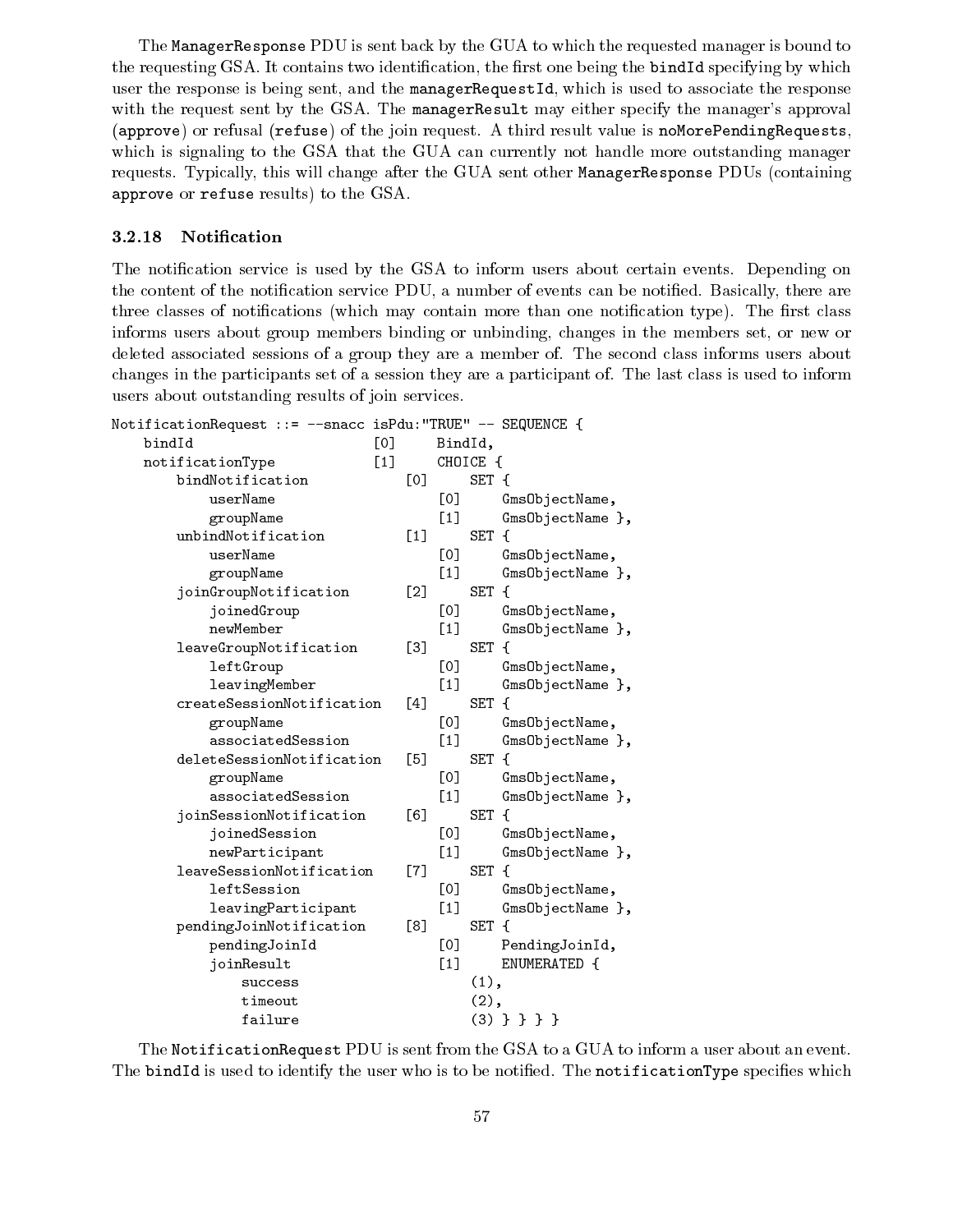type of event occurred and will be described according to the three available classes of notifications.

The first class of notifications is associated with the group membership of a user. Each group has a groupNotificaPolicy attribute (described in section 2.3.2) which describes the events which should be notified, and whether managers, members, or managers AndMembers should be notified. A bindNotification notifies a user that a member (specified by the userName) of the group groupName successfully bound to the GMS. A unbindNotification notifies a user that a member (specified by the userName) of the group groupName unbound from the GMS. A joinGroupNotification notifies about a successful join to the group joinedGroup of the new member newMember. A leaveGroup-Notification notifies a user that the group member leavingMember left the group leftGroup. A createSessionNotification notifies a user that a new session associatedSession has been associated with the group groupName. A deleteSessionNotification notifies a user that the session associatedSession which has been associated with groupName has been deleted. All these notifications are only sent to a user if he is member of the affected group and the group's groupNotificaPolicy attribute is set accordingly.

The second class of notifications informs users about changes in the participants set of a session they are a participant of. Each session has a sessionNotifiPolicy attribute (described in section 2.3.5) which describes the events which should be notified, and whether managers, participants, or managersAndParticip should be notified. A joinSessionNotification notifies about a successful join to the session joinedSession of the new participant newParticipant. A leaveSessionNotification notifies a user that the session participant leavingParticipant left the session leftSession. All these notifications are only sent to a user if he is participant of the affected session and the session's sessionNotifiPolicy attribute is set accordingly.

The last class of notifications is used to inform users about outstanding results of join services. Both the join group service (described in section 3.2.10) and the join session service (described in section 3.2.11) allow users using them to specify the waitForManagerReplies attribute with a asynchronousTimeout value. In this case, the result of the service is notified with a Notification-Request with a pendingJoinNotification. The pendingJoinId is used to identify the join service to which the notication belongs (the pendingJoinId is returned by the join group and join session service if the asynchronousTimeout variant has been specified by the requester). The joinResult is either success, timeout, or failure. In case of timeout and failure, the join request failed.

### 3.2.19 Invitation

The invitation service is used by the GSA to inform users (bound to the GUA to which the InvitationRequest is sent) about invites (described in section 3.2.16) issued by other users. Depending on the invite request, the invitation request can either contain an application specic encoded invitation or a string which is used as an invitation message. The content of the invitation does not imply any actions to be taken by the invited users, such as joining a group or session, although these actions are the main uses of the invitation service.

| InvitationRequest ::= --snacc isPdu: "TRUE" -- SEQUENCE { |                   |                |                    |
|-----------------------------------------------------------|-------------------|----------------|--------------------|
| bindId                                                    | L0J               | BindId,        |                    |
| invitingUser                                              | $\lceil 1 \rceil$ | GmsObjectName, |                    |
| invitationType                                            | $\lceil 2 \rceil$ | CHOICE {       |                    |
| gmsInviteMessage                                          | [0]               |                | IA5String,         |
| appInviteMessage                                          | T 1 1             | SET {          |                    |
| application                                               |                   | LO J           | Application,       |
| message                                                   |                   | Г1 1           | OCTET STRING } } } |

The InvitationRequest, which is sent from a GSA to the GUA to which the invited user is bound, first contains a bindId field which identifies the user who shall receive the invitation. Because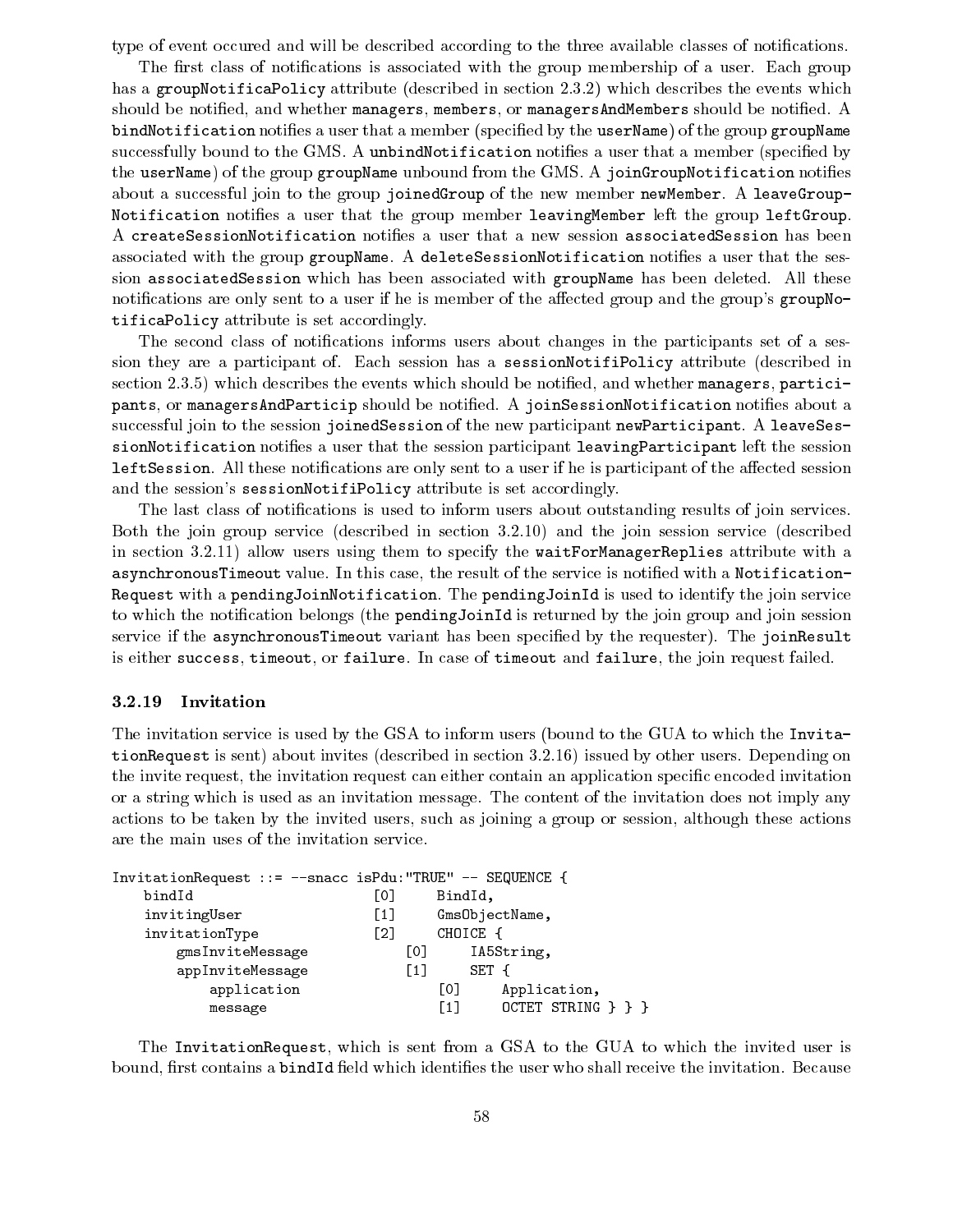all users must bind to the GMS using the bind user service (described in section 3.2.2), the GSA is able to identify the GUA and the bindId to which the invitation has to be sent. The next field invitingUser gives the GMS name of the user who issued the invitation (using the invite service). According to the structure of the InviteRequest PDU, the invitationType is defined to be a gmsInviteMessage or an appInviteMessage. The explanations for this attribute can be found in section 3.2.16.

#### 3.2.20 Renegotiation

The renegotiation service is used by the GSA to inform users about a QoS renegotiation. The information being transmitted by the GSA always comes from a user who used the renegotiate service (described in section  $3.2.15$ ) to propagate new QoS values for a flow. However, because a actual QoS renegotiation currently is not possible using GAP (it is only possible to propagate new values), the receiving user must accept the new QoS values and modify the respective flow's connection accordingly.

| RenegotiationRequest ::= --snacc isPdu: "TRUE" -- SEQUENCE { |                   |                           |
|--------------------------------------------------------------|-------------------|---------------------------|
| bindId                                                       | LO J              | BindId.                   |
| sessionName                                                  | $\lceil 1 \rceil$ | GmsObjectName,            |
| flowName                                                     | F21               | GmsObjectName,            |
| renegotiatedQosParameters                                    | Г31               | SET OF QosRenegotiation } |

END

The RenegotiationRequest PDU is sent from a GSA to a GUA no notify a user about new QoS values for a flow. The bindId is used to identify the user who should be notified about the QoS renegotiation. The sessionName and flowName attributes are used to specify the session inside which the flow is being changed and the flow itself. The renegotiated QosParameters attribute is a set of QosRenegotiation attributes (described in section 2.2) which specify the new QoS values. It is the same set which was specied in the renegotiatedQosParameters attribute of the renegotiate service request (RenegotiateRequest) described in section 3.2.15.

## References

- [1] Andrew Campbell, Geoff Coulson, and David Hutchison. A Multimedia Enhanced Transport Service in a Quality of Service Architecture. In D. Shepherd, G. Blair, G. Coulson, N. Davies, and F. Garcia, editors, *Proceedings of the 4th International Workshop on Network and Operating* System Support for Digital Audio and Video, volume 846 of Lecture Notes in Computer Science, pages 124–137, Lancaster, UK, November 1993. Springer-Verlag.
- [2] Walter Gora and Reinhard Speyerer. Abstract Syntax Notation One (ASN.1). DATACOM, Bergheim, Germany, second edition, 1990.
- [3] International Organization for Standardization. Information technology Generic coding of moving pictures and associated audio information. ISO/DIS 13818, 1995.
- [4] International Telecommunication Union. Association Control Protocol Specication. Recommendation X.227, 1988.
- [5] International Telecommunication Union. Specification of Abstract Syntax Notation One (ASN.1). Recommendation X.208, 1988.